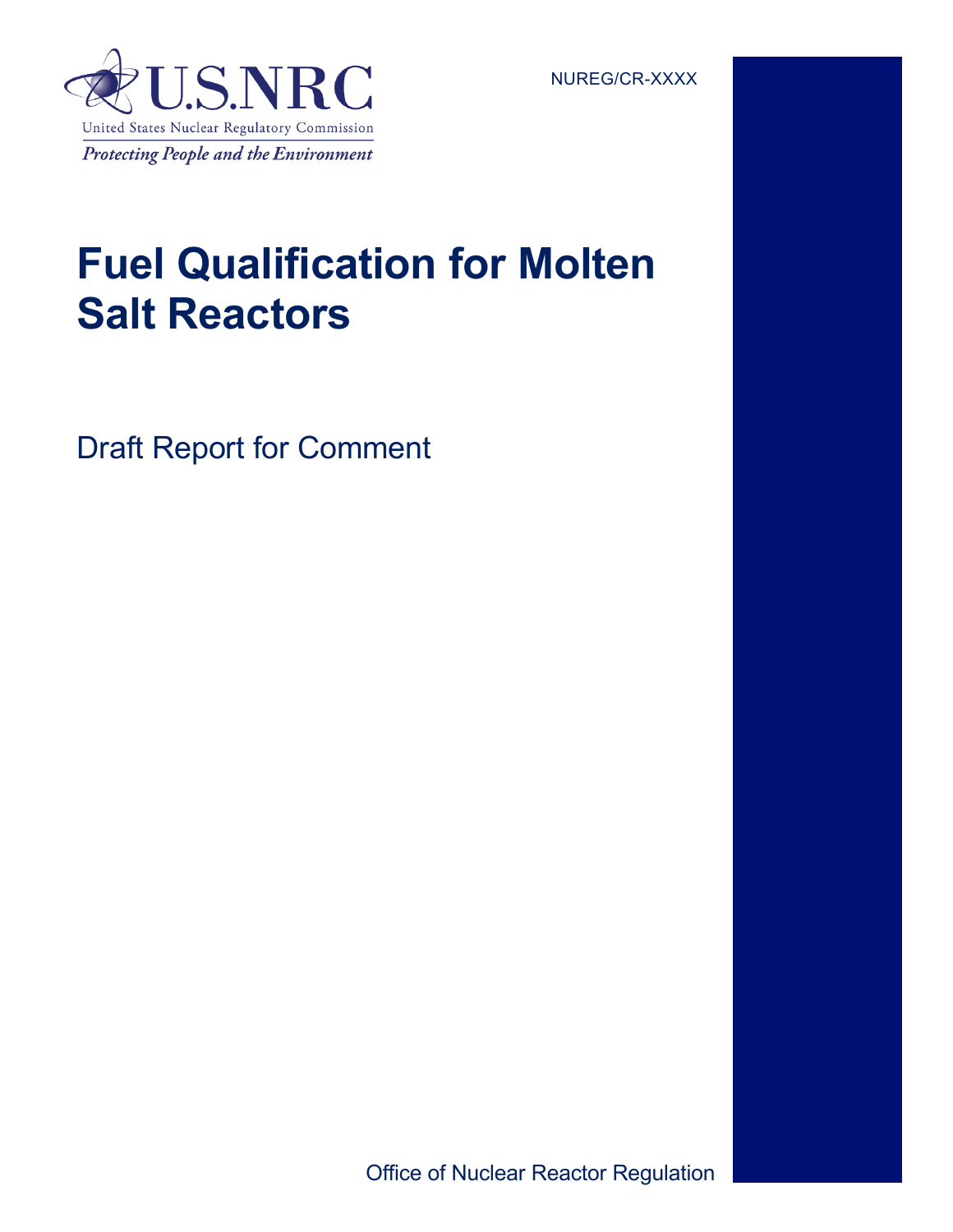#### **AVAILABILITY OF REFERENCE MATERIALS IN NRC PUBLICATIONS**

#### **NRC Reference Material**

As of November 1999, you may electronically access NUREG-series publications and other NRC records at the NRC's Public Electronic Reading Room at http://www.nrc.gov/reading-rm.html. Publicly released records include, to name a few, NUREG-series publications; Federal Register notices; applicant, licensee, and vendor documents and correspondence; NRC correspondence and internal memoranda; bulletins and information notices; inspection and investigative reports; licensee event reports; and Commission papers and their attachments.

NRC publications in the NUREG series, NRC regulations, and Title 10, "Energy," in the Code of Federal Regulations may also be purchased from one of these two sources.

#### 1. The Superintendent of Documents

U.S. Government Publishing Office Mail Stop SSOP Washington, DC 20402-0001 Internet: http://bookstore.gpo.gov Telephone: 1-866-512-1800 Fax: (202) 512-2104

2. The National Technical Information Service 5301 Shawnee Road Alexandria, VA 22161-0002 http://www.ntis.gov 1-800-553-6847 or, locally, (703) 605-6000

A single copy of each NRC draft report for comment is available free, to the extent of supply, upon written request as follows:

#### **U.S. Nuclear Regulatory Commission**

Office of Administration **Publications Branch** Washington, DC 20555-0001 E-mail: distribution.resource@nrc.gov Facsimile: (301) 415-2289

Some publications in the NUREG series that are posted at the NRC's Web site address http://www.nrc.gov/reading-rm/doc-collections/nuregs are updated periodically and may differ from the last printed version. Although references to material found on a Web site bear the date the material was accessed, the material available on the date cited may subsequently be removed from the site.

#### **Non-NRC Reference Material**

Documents available from public and special technical libraries include all open literature items, such as books. journal articles, transactions, Federal Register notices, Federal and State legislation, and congressional reports. Such documents as theses, dissertations, foreign reports and translations, and non-NRC conference proceedings may be purchased from their sponsoring organization.

Copies of industry codes and standards used in a substantive manner in the NRC regulatory process are maintained at-

> **The NRC Technical Library** Two White Flint North 11545 Rockville Pike Rockville, MD 20852-2738

These standards are available in the library for reference use by the public. Codes and standards are usually copyrighted and may be purchased from the originating organization or, if they are American National Standards, from-

> **American National Standards Institute** 11 West 42nd Street New York, NY 10036-8002 http://www.ansi.org  $(212)$  642-4900

Legally binding regulatory requirements are stated only in laws; NRC regulations; licenses, including technical specifications; or orders, not in NUREG-series publications. The views expressed in contractorprepared publications in this series are not necessarily those of the NRC.

The NUREG series comprises (1) technical and administrative reports and books prepared by the staff (NUREG-XXXX) or agency contractors (NUREG/CR-XXXX), (2) proceedings of conferences (NUREG/CP-XXXX), (3) reports resulting from international agreements (NUREG/IA-XXXX), (4) brochures (NUREG/BR-XXXX), and (5) compilations of legal decisions and orders of the Commission and Atomic and Safety Licensing Boards and of Directors' decisions under Section 2.206 of NRC's regulations (NUREG-0750).

**DISCLAIMER:** This report was prepared as an account of work sponsored by an agency of the U.S. Government. Neither the U.S. Government nor any agency thereof, nor any employee, makes any warranty, expressed or implied, or assumes any legal liability or responsibility for any third party's use, or the results of such use, of any information, apparatus, product, or process disclosed in this publication, or represents that its use by such third party would not infringe privately owned rights.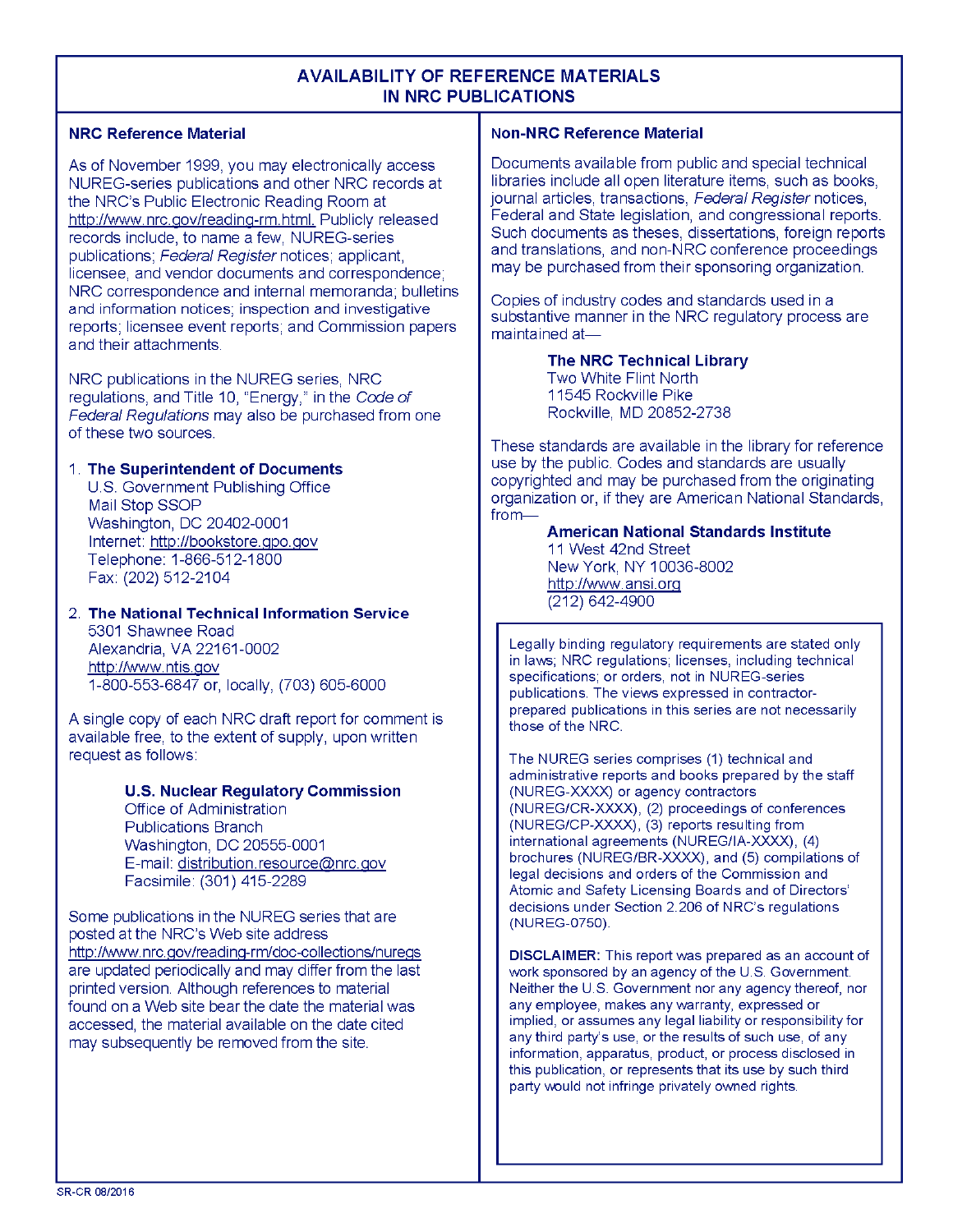NUREG/CR-XXXX



# **Fuel Qualification for Molten Salt Reactors**

# Draft Report for Comment

Manuscript Completed: July 2021 Date Published: July 2021

Prepared by: D. Holcomb W. Poore G. Flanagan

Oak Ridge National Laboratory

Stewart Magruder, NRC Project Manager

Office of Nuclear Reactor Regulation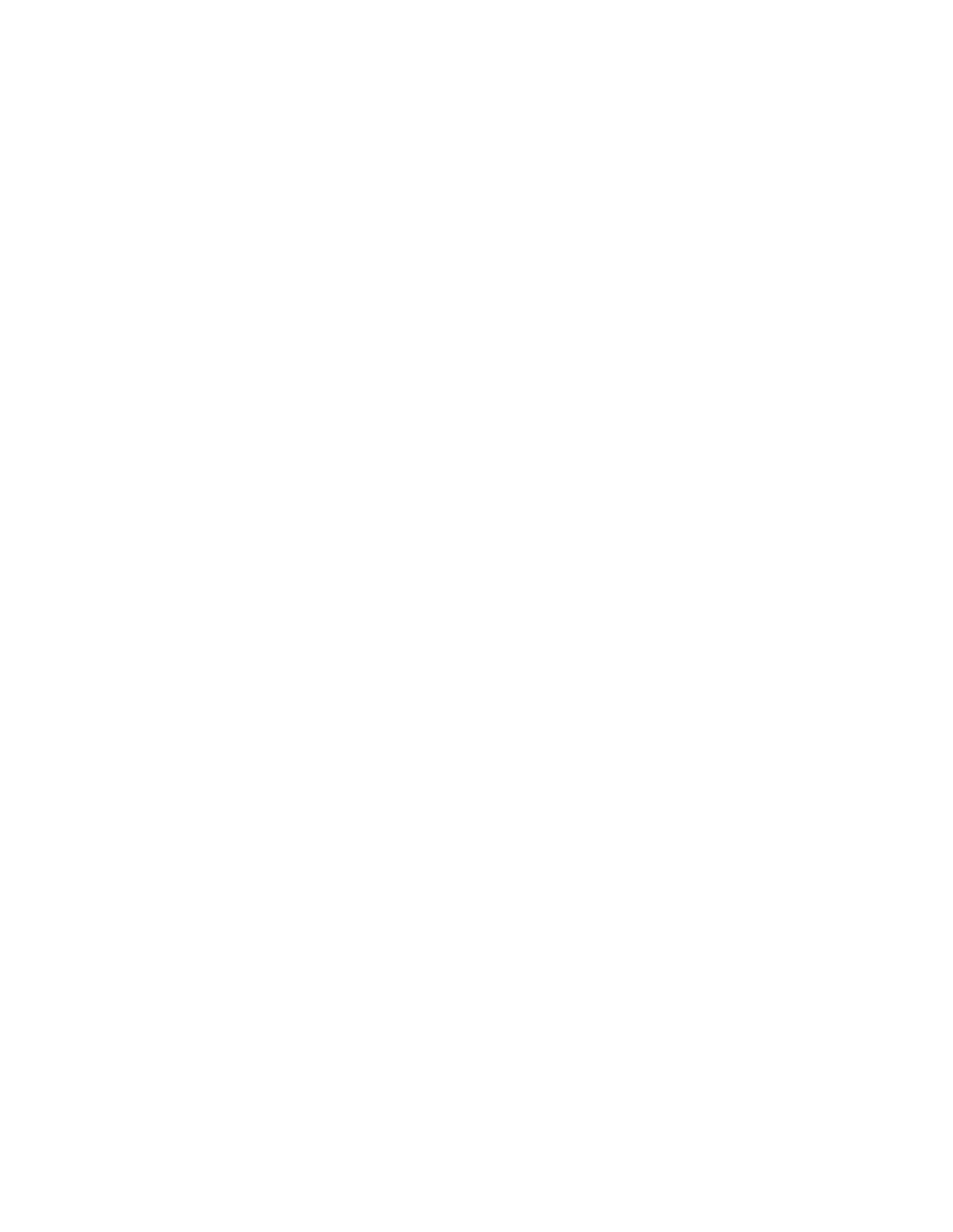# **TABLE OF CONTENTS**

|                                                                          | <b>IV.</b> |
|--------------------------------------------------------------------------|------------|
|                                                                          |            |
|                                                                          |            |
|                                                                          |            |
|                                                                          |            |
|                                                                          |            |
|                                                                          |            |
|                                                                          |            |
|                                                                          |            |
|                                                                          |            |
|                                                                          |            |
|                                                                          |            |
| 3.1.5 Adequate Radionuclide Retention Under Normal Operations and AOOs36 |            |
|                                                                          |            |
|                                                                          |            |
|                                                                          |            |
|                                                                          |            |
|                                                                          |            |
|                                                                          |            |
|                                                                          |            |
|                                                                          |            |
|                                                                          |            |
|                                                                          |            |
|                                                                          |            |
|                                                                          |            |
| 5 SUMMARY OF THE ROLE OF FUEL SALT PROPERTIES IN ACHIEVING FSFS 50       |            |
|                                                                          |            |
|                                                                          |            |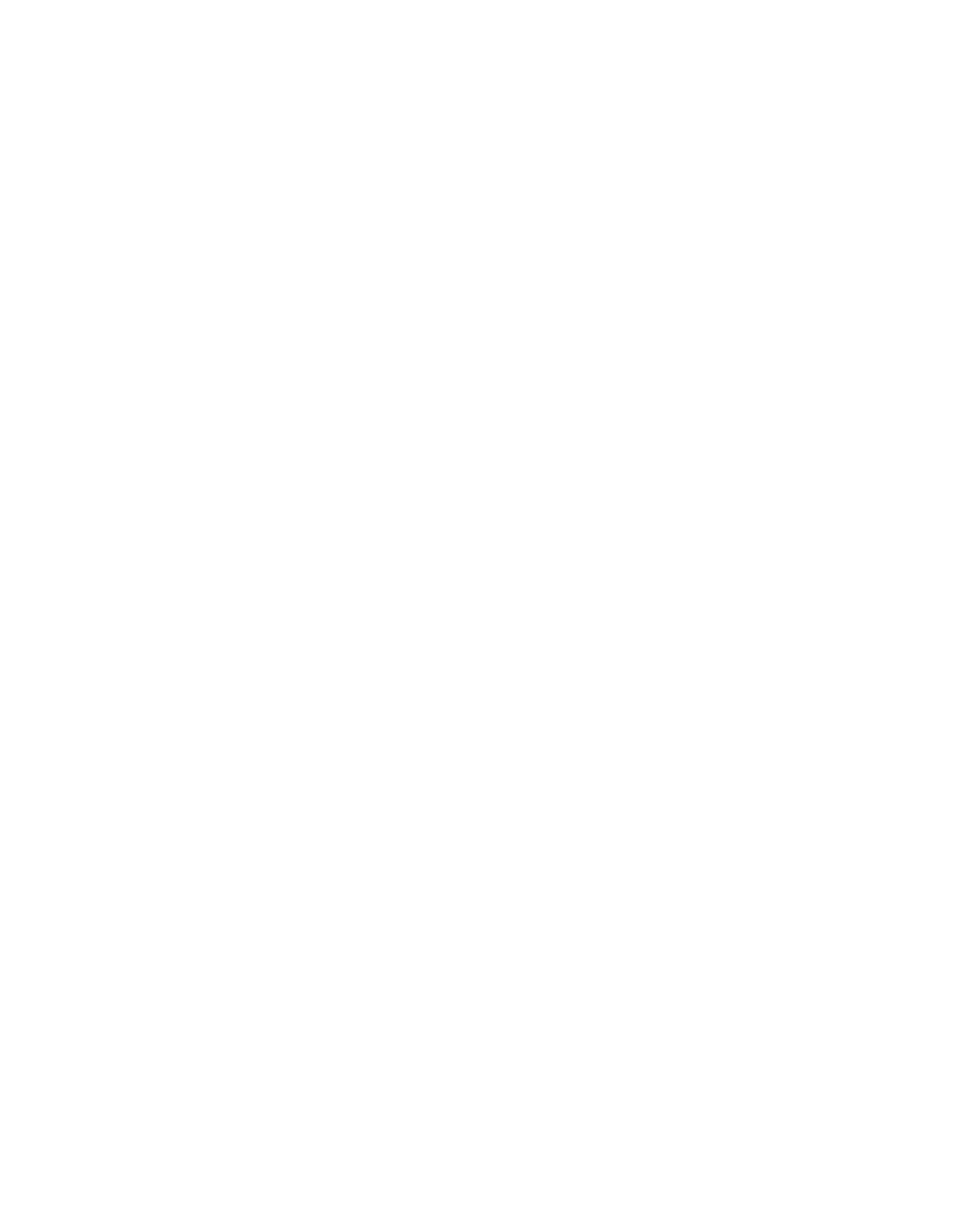# **LIST OF TABLES**

| Table 2 Potential Functional Materials and Conditions Immediately Outside of Fuel Salt |  |
|----------------------------------------------------------------------------------------|--|
|                                                                                        |  |
| Table 3 Common Functions Performed by SSCs Within MSR Containment 16                   |  |
| Table 4 Salt Properties Supporting Achievement of FSFs Under Normal Operations and     |  |
|                                                                                        |  |
| Table 5 Salt Properties Supporting Achievement of FSFs Under DBEs (especially fuel     |  |
|                                                                                        |  |
|                                                                                        |  |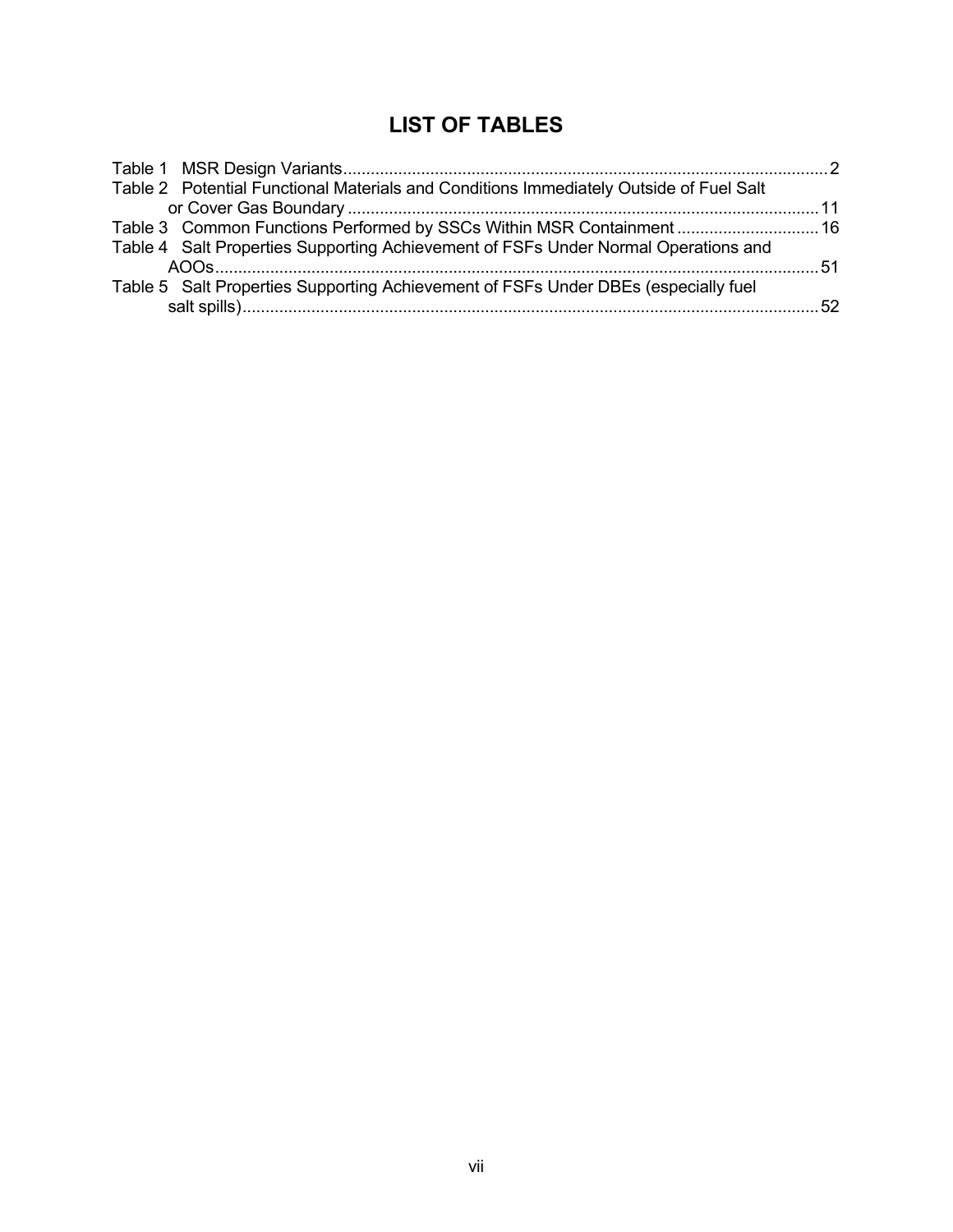# **ABBREVIATIONS AND ACRONYMS**

| <b>AOO</b>       | anticipated operational occurrence                      |
|------------------|---------------------------------------------------------|
| <b>ARDC</b>      | advanced reactor design criteria                        |
| <b>CFR</b>       | US Code of Federal Regulations                          |
| <b>BDBE</b>      | beyond-design-basis event                               |
| DBE              | design-basis event                                      |
| <b>DOE</b>       | US Department of Energy                                 |
| <b>DRACS</b>     | direct reactor auxiliary cooling system                 |
| <b>FSF</b>       | fundamental safety function                             |
| <b>GDC</b>       | general design criteria                                 |
| <b>HA</b>        | high assay                                              |
| LEU              | low enrichment uranium                                  |
| <b>LWR</b>       | light-water reactor                                     |
| <b>MSR</b>       | molten salt reactor                                     |
| <b>MIMS</b>      | mineral insulated, metal sheathed                       |
| <b>MSRE</b>      | <b>Molten Salt Reactor Experiment</b>                   |
| <b>NE</b>        | Office of Nuclear Energy                                |
| <b>NPP</b>       | nuclear power plant                                     |
| <b>NRC</b>       | <b>US Nuclear Regulatory Commission</b>                 |
| <b>ORNL</b>      | Oak Ridge National Laboratory                           |
| <b>PRACS</b>     | pool reactor auxiliary cooling system                   |
| <b>RVACS</b>     | reactor vessel auxiliary cooling system                 |
| <b>SAFDL</b>     | specified acceptable fuel design limit                  |
| <b>SARRDL</b>    | specified acceptable radionuclide release design limit  |
| <b>SSCs</b>      | systems structures and components                       |
| <b>TRIGA</b>     | Training, Research, Isotopes, General Atomics [reactor] |
| <b>TRU</b>       | transuranic                                             |
| U <sub>nat</sub> | natural enrichment uranium                              |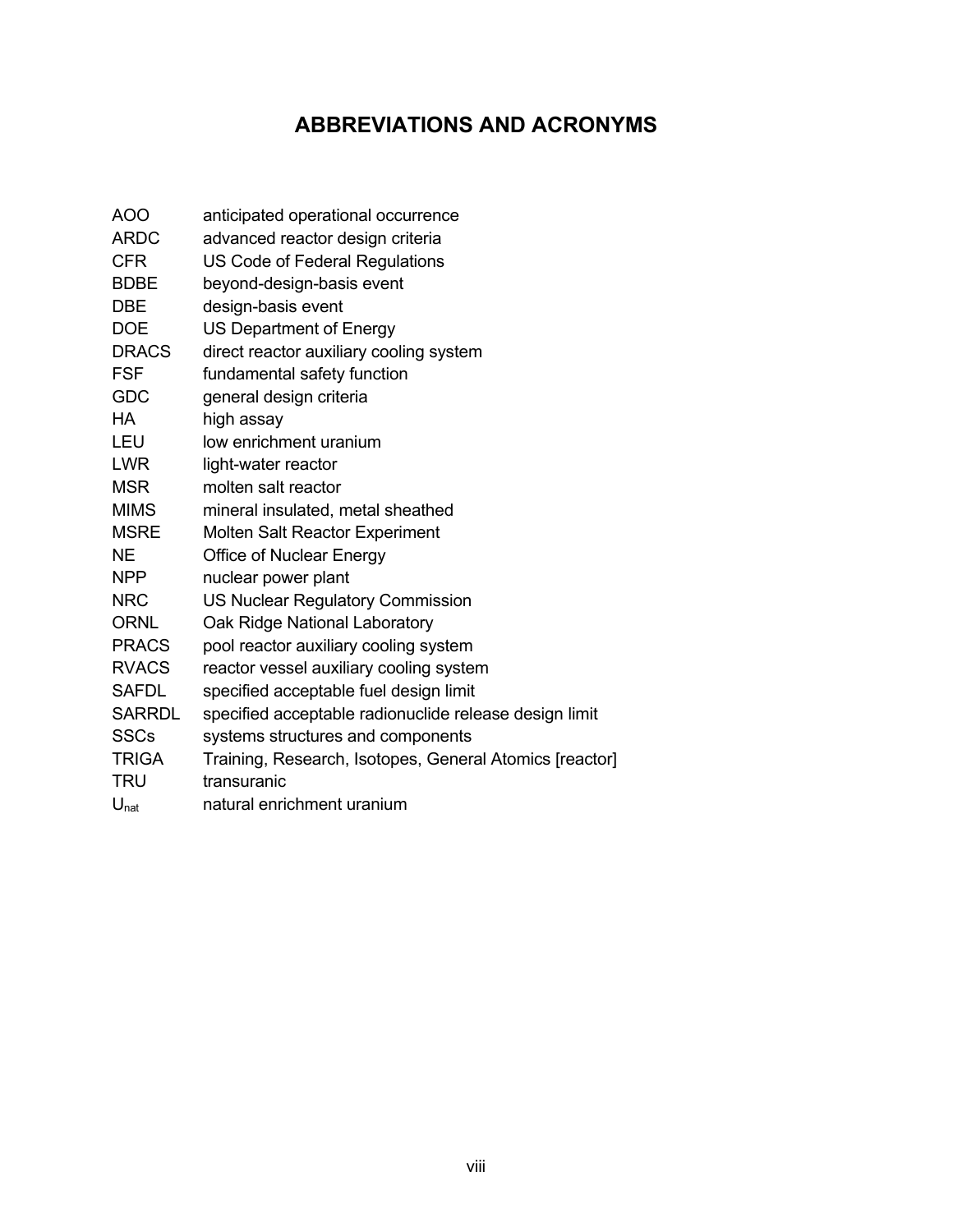# **1 INTRODUCTION**

## **1.1 Purpose**

This report supports development of an efficient, appropriate methodology or process for liquid salt fuel system qualification. This report describes the technical issues encountered when developing an adequate understanding of the fuel salt's chemical and physical behavior under both normal and accident conditions. Staff members from the US Nuclear Regulatory Commission (NRC) have defined fuel qualification in terms of adequate understanding of its physical and chemical behavior.

*Fuel qualification is a process which provides high confidence that physical and chemical behavior of fuel is sufficiently understood so that it can be adequately modeled for both normal and accident conditions, reflecting the role of the fuel design in the overall safety of the facility. Uncertainties are defined so that calculated fission product releases include the appropriate margins to ensure conservative calculation of radiological dose consequences* [1].

Earlier phases of activities performed at Oak Ridge National Laboratory (ORNL) in support of liquid fuel salt qualification are documented in ORNL/LTR-2018/1045, *Molten Salt Reactor Fuel Qualification and Challenges* [2] and ORNL/TM-2020/1576, *MSR Fuel Salt Qualification Methodology* [3]. This report includes substantial excerpts from the earlier reports to improve overall readability and to serve as a single point of reference.

NRC staff members are developing more general advanced reactor fuel qualification guidance [4]; this report aligns with the safety intents of the more general effort. However, liquid salt fuel has substantial technical differences from solid fuels, and this report describes tailored approaches for achieving the common safety intents when using liquid salt.

Nuclear fuel qualification involves the development of an evidentiary basis to support findings associated with overall nuclear power plant (NPP) regulatory requirements. Fuel performance is an important element in the safety case of both solid and liquid fueled reactors. However, the technical details of how the fuel supports safe plant operation differ substantially between solid and liquid fueled systems. A central purpose for this report is showing how variations in fuel salt properties impact achievement of fundamental safety functions (FSFs) at liquid-salt fueled molten salt reactors (MSRs). This report also provides customized fuel qualification guidance for liquid salt–fueled NPPs to supplement the generic guidance being developed under the NRC's advanced reactor fuel qualification activities. As with the broader advanced reactor evaluation, this report focuses on identification and understanding of fuel life-limiting failure and fuel salt property degradation mechanisms that occur as a result of irradiation during reactor operation.

The interaction of fuel salt with the plant safety-related systems, structures, and components (SSCs) is within scope of fuel salt qualification to the extent that the properties of the fuel salt impact the ability of these SSCs to perform their functions. Similarly, requirements for adequate information on fuel salt performance under accident conditions vary according to specific accident sequences. Consequently, this report includes discussion of the variance in fuel salt performance requirements with SSC configurations and accident sequences. This report does not address whether the SSCs considered provide adequate defense-in-depth or whether the accidents described represent the complete set of accidents.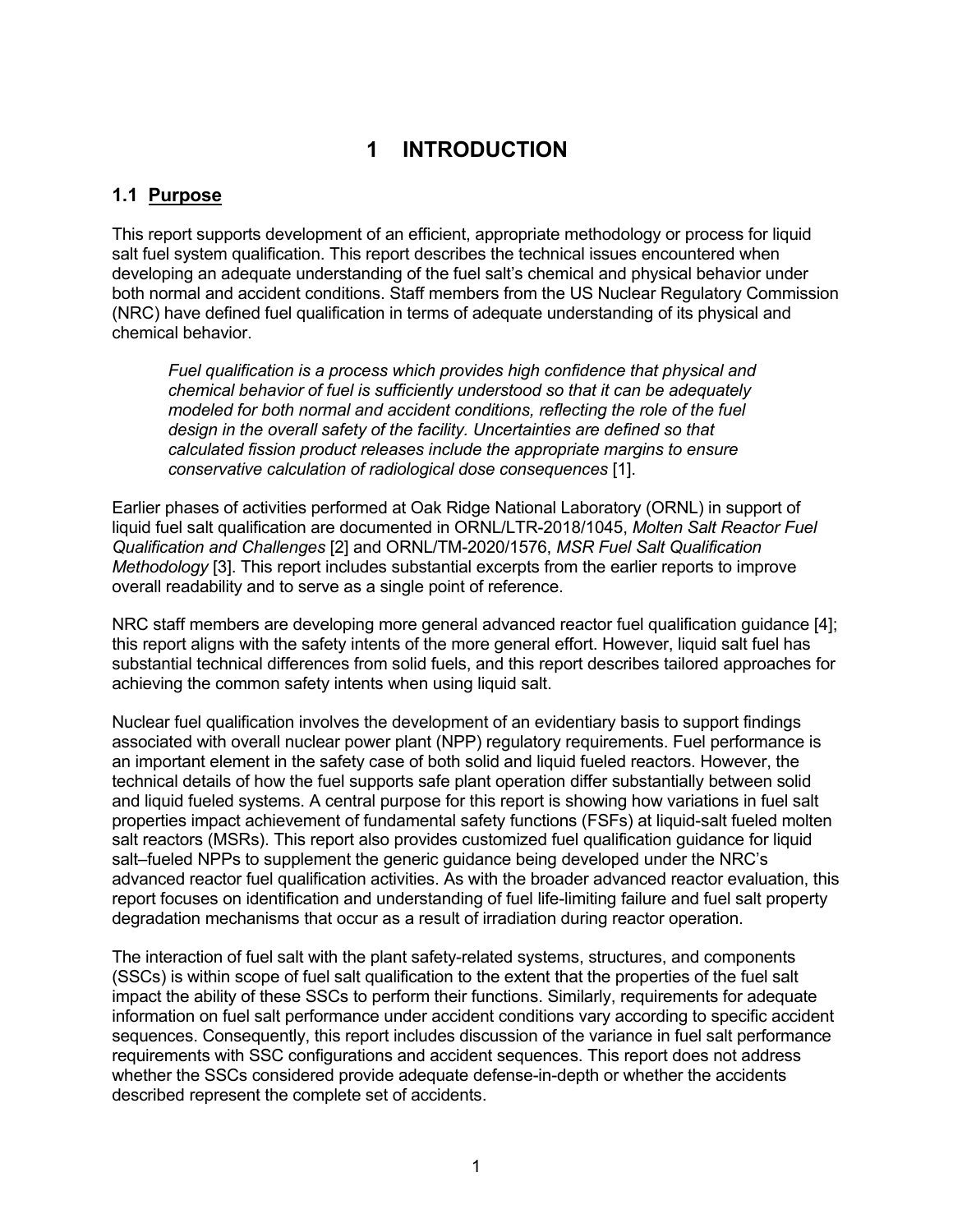# **1.2 Scope**

Liquid salt fuel enables a very broad set of reactor designs. MSRs do not have a single configuration or size. Designs are being pursued that range from micro to gigawatt scale. Almost every possible fertile and fissile material combination is being pursued at some level. Table 1 lists key liquid fuel salt MSR design variants.

|  |  |  | Table 1 MSR Design Variants |
|--|--|--|-----------------------------|
|--|--|--|-----------------------------|

| <b>Property</b>                         | <b>Variant</b>                                                                                        |                                       |
|-----------------------------------------|-------------------------------------------------------------------------------------------------------|---------------------------------------|
| Spectrum                                | $\bullet$ Thermal<br>$\bullet$ Fast                                                                   | • Time variant<br>• Spatially variant |
| Fissile/fertile feed                    | $\bullet$ Th<br>$\bullet$ LEU<br>$\bullet$ U <sub>nat</sub>                                           | $\bullet$ TRU<br>• HA-LEU-235         |
| Non-fueled coolant                      | • Fluoride salt<br>• Chloride salt<br>• NaOH                                                          | $\bullet$ Pb<br>• Nitrate salt        |
| Moderator                               | • Internal graphite<br>$\bullet$ NaOH<br>• Heavy water                                                | • External<br>$\bullet$ None          |
| Reflector                               | • Fertile salt<br>• Liquid lead                                                                       | • Solid heavy metal                   |
| Core configuration                      | • Channels in graphite<br>• Tubes (connected or partially closed,<br>possibly with fertile materials) | • Open vessel                         |
| <b>Fissile material</b><br>utilization  | • Burner<br>• Converter                                                                               | • Breeder                             |
| Passive decay heat<br>removal mechanism | • DRACS<br>• RVACS<br>$\bullet$ PRACS                                                                 | • Drain tank with DRACS<br>or RVACS   |
|                                         | On-site fuel processing . Physical (bubbling and plate out)<br>• Intense (10 day/core)                | • Mild (year/core)                    |
| Halide                                  | • Chlorine                                                                                            | • Fluorine                            |
| Heat transfer from fuel • In-core       | • Integral (in-vessel)                                                                                | • Loop (ex-vessel)                    |

Given the rapidly progressing MSR development environment, it is not possible to prejudge which designs will be presented for safety evaluation. Consequently, the scope of this document includes a comprehensive set of liquid-fueled MSRs for consideration. The broad scope necessitates a more abstract, somewhat lengthier discussion of the fuel salt qualification issues.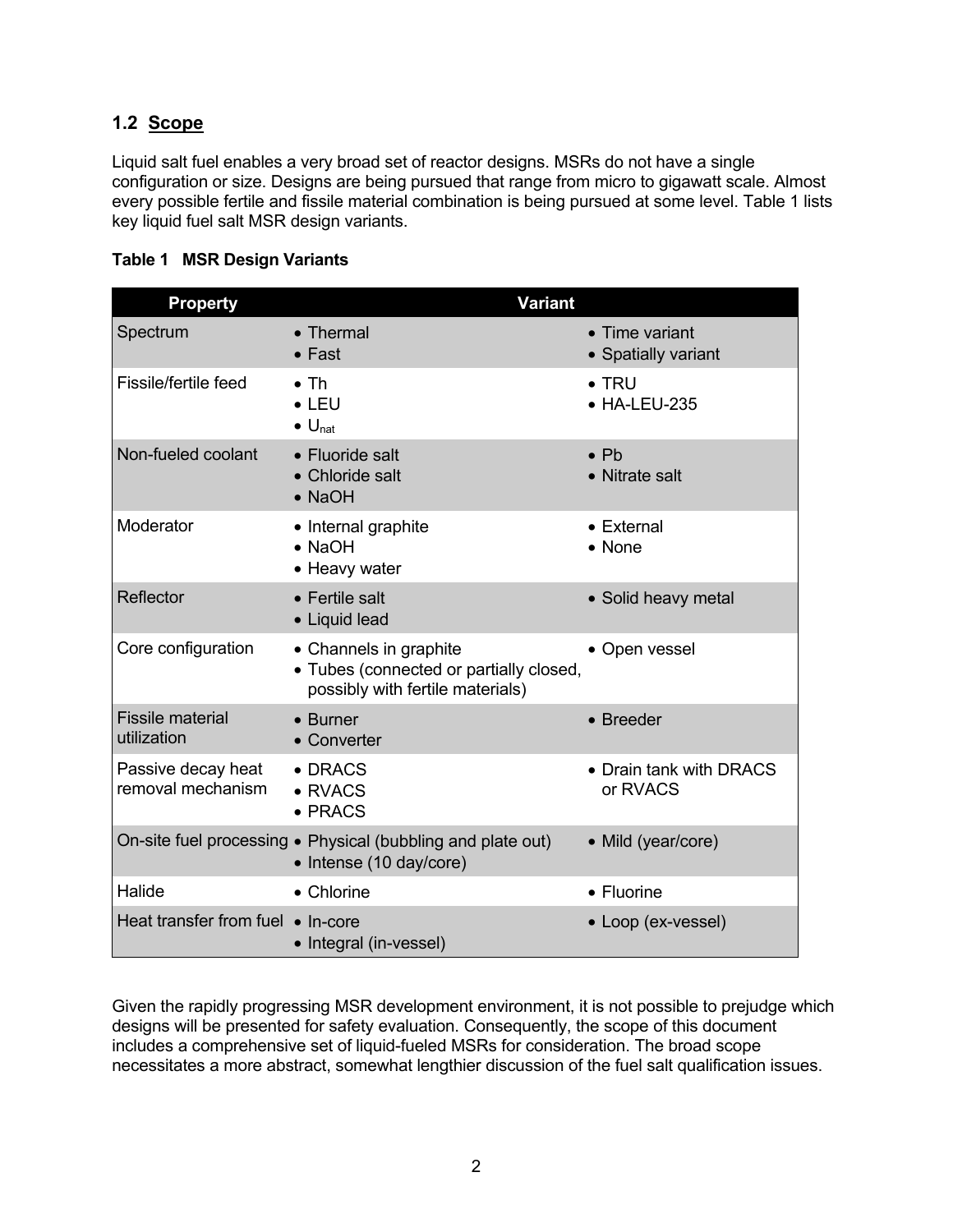Fuel salt qualification includes definition of the fuel salt's role in achieving safety functions, beginning with the initial receipt of the fuel salt at the plant site until it is transferred to an independent storage facility. The fuel salt includes all radioactive material within the liquid fuel salt at any point in its lifetime until the radionuclides have been stably trapped so that they no longer have a reasonable pathway to either return to the bulk of the liquid salt or to be released in the event of a container rupture. Fuel salt qualification also includes analysis of the following materials:

- 1. Fission gases and aerosols until their radioactive materials have been adequately trapped,
- 2. Activated corrosion products that are incorporated into the fuel salt,
- 3. Plated out materials on the reactor coolant boundary, and
- 4. Suspended solids within the liquid fuel salt.

Liquid fuel salt is separable from and moves independently of its boundary materials under normal conditions. Fuel salt qualification does not include consideration of the plant SSCs that provide the boundary of the fuel salt system except for the corrosion products that become incorporated into the fuel salt.

#### **1.3 Organization**

Section 2 of this report begins with a discussion of liquid fuel salt's operational and safety functions. The report then describes a composition-based methodology for modeling the fuel salt's role in achieving the plant's fundamental safety functions under both normal and accident conditions. Section 2 also describes how variation of the salt's chemical and physical properties can impact safety-related SSCs. Section 3 describes the property information necessary to accomplish the safety intent of liquid fuel salt's nuclear fuel and coolant aspects. Section 4 describes a methodology for determining what fuel salt property information is required to demonstrate adequate plant safety under normal operations and accident conditions.

The report concludes with summary tables detailing the impacts of fuel salt properties on the achievement of the fundamental safety functions, as well as conclusions about the fuel salt property information necessary to model the role of the fuel salt in overall plant safety.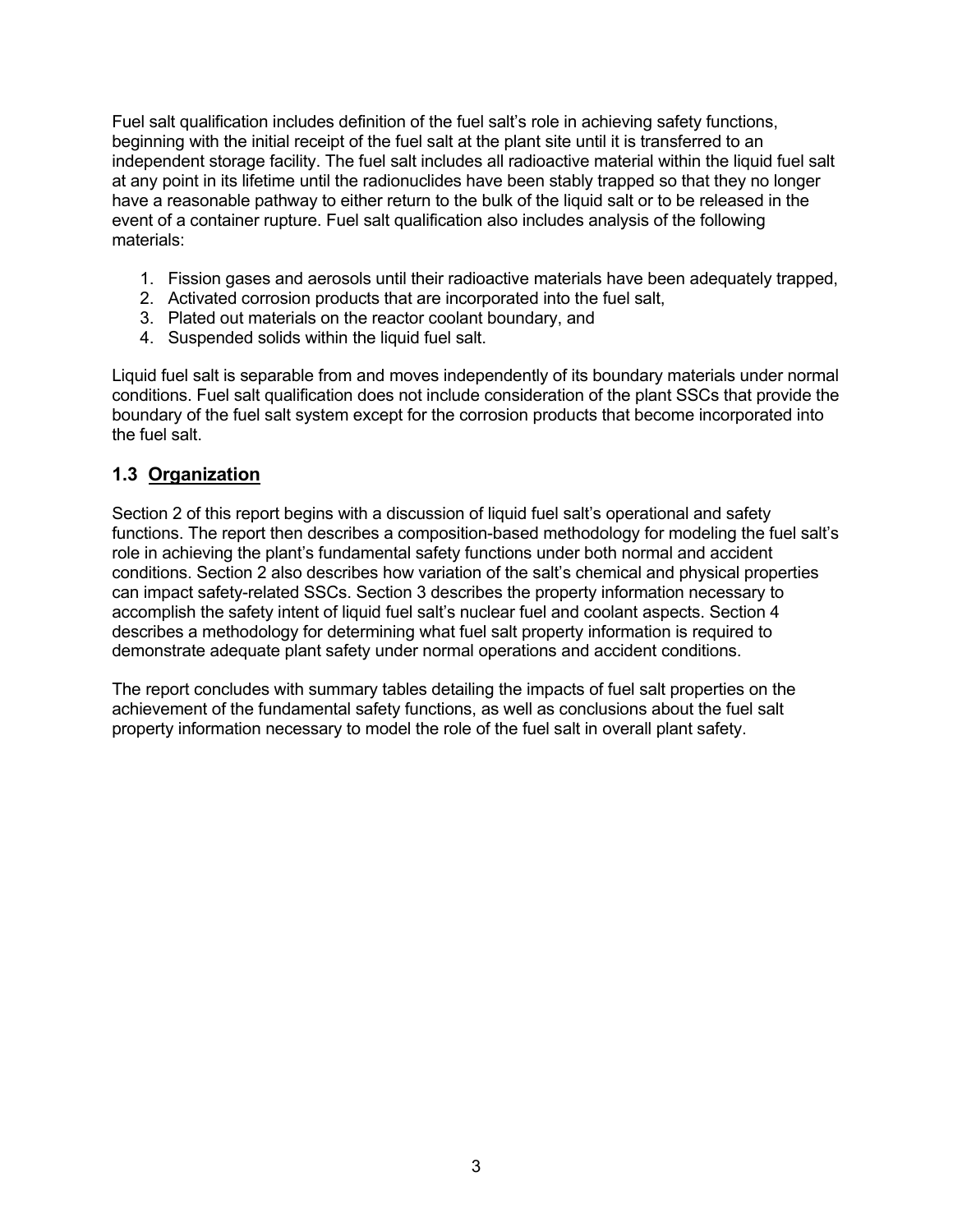# **2 ADEQUATE FUEL SALT BEHAVIOR**

Fuel salt behavior is governed by its chemistry and physics. In a salt-fueled MSR, the fuel salt has two primary operational functions: (1) to contain the fissionable and fertile nuclei that constitute the nuclear fuel, and (2) to serve as the reactor coolant. Beyond its primary functions, the fuel salt has additional properties that are elements of reactor safety. These include functioning as a neutron moderator and absorber, as well as being a corrosive medium. To qualify liquid salt fuel, an adequate understanding of the fuel salt's chemistry and physics must be developed in order to assess its role in performing the plant's fundamental safety functions (FSFs) under both normal and accident conditions. Fuel salt is directly involved in achieving each FSF.

The FSFs of any nuclear power plant (NPP) are [5]

- 1. Limiting the release of radioactive materials
- 2. Removing heat from the reactor and waste stores, and
- 3. Controlling reactivity.

The principal potential adverse consequence of NPP operation is the release of radioactive materials into the environment. Supporting FSFs include removing heat from the reactor and waste stores and controlling reactivity. Failure to achieve either of the supporting FSFs will eventually result in unacceptable radionuclide release consequences. Therefore, the information necessary to demonstrate adequate heat removal and reactivity control is also necessary to demonstrate adequate radionuclide retention.

Fuel qualification identifies the fuel salt properties needed to model the NPP's fulfillment of the FSFs under normal and accident conditions. This report focuses on identifying and describing fuel salt safety-related performance parameters and degradation mechanisms in terms of their ability to achieve the FSFs. A key issue for liquid fuel salt qualification is the level of understanding of fuel salt properties necessary to adequately assess the fuel salt's role in achievement of the FSFs.

Fuel qualification includes consideration of the fuel salt's role in achieving the FSFs from the time fuel salt arrives at (or is synthesized at) the facility until it is transferred to independent spent fuel storage. Used fuel at MSRs comprises both spent fuel and fuel that is being stored for reuse (i.e., additional fuel produced by breeder reactors, or fuel intended to be returned to service in a replacement fuel salt circuit). Spent fuel at an MSR is any fuel that can no longer adequately perform its operations or safety functions as a result of use in-core. Used fuel salt storage will be part of normal operations for designs that remove fuel salt from the primary loop onsite. The fuel salt will initially be liquid, but it will solidify as its heat generation rate drops.

Demonstrating achievement of the first of the FSFs involves mechanistic analysis of radioactive material transport to the environment. The NRC Commission Paper entitled *Issues Pertaining to the Advanced Reactor (PRISM, MHTGR, and PIUS) and CANDU 3 Designs and Their Relationship to Current Regulatory Requirements* (SECY-93-092) describes the necessary conditions to employ this mechanistic analysis [6]. Specifically, sufficient data are needed to provide adequate confidence in the mechanistic transport approach, including data on the impacts of multiple barriers and pathways. SECY-93-092 also stipulates that the events considered in the mechanistic analyses must bound severe accidents, including design-dependent uncertainties.

Fuel salt also has a role in limiting the harm resulting from beyond-design-basis events (BDBEs). Although the performance of fuel salt during BDBEs is not part of fuel qualification, understanding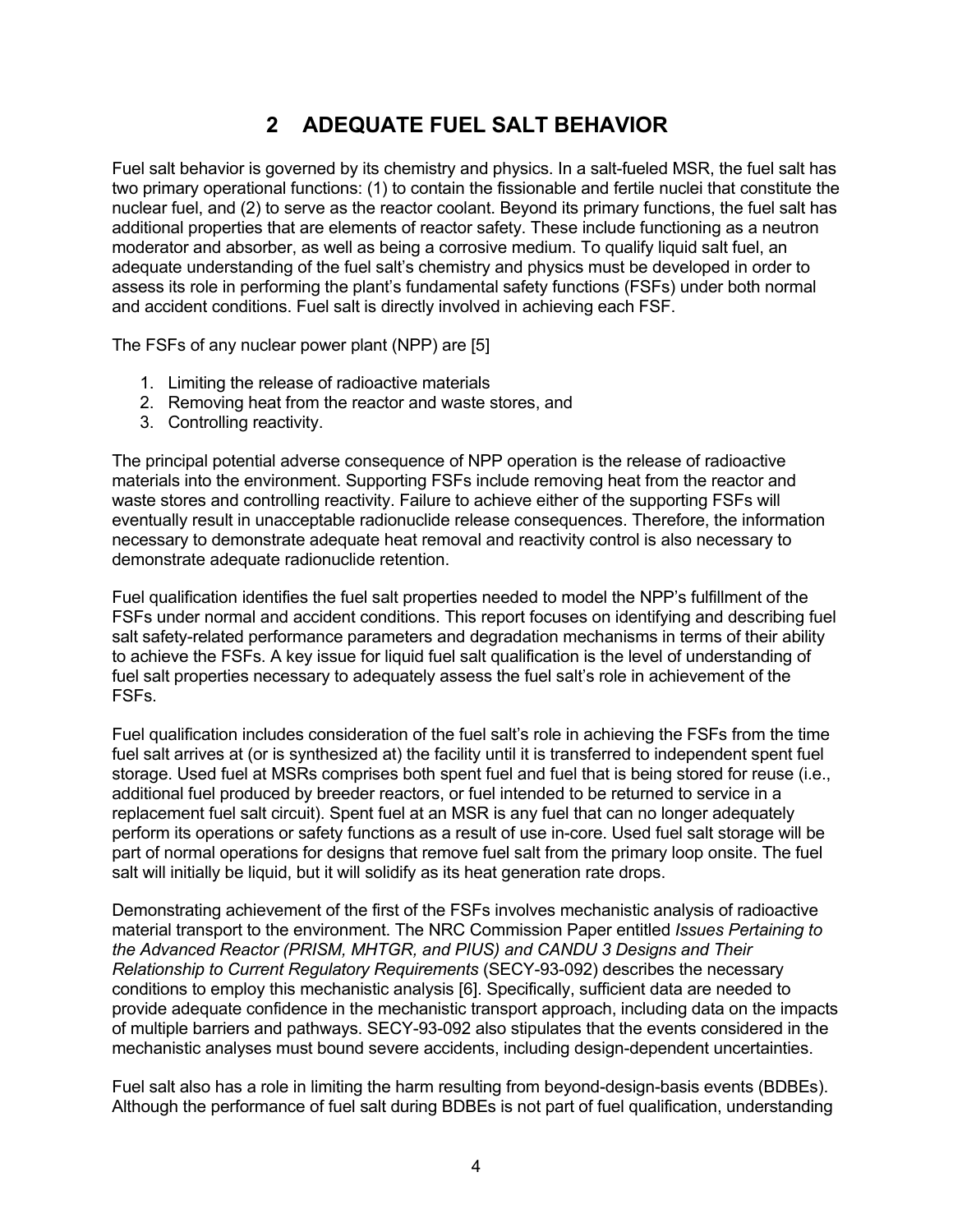the performance of fuel salt under BDBE conditions supports mitigation of severe accident consequences. Fuel salt properties and accident phenomena have high degrees of uncertainty under BDBE conditions due to the complex set of interrelated issues. For example, raising the fuel salt temperature would be expected to substantially increase radiative heat transfer. However, mists, fog, or smoke would substantially impede radiative heat transport.

Inadequate decay heat removal following a large fuel salt spill may lead to BDBE conditions. Fuel salt viscosity decreases with increasing temperature, thus spreading out uncontained spills. Fuel salt volatility also increases with increasing temperature. The carrier salt would preferentially volatilize at high temperature. Fuel salt distillation experiments were performed on Molten Salt Reactor Experiment (MSRE) fuel salt to separate the fission products from the carrier salt [7]. The tendency for fission products to remain in the heel would reduce radioactive material transport. On the other hand, the carrier salt vapors would form thermally insulating snow-like deposits on cooler surfaces above spilled fuel salt, thus inhibiting further heat transfer. Cold-wall type decay heat removal systems would become much less effective if they were coated with thermal insulation.

Interacting with water would be undesirable for spilled salt, as rapid water vaporization could generate substantial pressure, stressing exterior containment layers and transporting radionuclides. Moreover, water cooling would not rapidly lower the fuel salt temperature because of the high temperature and high heat flux from spilled fuel salt. The Leidenfrost effect would tend to limit the ability of the water to contact the salt and would provide cooling. However, the Aircraft Reactor Test severe accident testing program demonstrated that plunging fuel salt into a large volume of water primarily resulted in vigorous local boiling, and it also inhibited radioactive material release [8].

# **2.1 Limiting the Release of Radioactive Materials**

Radionuclide transport and accident progression at MSRs are determined by the chemical and physical characteristics of the fuel salt, as well as the plant design features and operational history. During both normal operations and under accident conditions, radioactive material release is restricted by multiple barriers. Taken together, these barriers provide defense-in-depth. Some of the barriers are essentially leak tight, so if a single leak-tight barrier in a release pathway remains intact, then radionuclide release will be adequately prevented. Other barriers reduce the quantity of radionuclides being released, but they are not leak tight. To release radioactive materials into the environment, all of the leak-tight barriers must be breached or bypassed. Alternately, performance of multiple non–leak-tight barriers can be combined to adequately reduce accident consequences. The particular combination of barriers and the credit taken for each barrier will depend on the release pathways of the potential accident sequences for the particular reactor design, the operating state of the reactor, and the choices of the license applicant.

The fuel salt itself is an inherent, non–leak-tight barrier to the release of those radioactive materials that incorporate into the liquid fuel salt as low-vapor pressure molecules. For example, both cesium fluoride and cesium chloride have high solubility within fuel salt and very low vapor pressure at MSR operating temperatures. However, 137Cs is not only a direct fission product; it is also a daughter of the direct fission product <sup>137</sup>Xe, which largely separates from the fuel salt into the cover gas. Thus, the fuel salt is a barrier to the release of the <sup>137</sup>Cs produced within the liquid fuel salt, but it is not a significant barrier to the release of <sup>137</sup>Cs produced in the cover gas.

The amount of radioactive material released into the cover gas is largely determined based on the properties of the fuel salt and the reactor's operating conditions. Consequently, developing an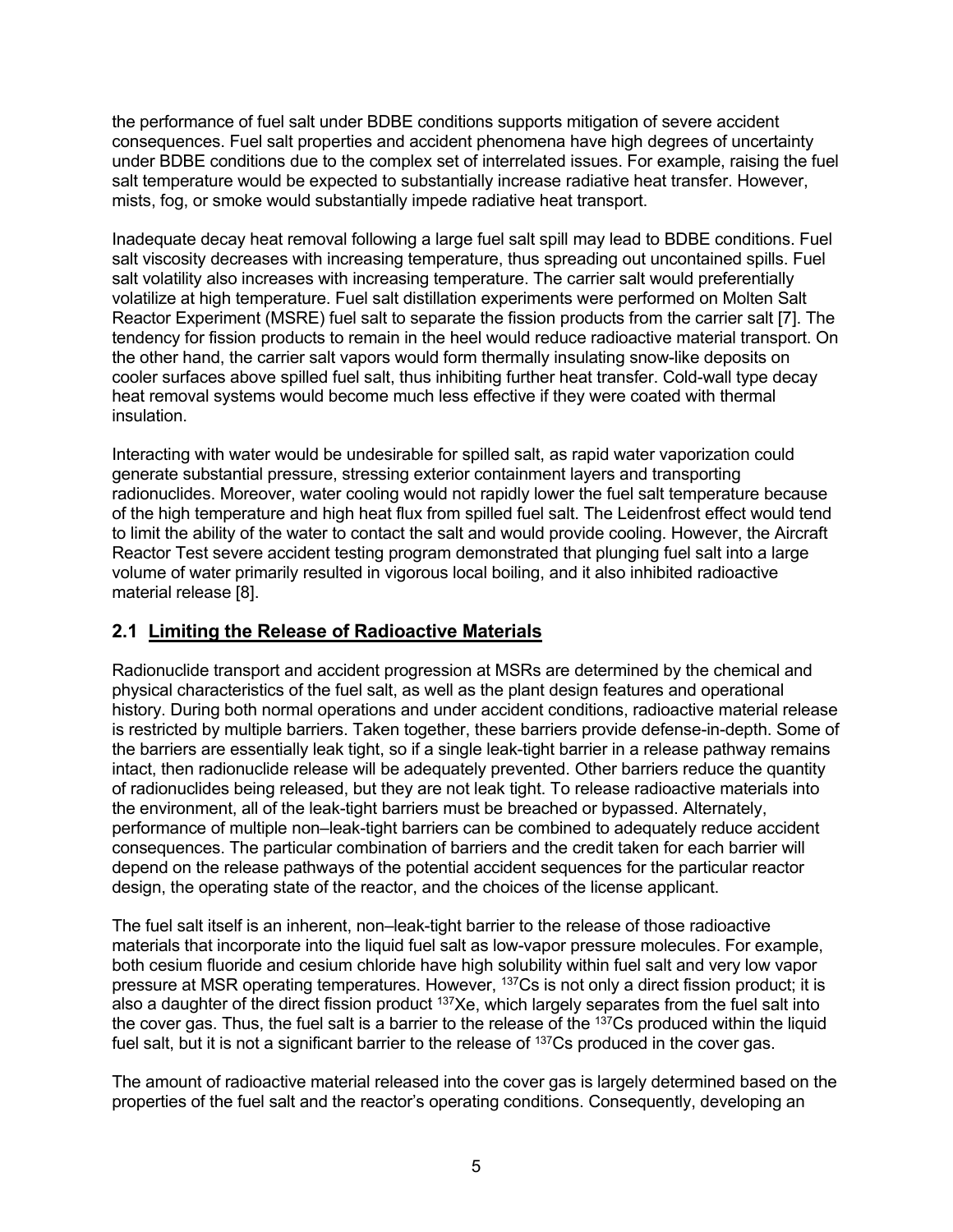adequate understanding of how materials that originate within the fuel salt can cause the cover gas mixture to stress the barriers is key to understanding the fuel salt's properties. For example, the radionuclides in the cover gas initially produce substantial decay heat that thermally stresses the cover gas container.

Details of a particular plant's accident sequences and its specific requirements for fuel salt accident performance are design specific. There is no universally applicable set of MSR accident sequences given the wide variation in designs under development. However, halide salt characteristics, which support fulfillment of FSFs, are common to any MSR. For example, all fuel salts have high boiling points, low Gibbs free energies, and similar natural circulation heat transfer properties. These inherent salt characteristics allow for a generic approach when determining the required fuel salt properties.

To adequately assess the salt's role in internal accidents that can result in the release of radioactive materials, the fuel salt properties that stress barrier layers must be understood. Barrier layer stresses are any conditions that increase the likelihood of barriers to release radionuclides. For example, an increase in the temperature of fuel salt would cause a higher pressure in the cover gas, thus increasing the pressure stress on the cover gas container, as well as the temperature stress on the fuel salt container. Barrier stress mechanisms can be chronic, such as radiation-induced embrittlement or corrosion, or acute, such as a thermal shock or a steam pressure transient. The performance requirements that apply to materials in continuous or frequent contact with the fuel salt or cover gas during normal operations differ from those that are only in contact for the limited duration of accidents.

Besides fuel salt properties, external events can also challenge the fulfillment of FSFs. For example, if decay heat removal systems or other safety features are prevented from functioning adequately, then barrier failure can result. However, apart from seismic events, containment protects the fuel salt from external events.

Modeling the potential for release of radioactive materials from a specific containment layer requires less information than developing a mechanistic source term. A mechanistic source term includes the chemical and physical forms of released materials. However, stress on a containment layer during relevant accident durations depends only on the physical characteristics of the fuel salt (e.g., temperature and pressure) and not on its chemical composition. Because of its low chemical potential energy (Gibbs free energy) the fuel salt will not have a vigorous chemical reaction with any material. Corrosion and other thermodynamically allowed chemical processes for generating stress on barrier layers progress slowly compared to accident durations. However, the high temperature (high physical energy) of fuel salt could trigger chemical reactions such as ignition of combustible materials in non-fuel salt materials. Therefore, modeling the ability of a containment layer to limit the release of radionuclides under accident conditions does not require knowledge of the radioactive material's chemical form, but it does require knowledge of the chemical environment within containment.

Functional containment [9] is a key concept for MSRs because it enables a license applicant to consider the integrated performance of a set of barriers to radionuclide release instead of relying on imposed requirements for any particular barrier. The usefulness of functional containment for MSRs is based on the design and operational flexibility afforded by liquid salt fuel. For example, high-power density fission can occur immediately adjacent to an MSR barrier layer, thus resulting in significant barrier stresses. Alternately, substantial shielding may be included between the fuel salt and the first barrier, effectively eliminating radiation damage as a stressor to that barrier. A barrier layer with significant operational stresses may not be credited to retain fuel salt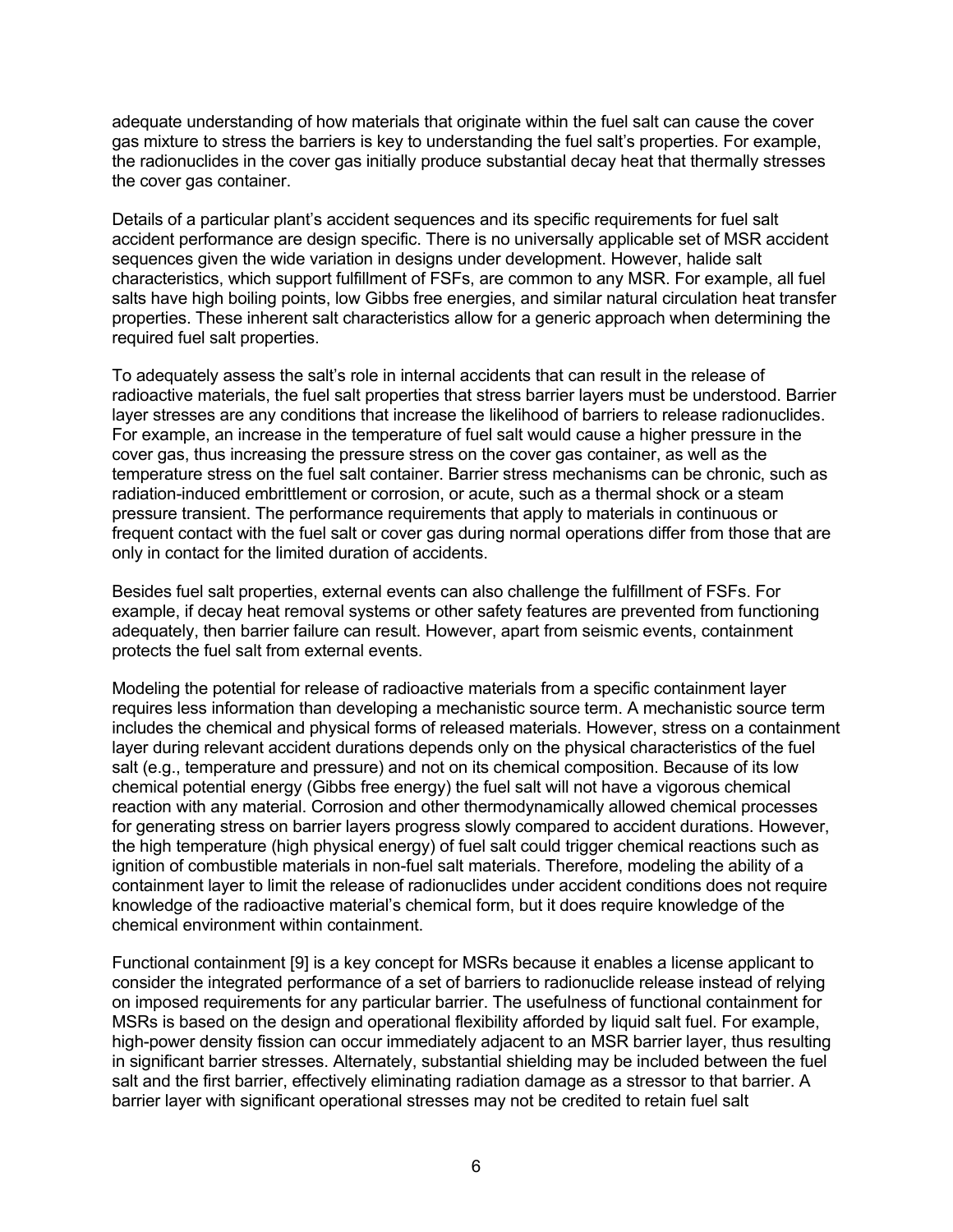radionuclides under accident conditions, yet it may adequately contain the radionuclides during normal operation.

Both the terms *containment* and *barrier* denote structures, features, or mechanisms that prevent or impede the transport of radionuclides. The NRC glossary describes containment as "... enclosure around a nuclear reactor to confine fission products that otherwise might be released to the atmosphere in the event of an accident.". Likewise, 10 US Code of Federal Regulations [CFR] 63.2 defines *barrier* as any material, structure, or feature that prevents or substantially reduces the rate of movement of radionuclides. Functional containment enables the performance requirement of the concrete and steel enclosure in a light-water reactor (LWR) to be distributed across a series of barrier layers. This document describes the physical means to prevent the release of radionuclides into the environment using the terminology of *containment layers* that are composed of *barriers*.

For significant quantities of radionuclides to reach the environment, an MSR's containment performance must be unacceptably degraded. For this to occur, the combination of leak-tight and non–leak-tight containment layers must be damaged or bypassed (by opening a maintenance hatch, for example) to such a degree that they no longer adequately perform their function.

Releasable stored energy is a key concept used for mechanistic accident progression to assess the potential for internal accidents to stress barrier layers and trigger cascading event sequences. Designs with large amounts of releasable stored energy require more robust barriers to contain radioactive materials, and they also require more comprehensive evaluation of accident progression to adequately model triggered/cascading events. Understanding the chemistry and physics involved during fuel salt interaction with barrier layers and materials within containment are crucial to understanding the potential for fuel salt to contribute to radionuclide release.

MSRs operate at temperatures well below the boiling point of the fuel salt. Consequently, the greatest pressure on the fuel salt boundary tends to be the hydrostatic load from the fuel salt column. Fuel salt is in a low chemical energy state, so it cannot chemically react vigorously with any material. The high temperatures and high radiation doses within containment substantially limit the capabilities of materials within containment or serving as containment layers. The plant SSCs must support the intended operational and safety functions. The limited suite of acceptable materials and required plant functions streamlines assessment of how the fuel salt and/or cover gas will interact with each material and minimizes the fuel salt property information necessary to adequately model the interactions.

The following description of the property information necessary to model the fuel salt's interactions with materials is based on performance data. The description is intended to be broadly applicable to MSRs while also being representative of available technology. Designers who select alternate materials must provide equivalent performance information.

#### **2.1.1 Normal Operations**

The normally salt-wetted containment layer will be constructed of a high-temperature tolerant alloy that is adequately compatible with fuel salt chemicals and tolerant of neutron flux. During normal operations, the container alloy forms a leak-tight basin for the fuel salt. Cover gas above the fuel salt will be contained within an alloy structure that is tolerant of high temperatures. The structure will be joined to the top of the fuel salt basin and will have adequate compatibility with cover gas chemicals and tolerance of neutron damage.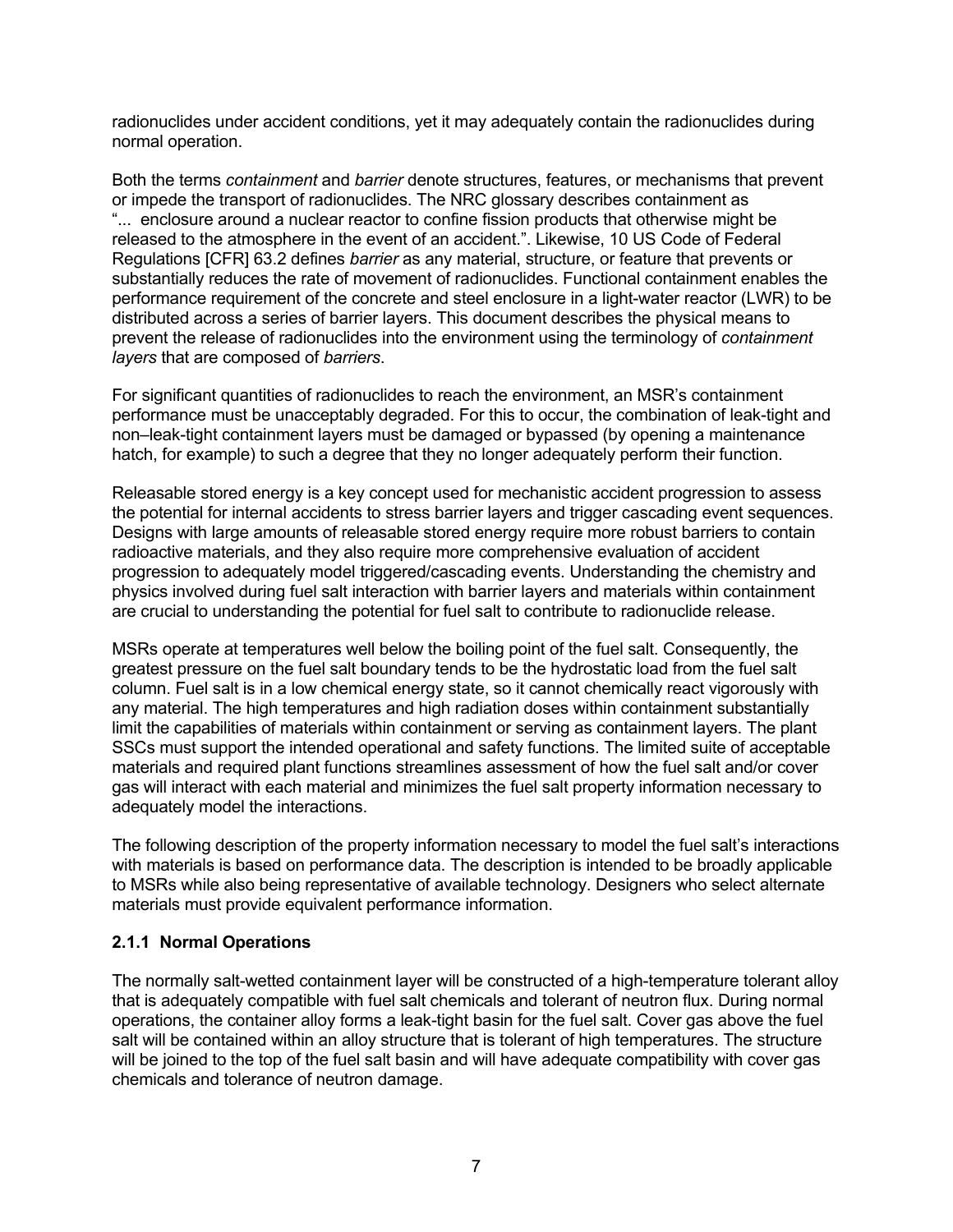The fuel salt property information necessary to model normal operations includes the salt's heat generation and heat transfer parameters. The fuel salt corrosivity and erosivity are also important properties that affect the salt's potential to damage the container. The history of the fuel salt temperature is also important input when modeling fatigue and creep of the fuel salt container, as well as mechanical changes to seals and bolted flanges. The fuel salt also stresses the containment via hydraulic mechanisms. The fuel salt temperature, density, and local flow velocity are all needed to calculate the thermal/mechanical stresses on the container.

The fuel salt heat generation is based on fissions and radioactive decay. The fuel salt isotopic composition and distribution must be known in order to perform reactor physics calculations, as well as calculations of energy production from subsequent radioactive decay. Normal operation performance establishes the temperature distribution and radioisotope distribution that would exist at the start of an accident. Establishing the accident's initial conditions is key to assessing accident progression. Initial conditions include details on the startup of passive safety systems, such as the effect of natural circulation initiation upon loss of forced flow. The fuel salt temperature distribution during normal operation also drives the effects of corrosion based on temperature difference. Temperature difference–driven corrosion derives from the differential temperature solubility of corrosion products in the salt. If the concentration of a corrosion product exceeds its solubility limit at the lowest temperature in the fuel salt circuit, then that corrosion product will be deposited in the cold region.

During fuel salt corrosion of the container wall, the least noble component of the alloy is oxidized. Although other corrosion mechanisms are possible via the fuel salt, they occur so rapidly (e.g., dissimilar material corrosion [10]) or are so small (e.g., non-oxidative dissolution of container alloy elements) that they are not practical issues for consideration in comparison to oxidative corrosion. However, non-oxidative corrosion would be a primary stressor for MSRs that employ hydroxide salts [11]. The alloy elements are in their most reduced state, so they are not significantly vulnerable to reductive attack. The fuel salt's redox condition represents its tendency to oxidize or reduce contacting materials. Consequently, knowledge of the fuel salt redox condition is necessary to model its tendency to corrode its container. The fuel salt redox condition can be determined using any method that provides adequately reliable results. Typical assessment techniques include using an electrochemical redox probe, measuring the concentration ratio of the oxidation states of a redox-dependent multivalent element (typically uranium), or measuring the change in the dissolved concentration of the most readily oxidizable element from the container alloy (typically chromium). For example, the MSRE corrosion damage model assumed uniform corrosion and monitored the change in chromium concentration within the fuel salt over time. Corrosion depth was estimated by assuming uniform corrosion and knowing the concentration of chromium in the alloy, the fuel salt, the volume of fuel salt, and the size of the salt-wetted surface. Applicants must provide evidence that corrosion will not result in unacceptable loss of container strength during normal operation.

Fuel salt flow can erode its container by causing suspended hard particles to impact the container's surface. Particles within the salt can be produced via a number of pathways, ranging from contamination to gradual agglomeration of noble fission product atoms into progressively larger clusters. High-velocity fuel salt flow is also necessary for the suspended particles to significantly erode the container. The precise relationships between chemistry, temperature, particle mass, hardness, and fluid velocity necessary to result in significant erosion are complex and depend on the kinetic energy transfer between the suspended particles and the surface. Both particle filtering and nanoparticle plate out mitigate development of significant quantities of suspended particles. Applicants must provide evidence that the rate of erosion by fuel salt is low enough that the probability of barrier failure will not be increased significantly during the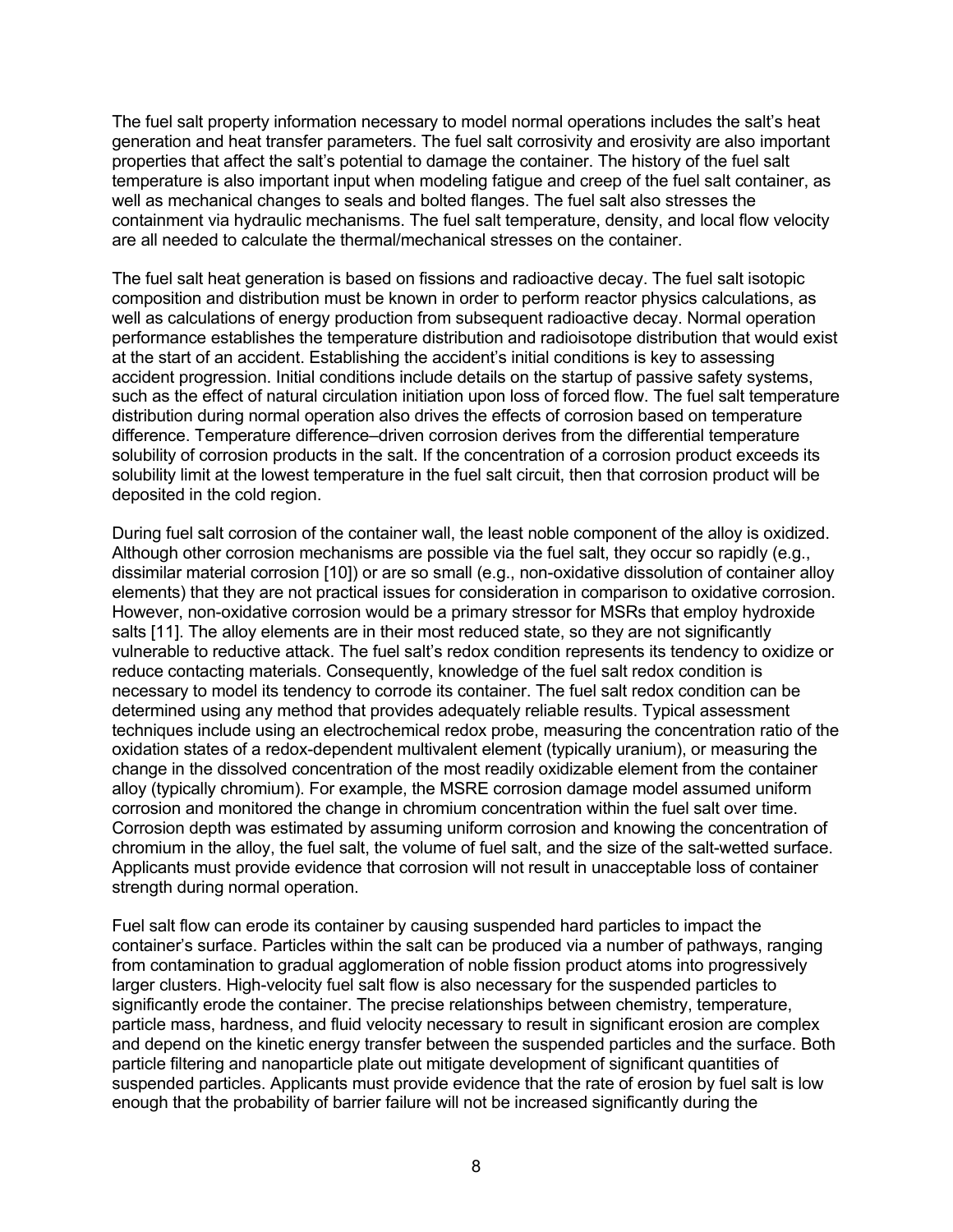container's service life. To generate evidence of lack of erosion, the container's alloy surface could be subjected to wear testing with representative suspended particles under operating fluid flow conditions. The Standard Test Method for Conducting Erosion Tests by Solid Particle Impingement Using Gas Jets (ASTM G76-18) describes a standard method for conducting erosion tests under simulated service environments.

The cover gas and the liquid fuel salt stress the barriers independently. Therefore, the extent that each one in impedes fulfillment of the FSFs must be considered separately. Temperature is the primary cover gas stressor of the container material. Fission gases are a substantial heat source during the first few hours following generation. The key properties necessary to model the temperature with the cover gas containment are the quantity and composition of the transported radionuclides, along with the temperature and flow rate of any carrier gas used. The noble fission gases have low solubility in fuel salt and represent the dominant energy source within the cover gas stream. The amount of fission gases produced can be derived from reactor physics models.

Cover gases can also generate stress on the barrier by depositing sufficient solid material onto the piping to restrict (block) flow. Cover gases could then build up upstream of the blockage, thus increasing the pressure stress on the barrier. If this is not corrected, then the pressure build-up could result in failure of the inner cover gas containment layer. Much of the deposited material results from volatilization of the fuel salt.  $ZrF_4$  and UCl<sub>4</sub> are examples of fuel salt component materials that have significant vapor pressures at operating temperature, and they are known to form deposits on downstream piping. Daughter products from the decay of fission gases will also accumulate in the cover gas piping.

During normal operation, deposits within cover gas lines would be anticipated to be returned to the bulk of the fuel salt or sent to a waste processing system, such as via a scraping auger in the piping, so this would not lead to stress on the barrier. Applicants must have adequate cover gas line solid deposition information showing that build-up would not produce stress on the barrier, or they must commit to an operational or maintenance method to remove any build up.

#### *2.1.1.1 Tritium*

The amount of tritium produced at an MSR is determined according to the fuel salt composition and data from reactor physics models. Tritium production is much greater at MSRs that include lithium or beryllium in their fuel salt. Tritium escapes from the fuel salt boundary during normal operations primarily via permeation of barrier material. The US Department of Energy (DOE) Office of Nuclear Energy (NE) MSR campaign recently reviewed tritium transport phenomena at MSRs [12]. At temperatures above ~300°C, tritium diffuses through structural alloys. Because of the lack of trapping within structural alloys at MSR-relevant temperatures (>500°C), tritium production does not result in significant hydrogen embrittlement. As the tritium is produced at low concentration in the fuel salt, it is transported as a dissolved material within the fuel salt. The salt redox condition determines whether the tritium is chemically bound within the salt. Chemically bound tritium will not appreciably escape through the container walls. Thus, knowledge of the salt redox condition is necessary to model release of tritium through the fuel salt container during normal operations. Some proposed tritium management methods (especially back diffusion of hydrogen through the power cycle heat exchangers [13][14]) will shift the redox condition of the fuel salt, thus altering the amount of tritium released into the cover gas.

Lower temperature structural alloy barrier layers would typically contain tritium. Consequently, escape through the primary heat transport system is the dominant vulnerability for MSR tritium release. MSRs may employ tritium barrier layers to mitigate tritium escape via the heat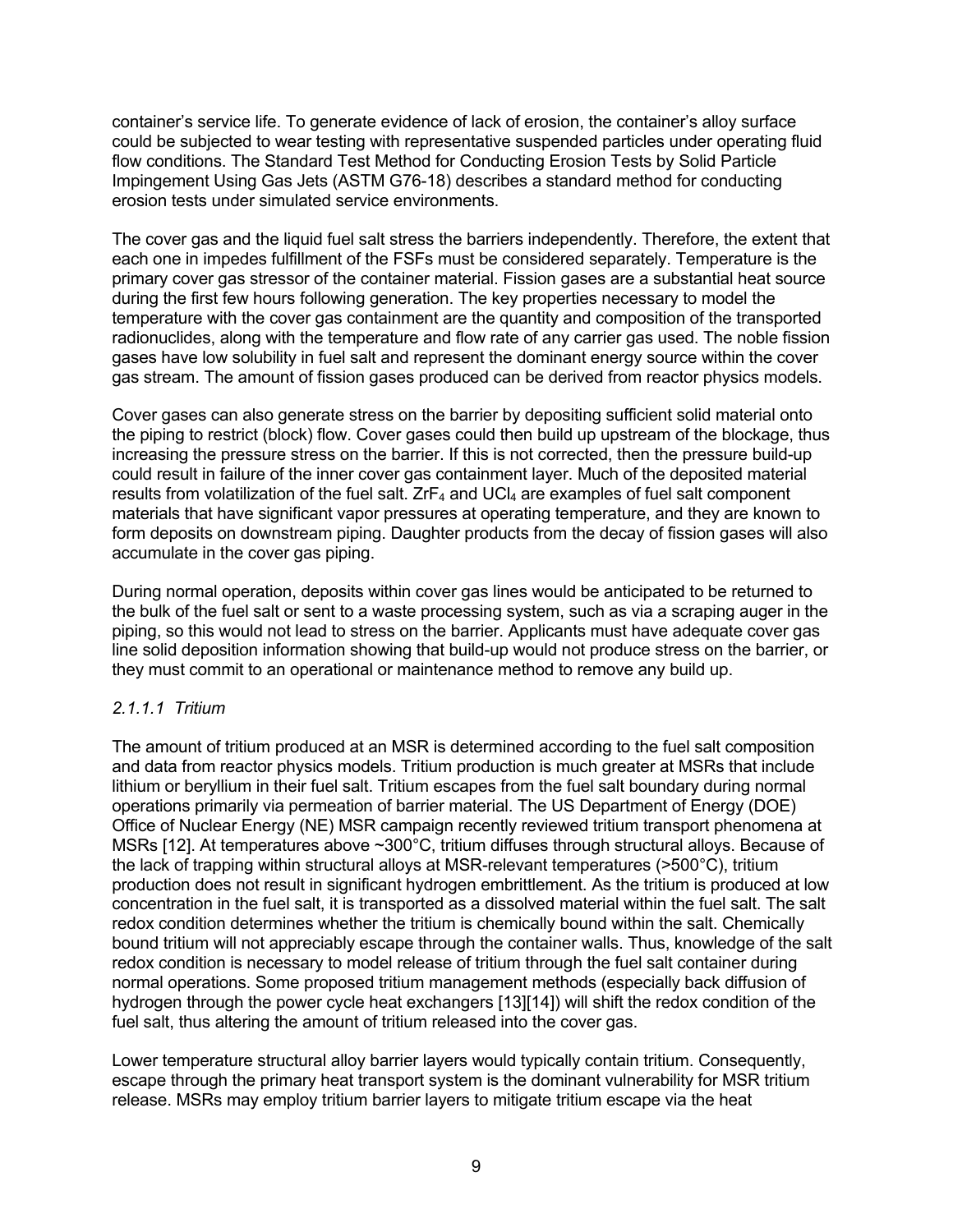exchangers. Any tritium barrier materials in contact with the fuel salt must be chemically compatible with the fuel salt. Many common elevated-temperature tritium barrier materials are not chemically compatible with fuel salt. Fluoride salts at elevated temperatures readily dissolve oxides, and silicon carbide would react with uranium in the fuel salt to form uranium carbide. Tritium escape mitigation techniques beyond the salt-contacting surface of the heat exchanger are not impacted by the fuel salt's properties.

#### **2.1.2 Accident Conditions**

The fuel salt or cover gas cannot directly stress exterior containment layers without first breaching an inner containment layer. However, operating the reactor will cause stress on exterior barrier materials by exposing them to radiation and elevated temperatures. The fuel salt is a necessary part of operating the reactor, but the consequent radiation damage of materials not normally in contact with the fuel salt or cover gas are outside the scope of fuel salt qualification, much as radiation damage to the reactor vessel is beyond the scope of LWR fuel qualification.

Seismic events can stress all layers of the fuel salt containment simultaneously. However, without a breach, the fuel salt properties only directly stress the innermost containment layer. The fuel salt density and viscosity are needed to adequately model the additional stress on the reactor vessel caused by seismic motion and subsequent fuel salt sloshing. Fuel salt flow could break off flow control elements. These elements could become suspended in the flow and damage the fuel salt barrier. Fuel salt flow could also cause instrument penetrations to fatigue and fail. Fuel salt density and viscosity are key salt properties necessary to model structural hydraulic interactions.

Following a breach in the fuel salt boundary, the fuel salt and cover gas can directly interact with materials within containment. Since both the fuel salt and cover gas are fluids, a breach of the inner barrier layer can result in the escape of nearly all of the contained materials. Escape could be rapid, as with a rupture, or it could be slow, as with a leak. Breaches above the level of the fuel salt would only release the cover gas, whereas lower breaches would release both fuel salt and cover gas.

Fuel salt has low Gibbs free energy, so by definition, it would not have a vigorous chemical reaction with any material. However, liquid fuel salt can react physically/thermally with contacting materials due to its high thermal energy. Such physical reactions can produce substantial stress on barrier layers.

#### *2.1.2.1 Direct contact materials*

The potential materials that are located immediately outside the first barrier layer depend on the reactor's configuration and material function. All MSRs will employ a fluid to transfer heat to the power cycle and to passively reject decay heat. The heat transfer fluid may completely envelop the fuel salt boundary, or it may only touch a portion of the boundary. Likewise, some designs may employ a fertile breeder blanket salt in some regions and a high atomic number reflector/shielding material in others. Other designs could employ a low atomic number moderator / reflector material adjacent to the fuel salt boundary. Furthermore, other designs must include electrical heaters to provide vessel preheating.

The following examples illustrate the functional diversity of the potential set of materials that may be located immediately outside the first barrier layer.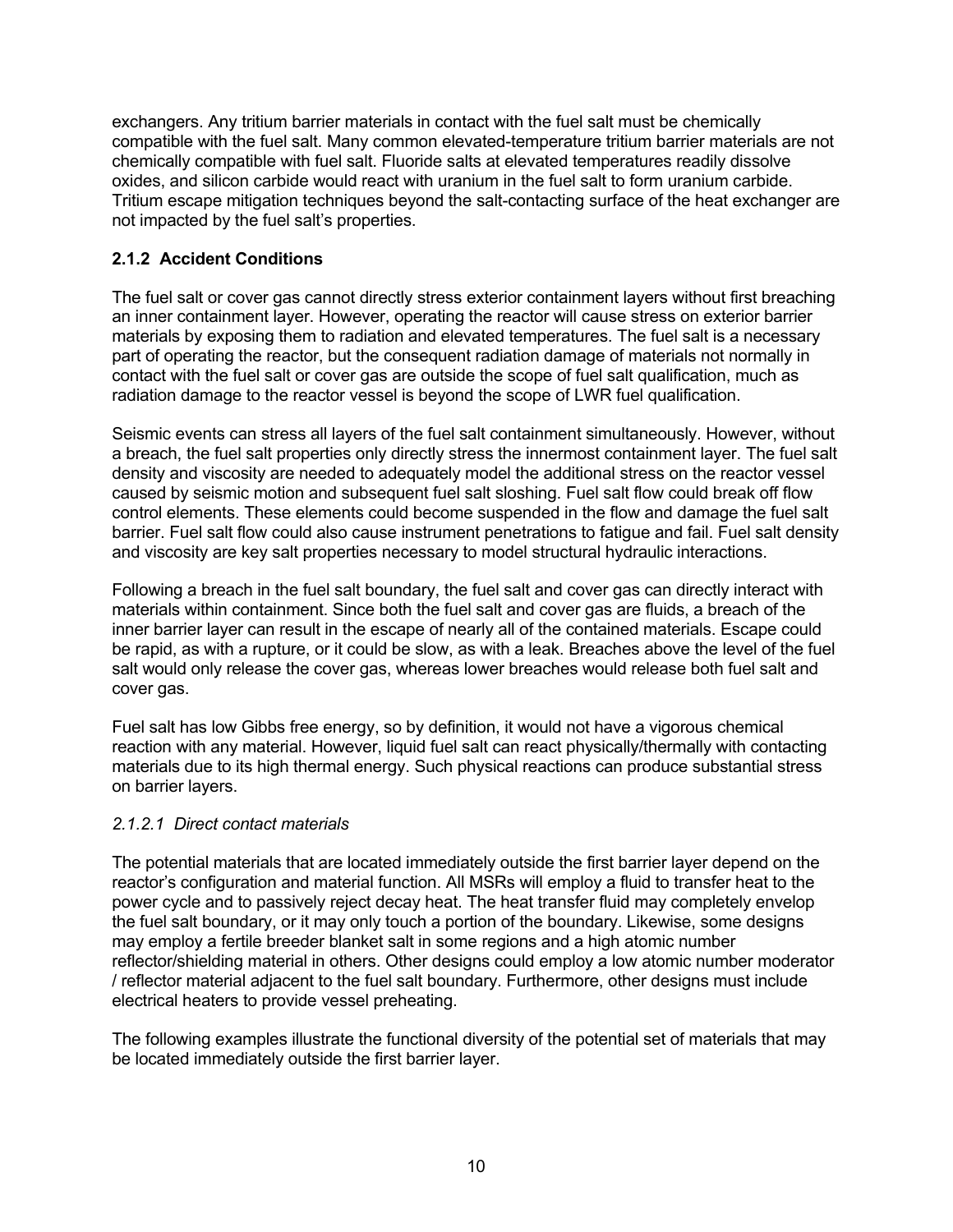- MSRs that externally cool the fuel salt in either normal or accident conditions using an unfueled salt in either a pool reactor auxiliary cooling system (PRACS) or fuel-in-tube configuration would have an **unfueled salt** immediately outside of much of the first barrier layer.
- Designs that employ liquid lead as the coolant for a fuel-in-tube configuration or that employ lead as neutron reflector / shielding material may have **liquid lead** immediately outside the first barrier layer, or the liquid lead may be confined within a separate lead compatible alloy.
- A solid, high atomic number material may be employed to serve as a **neutron reflector and shield** immediately outside the first barrier layer.
- Designs that rely upon radiative and convective cooling in the form of a reactor vessel auxiliary cooling system (RVACS) would have an **impure inert atmosphere** immediately outside the first barrier layer.
- Designs that employ direct auxiliary cooling systems (DRACS) within the reactor vessel could have **thermal insulation** immediately outside the reactor vessel.
- Designs seeking to minimize in-core heat transfer may have **vacuum** immediately outside the first barrier layer.
- Designs that include external heaters on the reactor vessel would have **electrical heater materials** immediately outside the first barrier layer.
- Designs that employ an external breeding blanket or internal breeding zones would have **fertile salt** immediately outside the first barrier layer.
- Small thermal-spectrum MSRs may be externally moderated, and spatially variant spectrum designs may also employ an **external high temperature moderator** immediately outside the fuel salt boundary.

The harsh, high-radiation, high-temperature environment immediately outside the fuel salt boundary substantially restricts the characteristics of the materials located immediately adjacent to the fuel salt. The need to perform heat transfer and neutron management further restricts the types of materials that can be located in this area.

Table 2 lists some functional materials that could be employed in the harsh environment immediately outside the fuel salt boundary. A discussion of the consequences of the interaction of the fuel salt with each of the potential functional materials is provided below the table. The discussion includes the fuel salt properties that must be known to adequately model the accident progression. The consequences of a containment layer breach must be evaluated per 10 CFR 50.34(a)(4).

#### **Table 2 Potential Functional Materials and Conditions Immediately Outside the Fuel Salt or Cover Gas Boundary**

| 1. Unfueled liquid coolant                     |  |
|------------------------------------------------|--|
| 2. Liquid lead or liquid lead compatible alloy |  |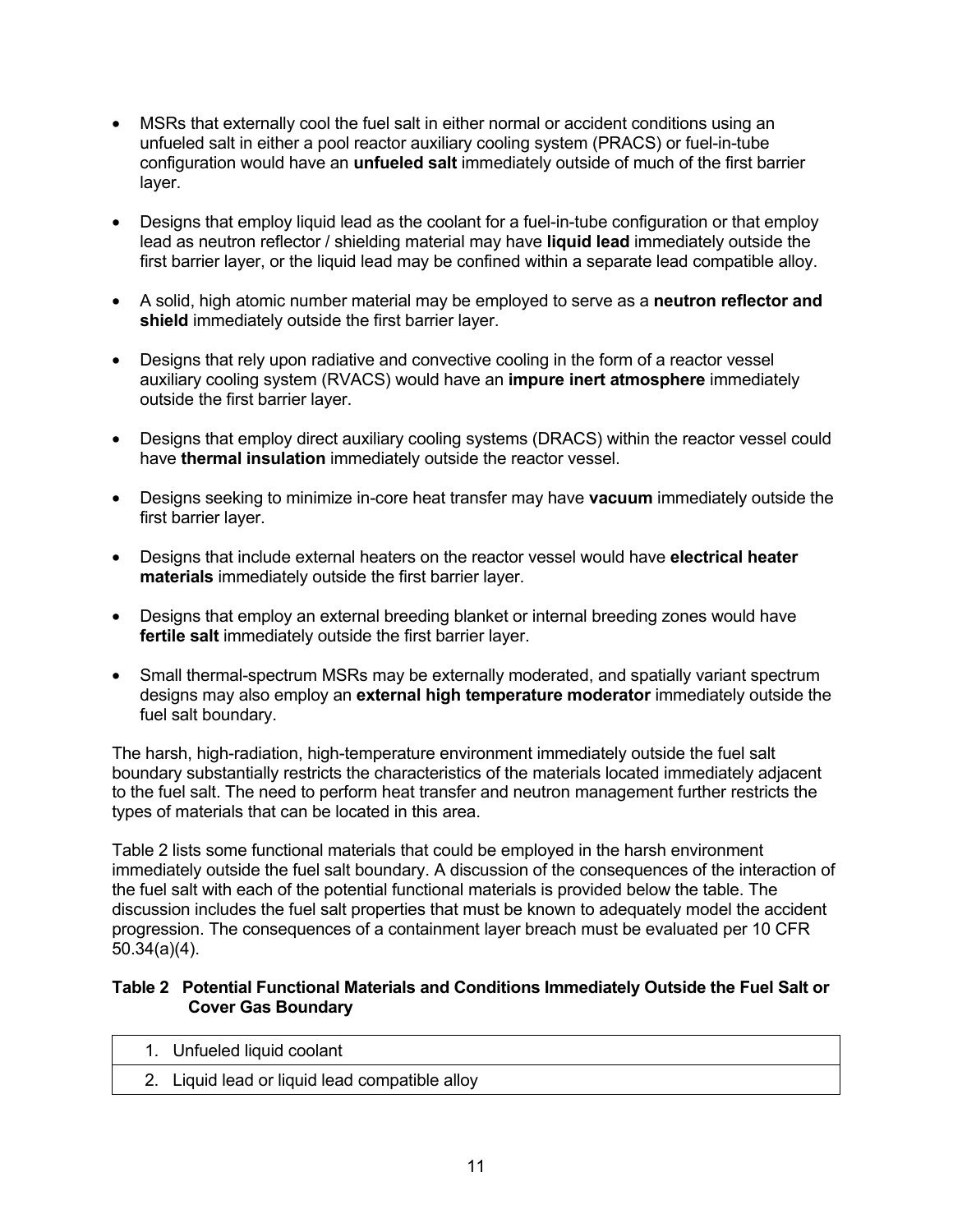| 3. High atomic number neutron reflector |
|-----------------------------------------|
| 4. Semi inert atmosphere                |
| 5. Refractory thermal insulation        |
| 6. Heater wire                          |
| 7. Vacuum                               |
| 8. Fertile salt                         |
| 9. High temperature moderator           |

#### *1. Unfueled liquid coolant*

Failure of the boundary between the fuel salt and an unfueled liquid coolant would result in mixing of the two liquids. In both PRACS and fuel-in-tube MSR configurations, the coolant will be at a pressure that is equal to or higher than the fuel salt at the start of the accident, so flow will be low volume and inward. Likewise, in loop and integral heat exchanger configurations, fuel salt flow would also tend to be inward as a result of the higher external pressure. However, if the fuel salt pump continues to run, then it may drive some fuel salt into the coolant container [15]. In this case, the coolant salt container would serve as the next containment layer. Large ruptures or uncorrected small breaches in the fuel salt boundary would substantially contaminate the unfueled coolant. To model the spread of contamination, the miscibility of the fuel and coolant must be known. In principle, any liquid with a high boiling point that is also highly tolerant of radiation could be used as the coolant in a PRACS pool. Halide salts are leading candidate materials due to their advantageous characteristics. Other possibilities include hydroxides, carbonates, and nitrates. Because halide salts are at low chemical potential, they would not react vigorously with any liquid. However, graphite would react exothermically with nitrate salts. The fuel's flow characteristics and nitrate salt mixture must be known to model the progress of a nitrate salt inflow accident.

#### *2. Liquid lead or lead compatible alloy*

Failure of the boundary between fuel salt and the liquid lead coolant or the reflector would result in the denser lead displacing the fuel salt. Lead has low miscibility with fuel salt, so if loss of flow occurs, then the lead would flow into the fuel salt container and settle to the low point of the hydraulic loop. If liquid lead were to enter the fuel salt pump loop, then the fluid density would increase, and the pumping system performance would be decreased. Knowledge about the miscibility of fuel salt with liquid lead would be necessary to model the accident progression. If the liquid lead is separated from the fuel salt by a double boundary with lead in one duct and fuel salt in a separate adjacent duct, then failure of the fuel salt boundary would bring the fuel salt into contact with the lead container alloy. If the lead container alloy has any solubility in the fuel salt, then introducing a different material system to the boundary of the fuel salt loop would result in the concentration of gradient-driven corrosion. Failure of both boundary layers would result in the fuel salt coming into direct contact with liquid lead.

#### *3. Solid high-atomic-number reflector*

If the boundary between the fuel salt and a solid neutron reflector material such as tungsten or iron were to fail, then direct contact between the fuel salt and the neutron reflector material would result. If the neutron reflector material is formed as blocks instead of as a leak-tight basin, then the fuel salt could flow past the neutron reflector. Neutron reflectors must be mechanically thick to ensure that corrosion of a leak-tight basin of neutron reflector material is unlikely to penetrate the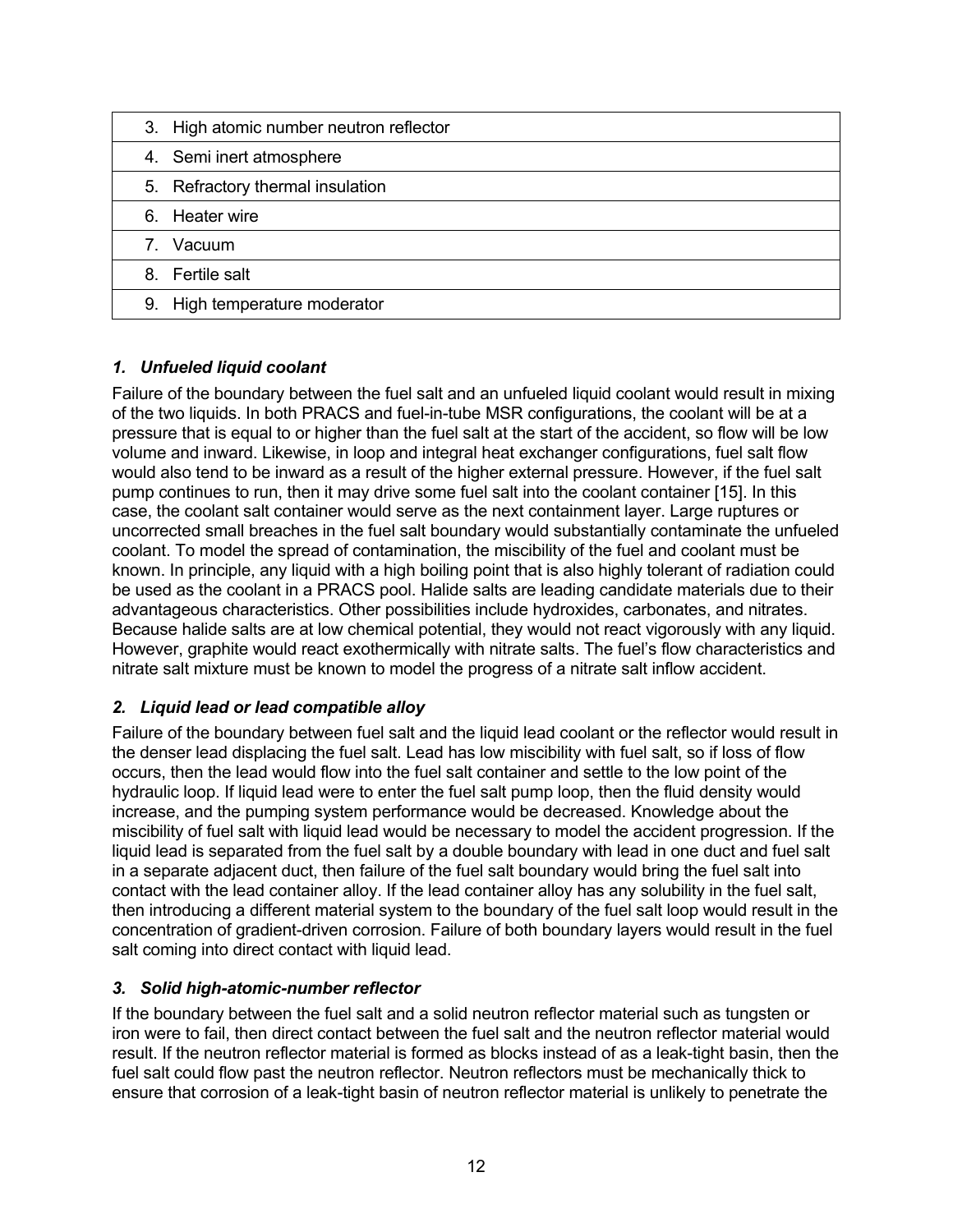reflector during an accident. Knowledge of salt flow and freezing characteristics (viscosity, decay heat generation rate, freezing temperature, and heat of solidification) would be necessary to model salt flow through the cracks within a thick reflector block wall.

## *4. Semi inert atmosphere*

Hot fuel salt can also heat and consequently pressurize gaseous materials within containment. The higher pressure will stress the next containment layer. Atmospheric pressurization is reasonably well described using the ideal gas law. The maximum amount of pressurization possible would result from bringing the entire gaseous volume to the fuel salt temperature. The amount of pressurization would depend on the initial temperature of the gas, the initial pressure within containment, and the temperature of the fuel salt. Containment pressure could reach a few atmospheres if the atmosphere is initially cool (~300 K) and is heated to an elevated fuel salt temperature (~1,000 K). If the gaseous containment is normally operated at an elevated temperature or reduced pressure, then lower peak pressurization would occur. The rate of atmospheric heating is dependent on the contact between the salt and the atmosphere. Modeling the fuel salt flow from a breach and its subsequent interaction with the atmosphere requires knowledge of its thermal and hydraulic characteristics—including viscosity, density, and specific heat—as a function of temperature.

## *5. Refractory thermal insulation*

The consequences of fuel salt interacting with thermal insulation on the exterior of the first barrier material depend on the size of the breach. Based on the performance requirements, the thermal insulation is likely composed of an inorganic nonmetal. Hot fluoride fuel salt would slowly dissolve thermal insulation, making the fuel salt more oxidizing (corrosive). Fluoride fuel salt would also react with silica insulation to generate silicon tetrafluoride gas. Uranium fluoride converting to uranium oxide would also be thermodynamically favorable. For large breaches, fuel salt flow could cause the thermal insulation to detach from the surface of the inner barrier layer. Detached insulation could fall and block the fuel salt's flow from the guard vessel/core catcher into drain tanks, or the insulation could form a blanket layer on top of a salt puddle, thus inhibiting cooling of spilled salt. To model the accident progression, information about fuel salt viscosity and density as a function of temperature would be needed.

#### *6. Electrical heaters*

Electrical resistance heaters could also be located immediately outside the first barrier layer. These heaters comprise metal (typically nickel-chromium) wire and ceramic electrical insulation that are welded to mineral insulated, metal sheathed (MIMS) cable. Fuel salt would not react significantly with any of these materials. The electrical heaters would not be expected to form a leak-tight boundary, so the salt would flow past them into the containment.

#### *7. Vacuum*

Breach of a vacuum vessel would allow the fuel salt to flow into the vacuum volume. Vacuum insulation is employed to enable the use of lower boiling point hydrogenous liquid moderators (e.g.,  $D_2O$ ) near the hot fuel salt. The volume of the hydrogenous liquid moderator would need to be large enough to ensure that the temperature of the mixed system (fuel salt and moderator) remains below the boiling point of the moderator. This would maintain low pressure and would avoid pressure accidents that would stress exterior containment barriers. Breach of the vacuum would enable hot fuel salt to efficiently transfer heat into the hydrogenous liquid moderator, which could result in vigorous local boiling, potentially breaching the barrier between the liquid moderator and the region under vacuum during normal operation. Information about the fuel's total thermal energy and freezing characteristics (derived from the salt volume, density, viscosity, temperature,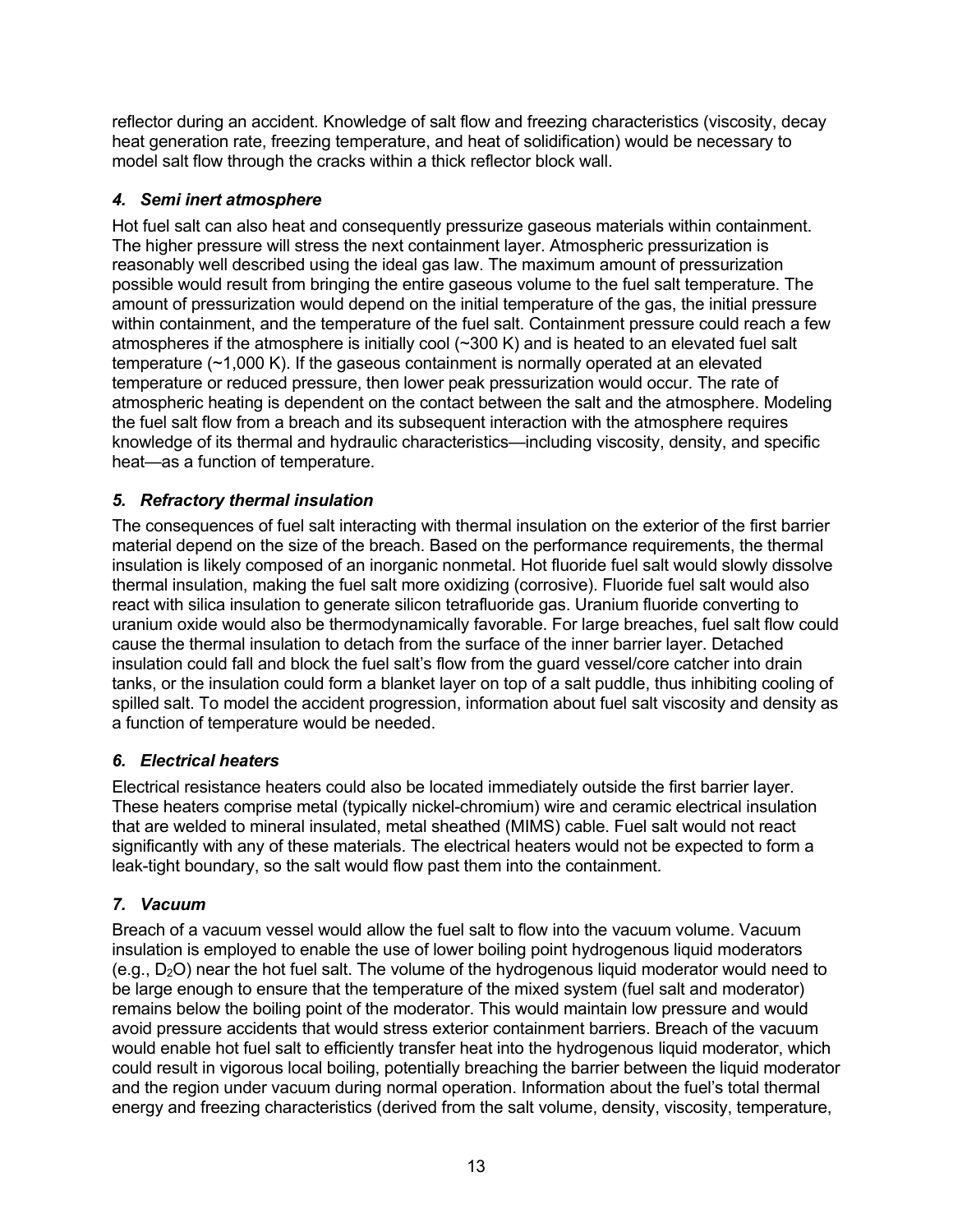heat of fusion, heat capacity, and thermal conductivity) is needed to model the accident progression.

#### *8. Fertile salt*

Breach of the barrier between fuel salt and fertile salt would result in mixing of the fuel and fertile salt. For designs in which the fuel salt is at a higher pressure than the fertile salt, the fuel salt could displace absorbing fertile salt, leading to positive reactivity that could subsequently cause stress on external boundary layers. Knowledge of the fuel and fertile salt's flow and mixing characteristics would be required to adequately model the accident progression. Knowledge of the isotopic (fissile and absorber) compositions of both salts would also be necessary input to model the reactivity aspects of the accident progression.

#### *9. High-temperature moderator*

Breach of the barrier between the fuel salt and a high-temperature moderator would result in direct contact of the fuel salt and the moderator material. No vigorous chemical reactions would result from fuel salt's interactions with any high-temperature moderator material. Uranium fluoride would react with oxides to form uranium oxide, and it would react with carbides to form uranium carbide. Beryllium would dissolve into the fuel salt, thus increasing its viscosity. Substantial amounts of temperature-dependent fuel salt and moderator information, as well as reaction kinetic information, would be required to accurately model the accident progression.

## *2.1.2.2 Common SSCs in Containment*

MSRs will employ multiple layer or barrier containments to provide defense-in-depth. The materials that come in direct contact with the inner salt boundary may not provide an additional containment layer. Consequently, liquid fuel salt and/or cover gas that escapes from the first barrier may contact additional SSCs within the next leak-tight barrier. This section provides a plant function–based overview of the fuel salt properties necessary to model its interaction with SSCs within the next containment layer.

In some MSR designs, the containment is segmented into separate cells within a robust external containment. A robust external containment layer is needed to meet the safety intents of the NRC's General Design Criteria (GDC) / Advanced Reactor Design Criteria (ARDC) 2, which stipulates that the containment must withstand external events such as high wind loads and winddriven missiles, as well as the NRC's requirements for aircraft impact assessment (10 CFR Part 50.150), which stipulate that the containment must continue to perform the FSFs following large civilian aircraft impact. A segmented containment limits the potential spread of accidents within the plant, depending on the degree of connection between the cells, and it can also provide radiation shielding between cells. Moreover, separated cells can be operated at different temperatures, with some cells at high temperature and others only maintaining the process piping at elevated temperature.

Reducing the temperature and radiation expands the set of materials and components that may be used in nonreactor cells. For example, cabling that includes organic insulators (similar to cabling used in LWR containments) may be employed in nonreactor cells, resulting in more complex accident progression scenarios. The reduced amounts of radioactive materials within the cells generally decreases nonreactor cell accident significance for achieving plant-level FSFs.

Separation of SSCs from the high-temperature, high-radiation reactor cell environment tends to increase the technical maturity of SSCs. Nonreactor cells, however, can still contain safety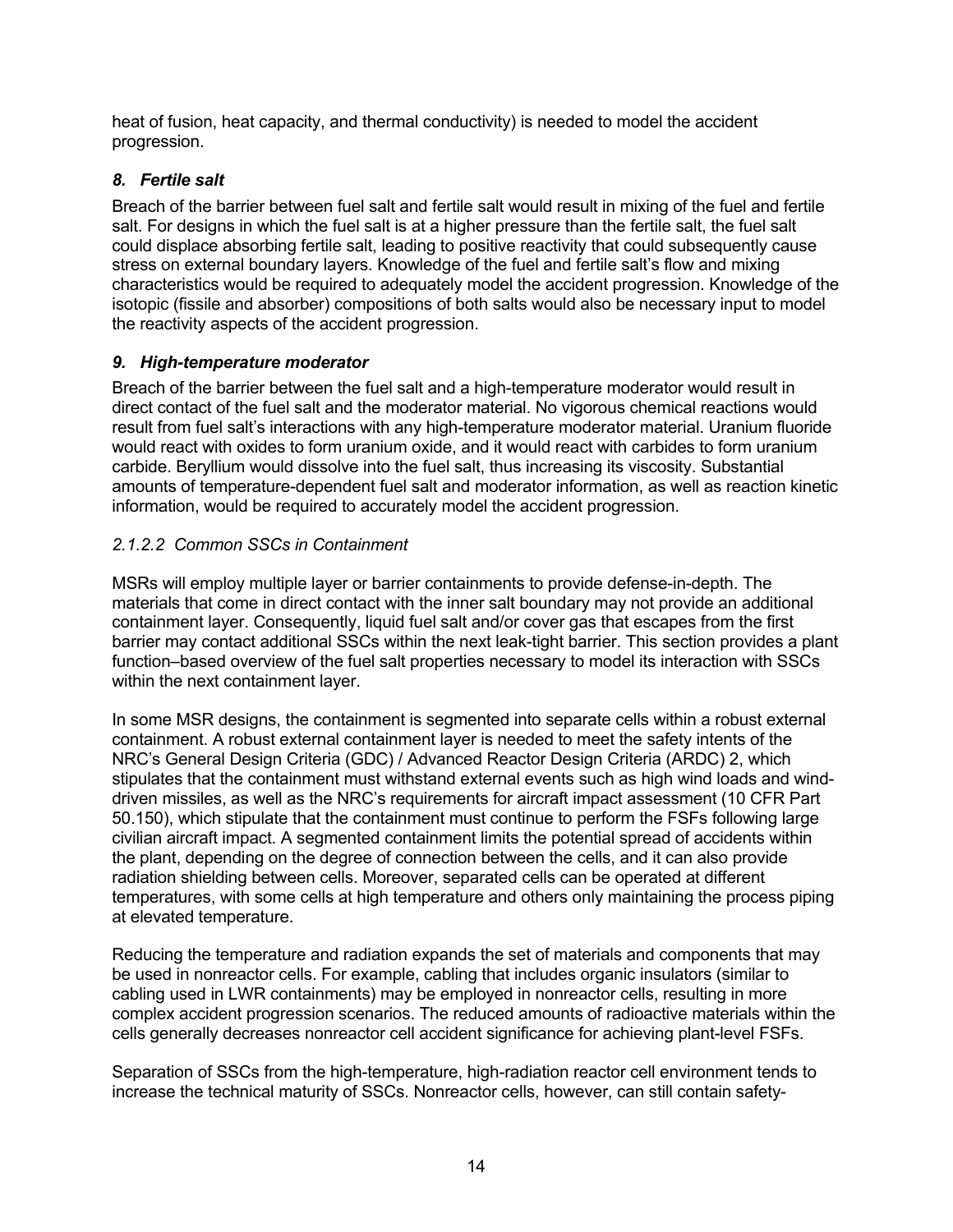significant amounts of radionuclides. For example, after the first few hours in storage, fission gases are still sufficiently radioactive to present a hazard if released, but they no longer produce large amounts of decay heat. Radionuclides that, under normal conditions, would not return to the bulk of the fuel salt are no longer part of the fuel salt. Therefore, even though accidents involving these radionuclides are important to plant safety, they are outside the scope of fuel qualification.

Some MSRs will process fuel salt to adjust its physical and chemical properties. A portion of the fuel salt is removed from the bulk of the fuel salt to be processed. The properties of the material being processed are largely independent of the fuel salt's properties. Consequently, even though the material properties within the processing cell, are part of overall plant safety, they are not part of fuel salt qualification. However, there must be reasonable assurance that the material reintroduced into the power-generating loop does not contain significant quantities of material that detrimentally impacts the fuel salt's role in achieving the plant FSF. For example, bismuth carryover would rapidly corrode the container's alloy, and/or improper fissile material content could impede reactivity control.

In addition to understanding the harsh environment, information about common plant functions can be used to (1) develop a function-based overview of the SSCs that fuel salt might contact within the next containment layer and (2) to define the fuel salt properties necessary to model accident progression. However, liquid fuel salt, along with the potential for localized radiation and thermal shielding, enables substantial design diversity. Innovative methods may be developed to accomplish the required plant functions. SSCs within containment that are not addressed in the following discussion must undergo an equivalent analysis of their fuel salt property requirements.

The fuel salt property requirement discussions are grouped by plant function. In several instances, multiple alternative SSCs to perform the same function are described. For example, fission within any fuel salt will produce gaseous fission products, many of which will escape from the fuel salt. Some designs incorporate fission gas decay into their reactor vessel or fuel pins (within the reactor vessel), and other designs incorporate an ex-vessel cover gas management system. In all cases, the objectives are to contain the fission gas radionuclides and to transfer their decay heat to an ultimate heat sink.

SSCs within containment will commonly support multiple plant functions. For example, structures formed from reinforced concrete will provide both structural support and radiation shielding. The discussion is limited to the fuel salt properties necessary to enable the plant to accomplish its FSFs. Information outside the scope of fuel salt qualification may be necessary to evaluate the capability of the SSCs to perform their operational functions.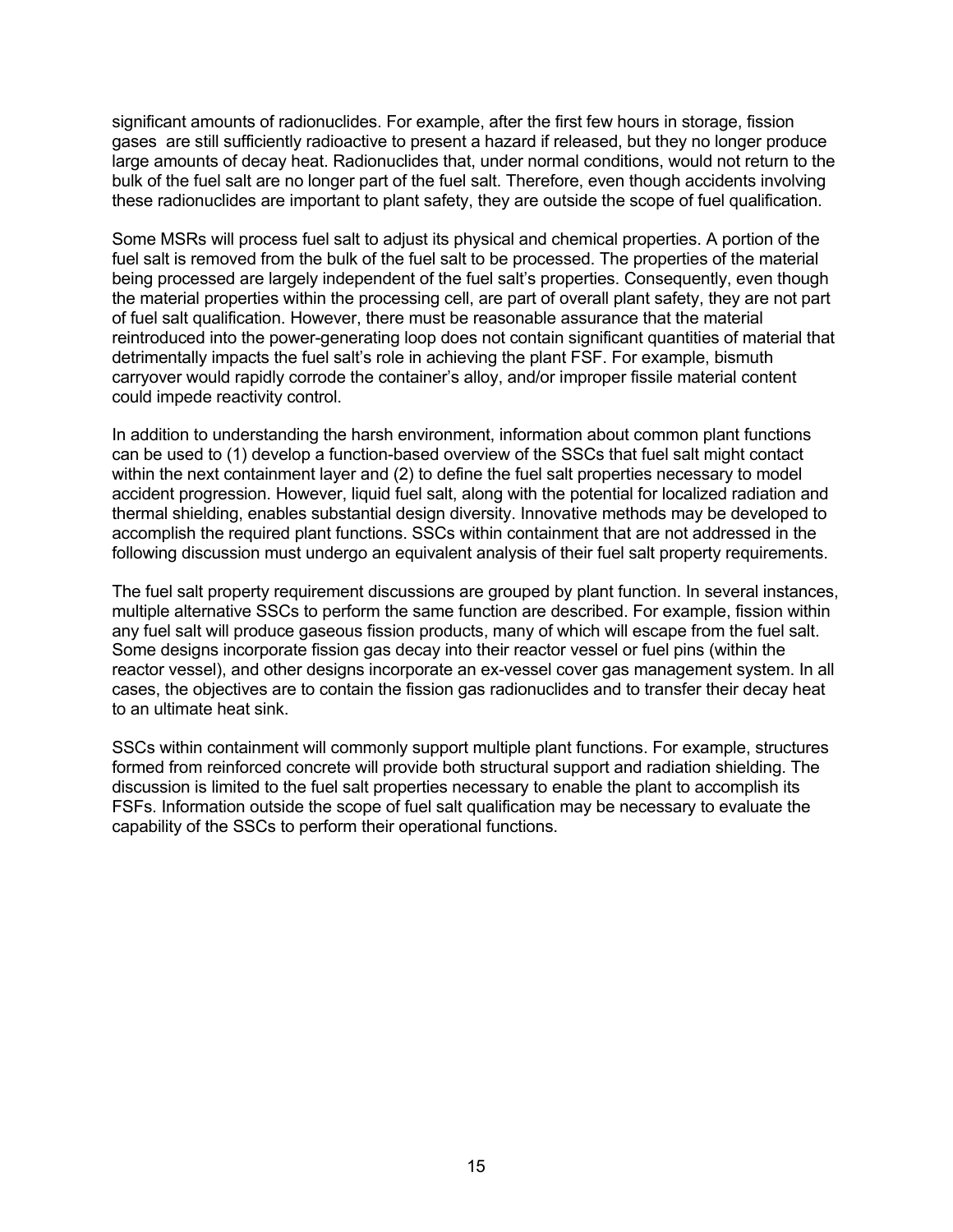Table 3 lists the common functions performed by SSCs within the containment layer outside the fuel salt container. Materials that may be in direct contact with the fuel salt container are discussed in the previous section.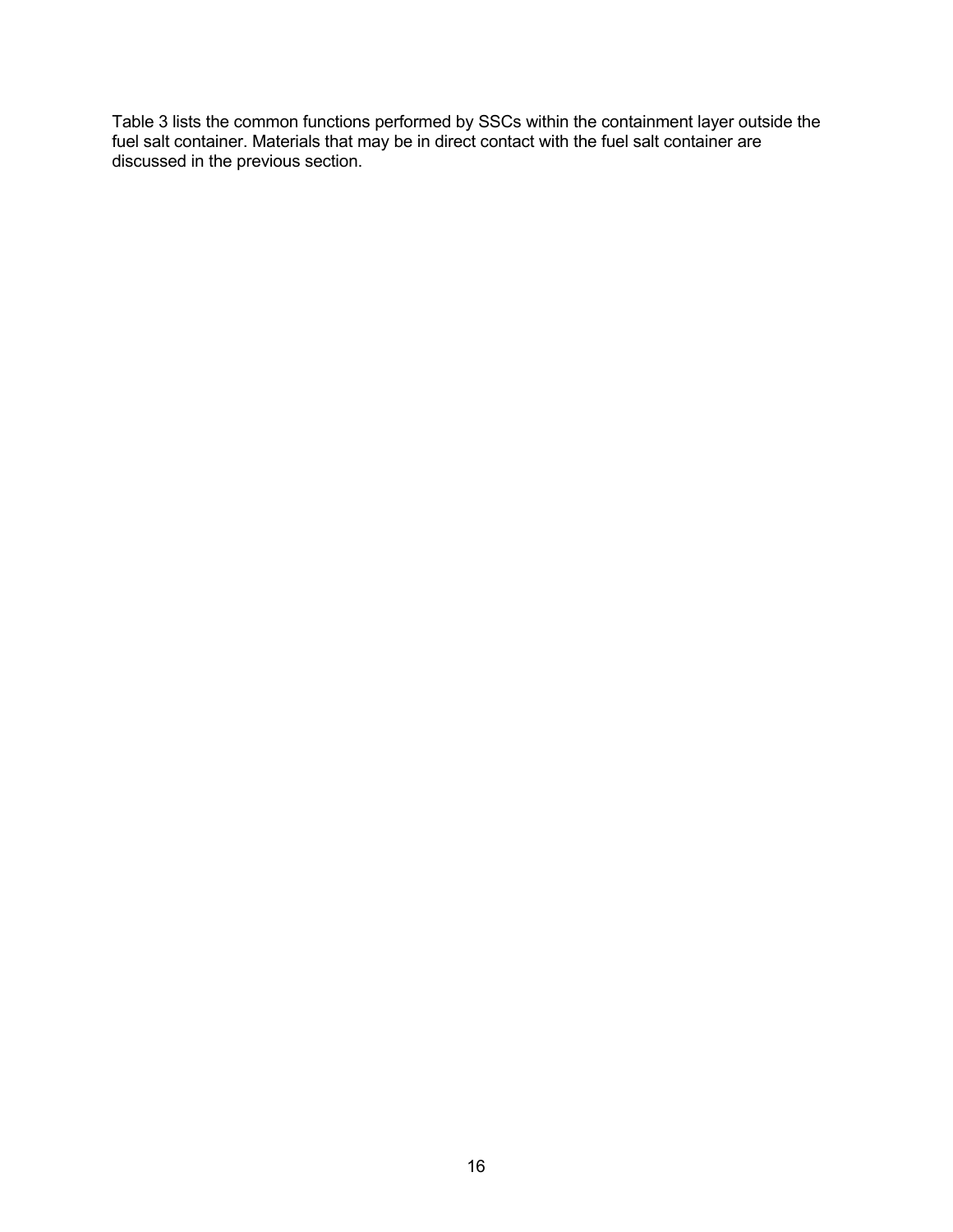| Table 3 Common Functions Performed by SSCs Within MSR Containment |  |  |
|-------------------------------------------------------------------|--|--|
|                                                                   |  |  |

| <b>Radiation shielding</b><br>1.                                  |
|-------------------------------------------------------------------|
| Thermal shielding<br>2.                                           |
| Salt pumping<br>3.                                                |
| 4. Fuel salt content (redox, absorber, and/or fissile) adjustment |
| 5. Reactivity control                                             |
| 6. Fuel salt storage                                              |
| 7. Cover gas decay                                                |
| Decay heat transfer<br>8.                                         |
| Component and structural cooling<br>9.                            |
| 10. Sensing                                                       |
| 11. Structural support                                            |
| 12. Radionuclide containment                                      |
| 13. Maintenance components                                        |

#### *1. Radiation Shielding*

Dense metals such as cast iron or lead are candidates to provide radiation shielding. The metals may be large slabs, or they may be in small pieces such as shot or bricks, and they may be separately contained, as in a shot-filled plate structure. Inorganic refractory material such as sand contained within slab walls is also a candidate material class designed to provide both radiation and thermal shielding. Exposure to the thermal energy of the hot fuel salt would induce stresses on the shielding material or its container. The fuel salt's temperature, heat capacity, density, and heat generation rate would provide the amount of energy that could be transferred to the shielding. Information about fuel salt properties (e.g., viscosity) would be needed to model the fluid heat transfer to the wall. Frozen fuel salt would also provide a heat transfer barrier, so the fuel salt heat of fusion and solid phase thermal conductivity would also be necessary to model accident progression.

Concrete (possibly reinforced) is a candidate material to provide radiation shielding and to serve as a structural material at MSRs. Concrete would not be in contact with fuel salt or cover gases during normal operation, but under accident conditions, it could come in contact in some designs. If hot fuel salt were poured onto unlined concrete, then it would release both free and bound water, as well as carbon dioxide. The amount and rate of gas generation depends on the concrete's temperature, which in turn depends on the salt temperature and the heat transfer characteristics. The kinetics of heat transfer from liquid fuel salt to concrete determines the rate of gas generation. Applicants that elect to employ unlined concrete must provide adequate information on fuel salt thermo-chemical interactions with concrete, as well as the effects on decay heat removal and criticality control, to assess the stresses on barrier layers caused by a fuel spill accident. Just as the use of unlined concrete results in aggravating fuel salt spill accidents, its use is considered unlikely for situations in which large quantities of fuel salt are available. The impact of heat transfer from the fuel salt on protected concrete (e.g., a stainless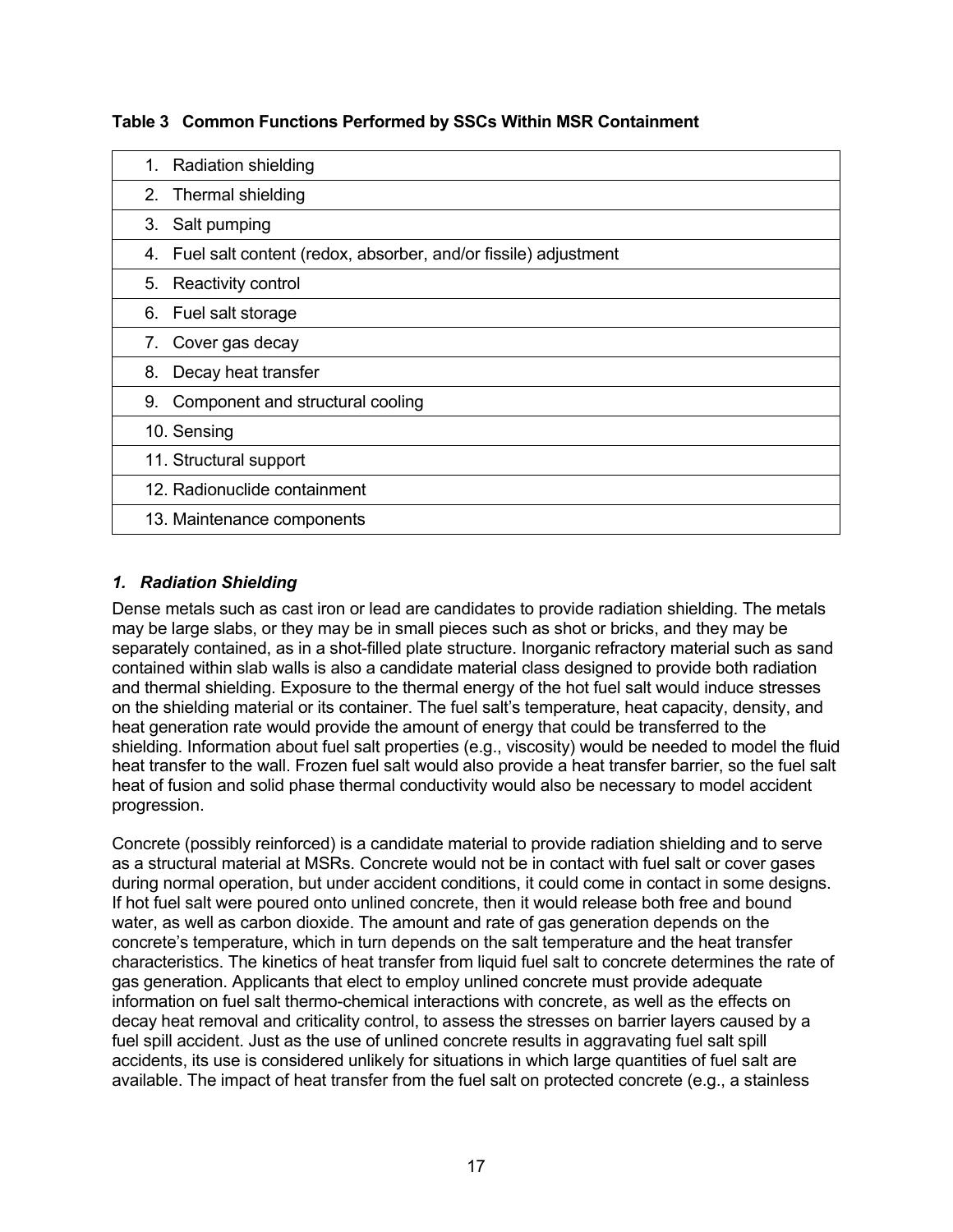steel, thermal insulator, concrete layered structure) depends on the heat transfer rate through the lining, which, in turn, depends on the fuel salt's temperature and heat transfer parameters.

#### *2. Thermal Shielding*

The purposes for including thermal shielding in containment would be to protect thermally sensitive materials and components, to reduce the parasitic heat loss during power range operation, and to enable initial non-nuclear heat up of the fuel salt container. Thermal shielding within containment would likely be fabricated from an inorganic non-metal similar to thermal insulation, and it would be in direct contact with the fuel salt container. If thermal shielding is in contact with a fuel salt–filled container, then the increased requirements for mechanical integrity in the contacting insulation are increased. Thermal insulation within containment could include materials such as sand within plates, which would provide both thermal and radiation shielding. Whether the insulation is in contact with or separated from the fuel salt container, the same fuel salt properties would be necessary to model the impact of the fuel salt's interaction with thermal insulation on the achievement of the plant FSFs,.

#### *3. Salt Pumping*

Fuel salt pumps will have elements in contact with the fuel salt, and they will also have elements within the next layer of containment. Motive power (electrical, hydraulic, or pneumatic) would come from outside of containment. Pumps that work in MSR environments will mostly comprise metals and ceramics. Exposure of pump materials to fuel salt liquid or vapor would not significantly affect the ability of the plant to achieve the FSFs, apart from preventing forced convective decay heat removal due to pump operational failure.

If the fuel salt were to include large, suspended solids (equivalent to loose parts in an LWR), then the fuel salt could cause a rotor lock accident that would produce stress on the pump shaft, potentially resulting in a cascading accident sequence. Frozen chunks of fuel salt could be introduced into the loop as part of a refueling accident.

Electric arc flashes could be caused by electrical shorts in the pump's motor power. Electric arc flashes can generate pressure waves that result from the intense local heating. Information on the fuel salt vapor/aerosol discharge characteristics would be needed to create models for arch flash initiation. A bounding pressure wave calculation can be performed based upon the total energy in the circuit. This approach would circumvent the need to understand the electrical characteristics of the containment atmosphere.

Fuel salt could chemically, thermally, or mechanically damage improperly designed or implemented fluid transfer lines that are used for pneumatically or hydraulically driven pumps. In high-temperature, high-dose rate regions, the motive fluid transfer lines would be pipes (likely stainless steel) that would be robust enough to not be affected by contacting fuel salt.

#### *4. Fuel Salt Content Adjustment*

Fuel salt content adjustment is an alternative to full salt processing. A fuel salt content adjustment system would shift the fuel salt redox, absorber, and/or fissile material content towards a more desirable range for operation. Several mechanisms can be used to adjust the fuel salt content. For example, gas can be bubbled through the fuel salt to increase the fission gas release fraction, or a reducing agent such as beryllium can be added to the salt. All transfers to or from the fuel salt must be made through robust transfer lines to withstand the radiation and temperature environment. These lines would likely be of the same composition as the fuel salt container, so they would not be vulnerable to being contacted externally by fuel salt during an accident.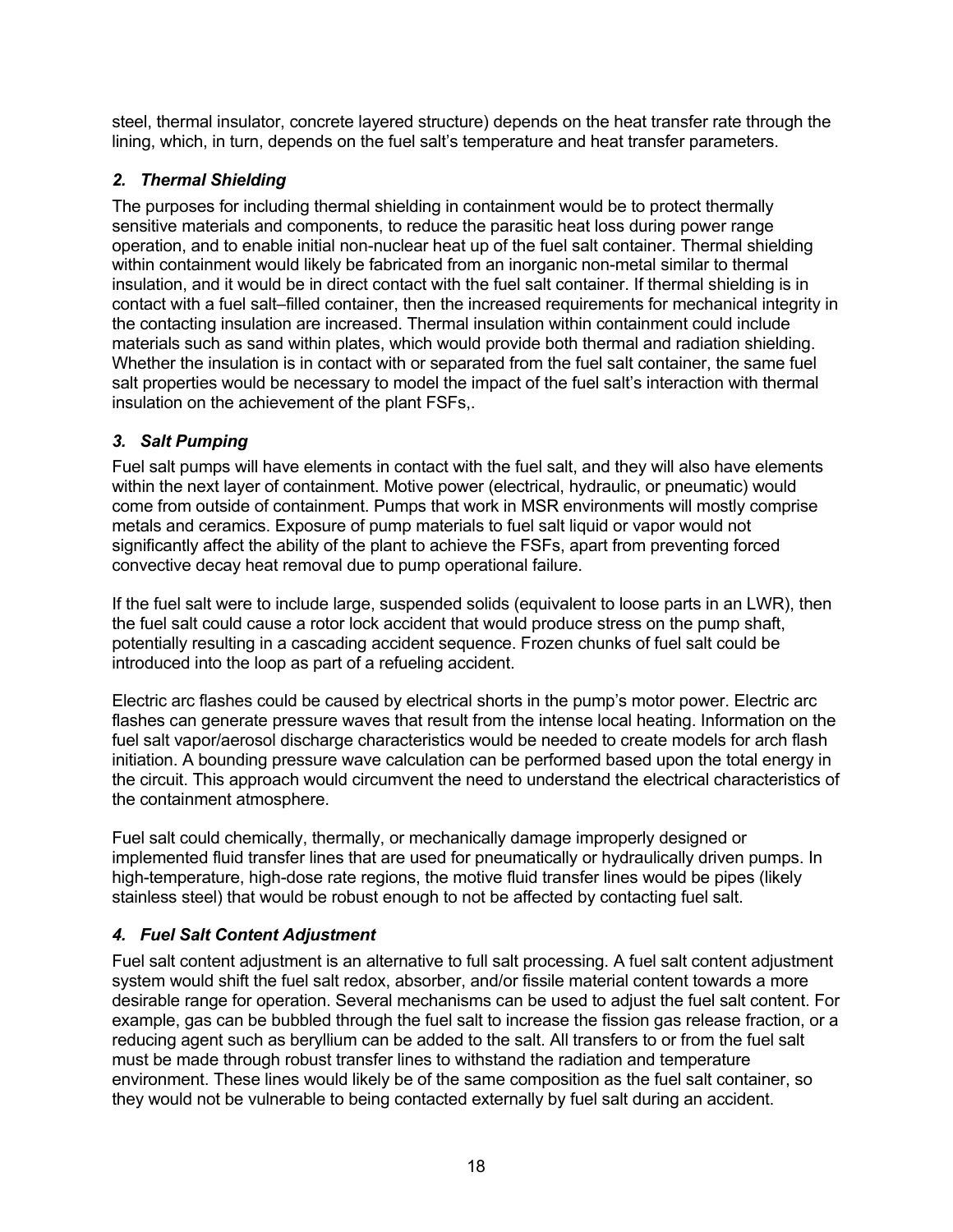Improper operation of a fuel salt adjustment system could cause or exacerbate an accident due to the resultant fuel salt properties (improper fissile content or redox condition). However, fuel salt properties do not significantly affect whether contact between fuel salt and the adjustment mechanisms would impact the progress of a salt spill accident.

## *5. Reactivity Control*

After the release of fuel salt past the first containment barrier, the fuel salt properties required to model achievement of the reactivity control FSF depend on the safety function of the reactivity control system. In some MSR designs, the inherent properties of the fuel salt would provide adequate reactivity control to achieve the FSF. In these designs, the strong net negative power feedback, combined with the small amount of excess reactivity available, performs the reactivity control FSF, without reliance on external mechanisms. Other MSR designs may rely on external reactivity control mechanisms to perform the control reactivity FSF.

A large break in the fuel salt system would cause the fuel salt to lose critical geometry, so the normal reactivity control system would cease to have a safety function. A breach in the cover gas system could result in solid "snow" deposits forming on control system mechanisms while liquid fuel salt remains in a critical geometry. Only reactor designs with exposed control system mechanisms would be vulnerable to snow deposits. It is anticipated that MSRs would avoid vulnerability to snow deposit fouling of reactivity control mechanisms by means of separately enclosing the mechanisms.

Snow deposits are caused by vaporization of fuel salt components (e.g.,  $ZrF_4$  or UCl<sub>4</sub>) and fission gas decay. The fuel salt properties necessary to model the snow deposition would be fuel salt composition and temperature to determine the vaporization rate of the low boiling point components, as well as the fission gas production rate for the fission products. Additionally, the heat of vaporization from the volatile components would be necessary to model the deposition. Substantial additional information on plant design and accident progression would be required to assess the amount of material that would be deposited in any location.

# *6. Fuel Salt Storage*

Fuel salt may be stored before or after use within containment. A fuel salt spill may flood the salt storage area. The presence of additional fissile material could result in failure to achieve the FSF to control reactivity. However, for reasonable designs, it is anticipated that criticality accidents involving fuel salt storage would be precluded by geometry and neutron absorption. For example, fuel salt storage would likely be elevated and would have significant salt-compatible neutron absorption nearby. The fuel salt property necessary to model its reactivity contribution would be its composition.

# *7. Cover Gas Management*

MSR designs that feature in-vessel cover gas decay may fail to achieve the decay heat removal FSF following a breach in the reactor vessel. A discussion of the fuel salt properties necessary to adequately model achievement of the decay heat removal FSF following a vessel breach accident is provided in Section 2.2.2 .

Alternatively, MSR designs may include an ex-vessel cover gas decay tank. A break in either the cover gas decay tank or the reactor vessel would allow the fission gas, as well as fuel salt vapors and aerosols within the cover gas, to escape into the surrounding volume. The accident progression modeling requirements would be similar to those required to model a reactor vessel breach.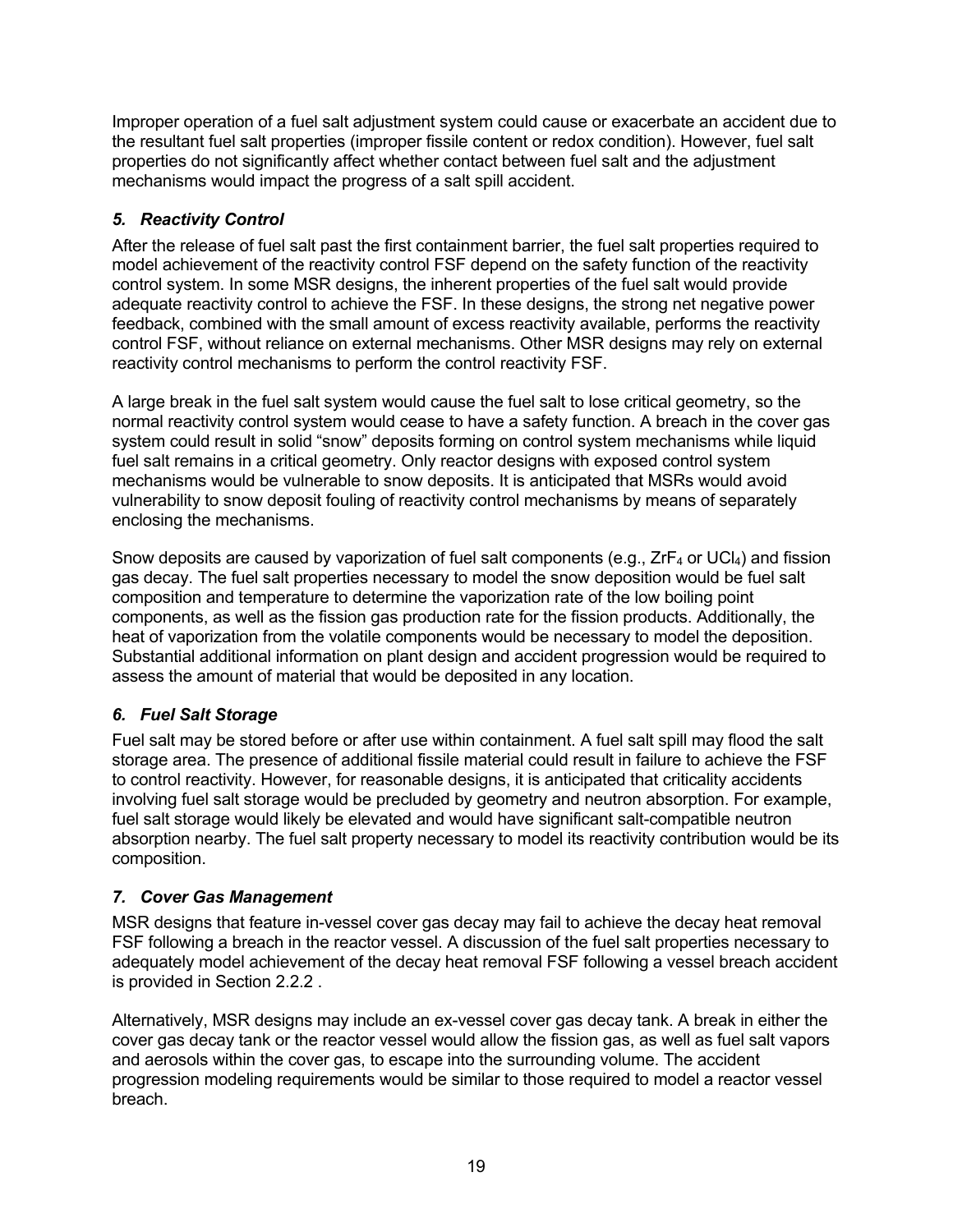Under accident conditions, the fuel salt could come into contact with materials within the cover gas scrubbing or filtering system. A diverse set of filtering and/or scrubbing technologies are possible for holding up and reducing the radioactive burden within the cover gas.

One option would be to employ mechanical filters within the cover gas stream to remove nongaseous components. Both suspended particles and droplets within the cover gas stream would contribute to the heat load on the filter and build-up of material on its surfaces. The fuel salt properties necessary to model accidents involving mechanical filters are the cover gas composition and the aerosol load.

Another option is to employ a hydroxide scrubber to remove non-noble gas materials from the cover gas flow. Fuel salt that contacts hydroxide scrubber fluid would generate hydrogen fluoride and would also form low solubility oxides in the fuel salt (e.g., zirconium oxide and uranium oxide), which may impede fuel salt flow. Additional volatile radionuclides may also be generated due to the fluorine generation (e.g., molybdenum hexafluoride). However, fuel salt interaction with hydroxide scrubber fluid is not an energetic reaction that would result in significant pressure or heat generation. The major FSF challenge resulting from fuel salt contacting the hydroxide scrubber fluid would be that adequate natural circulation decay heat removal would be compromised. Adequate heat transfer information about the combination of fuel salt and hydroxide scrubber fluid must be provided to enable adequate modeling of such an accident. Because information about this type of mixture does not exist and would be difficult to produce, reducing the accident probability beyond the design basis appears to be the likely design approach.

However, any filter or scrubbing system design has a limited impact on fuel salt qualification. Radionuclides that have been trapped sufficiently well to lack a reasonable pathway for return to the bulk of fuel salt during normal operating conditions are no longer part of the fuel salt. Thus, the radionuclides are outside the scope of fuel qualification.

#### *8. Decay Heat Transfer*

The plant components intended to transfer decay heat from the fuel salt (including the portion in the cover gas) to the environment will be within the next layer of containment. A number of different mechanisms can be used to transfer the decay heat. However, whether the heat transfer mechanisms are thermosyphons, heat pipes, or other natural convection loops, they all must be enclosed within piping to guide the flow of the heat transfer media within them. Fuel salt contacting stainless-steel piping during an accident does not significantly impair the capability of the piping to perform its function. However, if the fuel salt were to freeze on the heat receptor portions of the decay heat transfer mechanisms, then it could form an insulating layer that could significantly impede heat transfer. Fuel salt freezing can be modeled using its freezing temperature and natural convection heat transfer parameters (viscosity, heat capacity, thermal conductivity, and coefficient of thermal expansion). Note that maintaining a frozen layer within molten salt requires substantial heat removal from the solid due to the good natural convection cooling provided by the salt.

#### *9. Component and Structural Cooling*

During normal operations, components such as the pump motor, control drive mechanisms, sensors, and mechanical structures may be actively cooled. GDC 44 also requires that adequate cooling be provided to any SSCs that are important to safety during both normal and accident conditions. A key safety concept for MSRs is to not rely on active components to achieve adequate safety performance under accident conditions. Safety-related SSCs, however, may be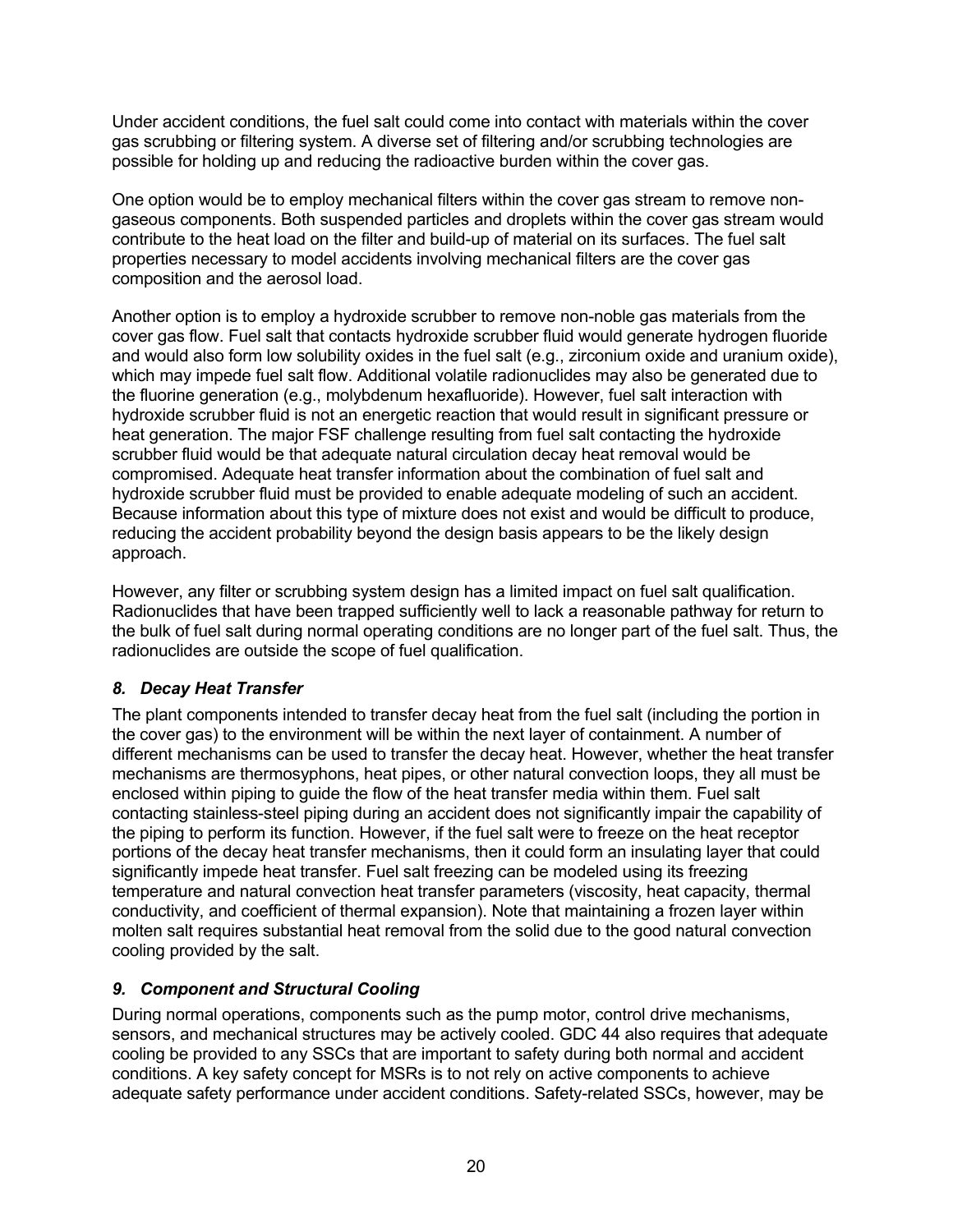actively cooled during normal operations. Following breach of the inner containment layer, hot fuel salt could interact with coolants or other liquids present within containment. The hot fuel salt would cause the coolant temperature to increase and the fuel salt's temperature to decrease. Following a fuel salt breach accident, the safety significance of structural components for fuel salt containers would be substantially reduced: both the safety implications and the strength requirements for supporting a nearly empty reactor vessel would be substantially reduced.

For low boiling point liquid coolants, if insufficient coolant is present (or the heat cannot be adequately transferred to the bulk of the coolant) to lower the ensemble temperature to below the coolant boiling point, then some of the coolant will flash to vapor, potentially resulting in a substantial volume / pressure increase. Mainly for this reason, large MSR designs either avoid significant quantities of low boiling point liquid coolants in or near containment, or they provide very large quantities of coolant to keep the ensemble temperature well below the coolant boiling point. Smaller MSRs may instead elect to provide an adequate expansion volume to accommodate the phase change pressure rise. For such designs, the applicant must determine the maximum potential pressure on the barrier layer resulting from the phase change interaction for the specific combination of fuel salt and coolant. The mass of fuel salt, along with its temperature, density, and heat capacity, are the fuel salt parameters used to determine the available energy for physical reaction with liquid coolants.

Two higher boiling point liquid coolants (alkali metals and nitrate salts) may have adverse consequences from breaches in the barrier between the fuel salt and coolant. The first of these, alkali metals, are strong reducing agents for fuel salts. Contact between alkali metals and fuel salts would result in actinides in the fuel salt converting to metallic form. The chemical reactions between the fuel salt and alkali metals are largely independent of the fuel salt's properties. The resultant actinide metal atoms have low solubility in the highly reducing fuel salt, and they tend to plate out from the fuel salt liquid. The rate and location of the deposited actinides depend on the amount and location of the introduced alkali metals, as well as the flow characteristics of the fuel salt. Plating out fissile materials could result in significant consequences from a small leak between fuel salt and alkali metal containers. Plating out actinides onto surfaces would reduce radioactive material transport. However, concentrating fissile materials into deposits may result in unintended criticality. Unintended criticality is more likely to occur in fast-spectrum reactors with their higher actinide loading. Highly reducing fuel salt would form uranium carbide with a graphite moderator, thus increasing the amount of fissile material in core. The second potential coolant, hot nitrate salt, would react energetically with graphite. The mixing and flow characteristics of nitrate/fuel salt mixtures would be necessary input to model the accident progression of a nitrate salt ingress accident in a graphite-moderated MSR.

If both oxygen and hydrocarbons (lubricants) or other combustible materials are present within containment, then a fuel salt spill could result in a fire. Outside of thermal and radiation shielding layers, organic materials may be employed as part of cabling. Temperature is the fuel salt property involved in causing ignition for situations in which both a fuel source and oxidizer are present. Note that neither hydrocarbons nor sufficient oxygen to support ignition is likely to be present within inerted containment during normal MSR operations.

#### *10. Sensing*

The second containment layer will include a number of sensors and their associated cabling. Within the reactor containment cell, the sensors would employ mineral-insulated, metal-sheathed cabling to withstand the radiation and temperature environment. Other cabling may be employed for locations where the temperatures and radiation doses are lower. Many of these cable materials are flammable. However, the sensing and cabling have low total mass limiting the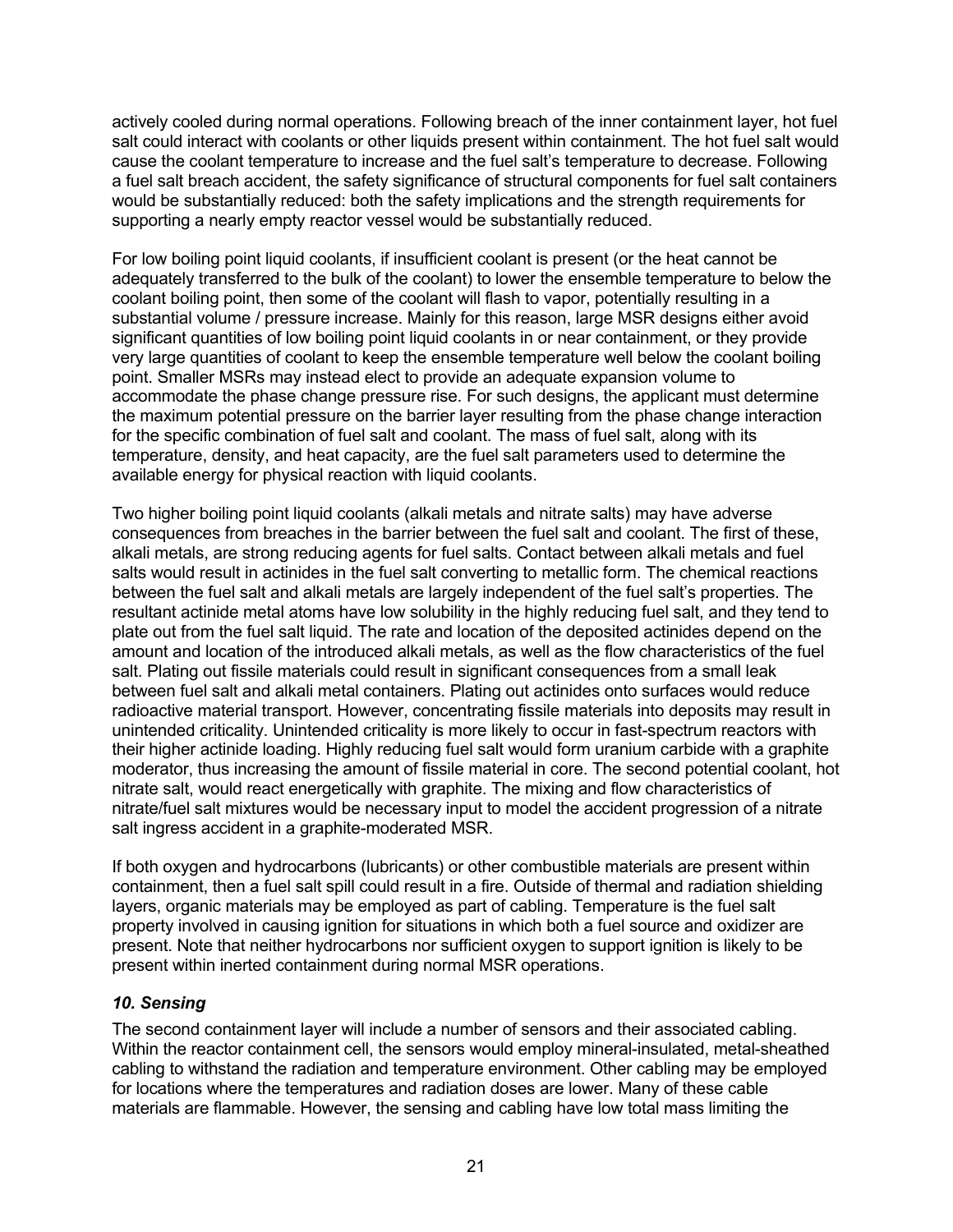potential additional energy input as compared to the spilled fuel salt and cables, which would require a source of oxygen to support combustion. No sensor or cabling system would be likely to impede the plant performing its FSFs under fuel salt spill conditions.

## *11. Structural Support*

The structural support elements of the plant and the reactor components would be within the next containment layer. Reinforced concrete and steel are the most likely materials to employ to provide structural support at any MSR. The issues arising from fuel salt or hot gases contacting concrete are described in the radiation shielding portion of this document. The major issue arising from fuel salt contacting structural steel members is that they would be weakened by heating. Modeling the heating of the structural members by spilled fuel salt would require information regarding the fuel salt heat transfer properties (e.g., heat capacity, viscosity, specific heat, heat generation rate, and coefficient of thermal expansion as a function of temperature).

## *12. Radionuclide Containment*

The fuel salt or hot cover gas may come into contact with the next containment layer following breach or rupture of the first containment layer. Since corrosion through structural material layers is a long duration event, thermal and mechanical mechanisms are the primary means through which the fuel salt would stress the barrier. The potential for rapid exposure to the fuel salt (e.g., as a result of a fuel salt circuit rupture event) necessitates considering thermal shock resistance, in addition to overall temperature tolerance of the radionuclide containment barriers. The next containment layer is likely to be composed of stainless steel to allow for performance within the MSR's harsh, high-temperature, high-radiation dose environment. In some areas, the stainless steel may only be a liner (catch pan) for a reinforced concrete structure. Fuel salt and/or hot cover gas would challenge the radionuclide containment FSF primarily by heating the containment layer to a temperature high enough to cause it to be within the creep regime.. Consequently, modeling the accident progression will require knowledge of the fuel salt's heat transfer and flow properties.

#### *13. Maintenance Components*

Some MSR designs will incorporate fixtures and structures to enable maintenance. As some components (such as an overhead crane) are cumbersome and difficult to decontaminate, during power operations they may be left within the containment but put in a location with the lowest dose and temperature possible. Maintenance components may be damaged by fuel salt contact, but they do not have safety functions during power operations. Consequently, their interaction with fuel salt is not relevant to fuel salt qualification.

# **2.2 Removing Heat from the Reactor and Waste Stores**

The fuel salt serves as the primary heat transfer medium for removing heat from the reactor and waste stores during both normal and accident conditions. As with solid fuels, fuel salt is the source of nearly all the residual heat that must be removed. The liquid phase salt, fission gases, and plated out solids all generate substantial quantities of heat that must be rejected.

Liquid fuel salt is a high heat capacity fluid with low thermal conductivity and a high boiling point. As such, fuel salt must flow to transport substantial quantities of heat. Consequently, the fuel salt's properties related to flow and heat capacity must be known to model its ability to transfer heat. Fuel salt viscosity, density, thermal conductivity, and heat capacity are heat transfer parameters that vary with temperature and salt composition.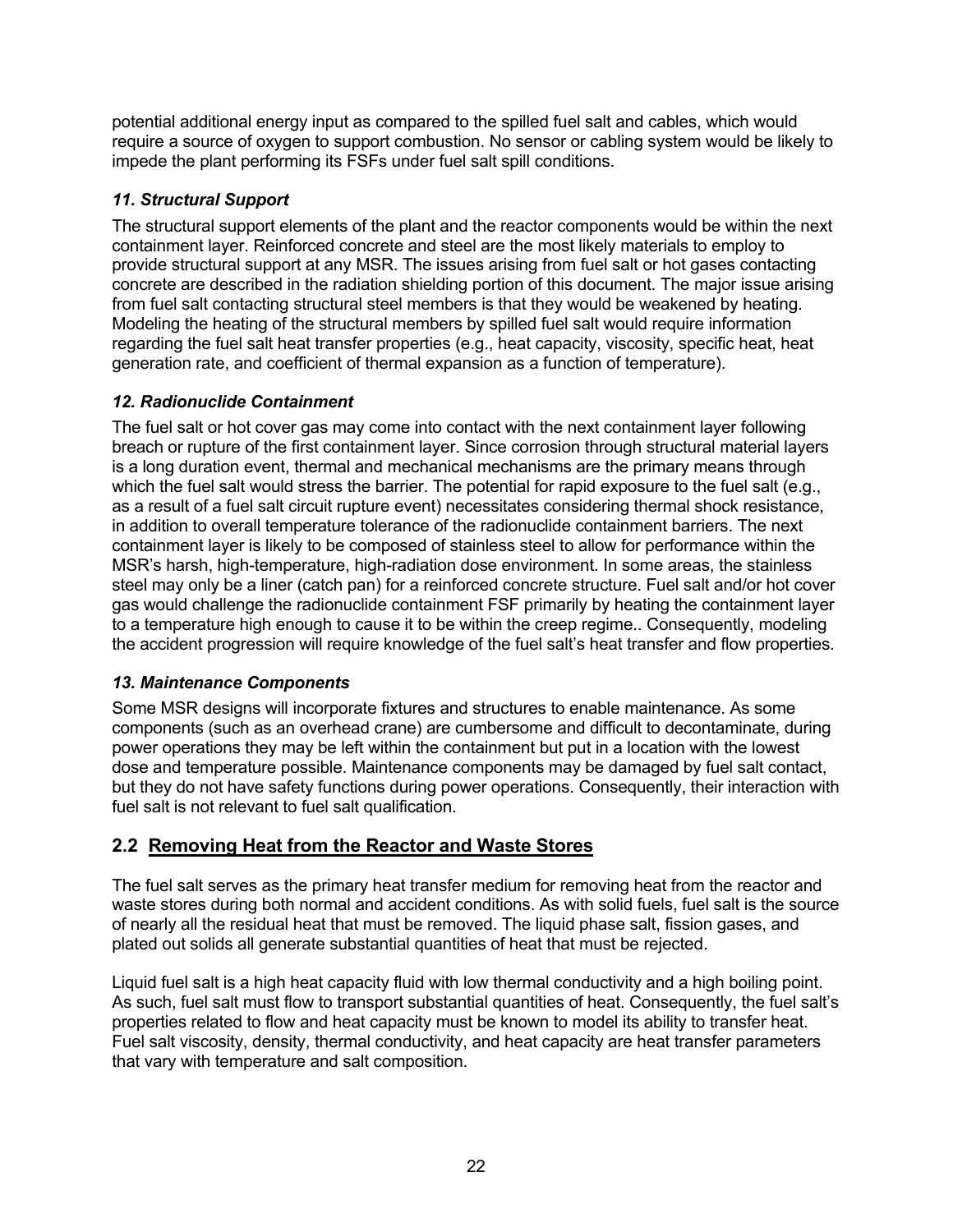The heat transfer properties derive from the fuel salt's composition. Therefore, the fuel salt composition must be maintained within acceptable limits to ensure acceptable heat transfer. Fuel salt is a Newtonian fluid with continuously varying properties, so heat transfer performance assessments that are made at the boundaries of the acceptable property and physical state (largely temperature) envelope provide conservative assessments of heat transfer for states within the boundaries.

The thermochemical and thermophysical properties of fuel salts are fully described by their chemical compositions and temperatures. Consequently, the fuel salt thermophysical property database can be generated using small samples of low- or no-radioactivity materials. Fundamentally, fuel salt composition and temperature measurement are the only data needed to fully specify the fuel salt's thermophysical and thermochemical properties. However, at the current level of scientific understanding, the salt's thermophysical and thermochemical properties should be measured and correlated with fuel salt composition and temperature to develop an empirical database of fuel salt properties [16].

#### **2.2.1 Normal Operations**

During normal operations, an MSR can rely upon either safety grade or non-safety grade SSCs to achieve the FSFs. To be within the bounds of normal operation, the plant must be achieving the FSFs. MSRs can transition to accident conditions as a result of inadequate or excessive heat removal.

It is anticipated that adequate heat removal during an MSR's normal power range operations will be performed in a manner similar to that used for other NPPs. For example, adequate heat removal can be assessed by comparing the nuclear heat generation rate with the thermal energy transfer rate into the power cycle and any operating additional heat removal systems. Monitoring changes to the mixed mean temperature of the coolant leaving the fuel salt critical region also provides assurance that heat is being adequately removed during normal operations.

A wider range of fuel salt properties would acceptably transfer heat during normal operations. However, the same range of fuel salt properties may not adequately transfer heat under accident conditions. For example, the heat transfer impact caused by increasing fuel salt viscosity during normal operations could be compensated for by increasing the pumping power. However, the increased viscosity could adversely impact the ability to adequately reject decay heat under lossof-forced-flow-accident conditions. Even some phase separation and/or partial solidification could be acceptable under forced flow conditions for cases in which the entrained solids would be carried along with the remainder of the fuel salt. Therefore, variations in liquid fuel salt properties during normal operations become important to fuel salt qualification largely to the extent that they have the potential to impact the outcomes of accidents.

Used fuel continues to be fuel salt, so it will continue to be required to support achievement of plant FSFs: that is, it must avoid criticality, provide adequate cooling, and prevent radionuclide escape. Adequate passive decay heat rejection must be provided to avoid damage to the used fuel salt container (likely be made of stainless steel) from thermally induced deformation. Natural circulation of used fuel salt within the storage container will decrease the temperature differences within the fuel salt container. The internal pressure of the fuel salt container will only increase significantly if the fuel salt temperature increases to its boiling point. Fuel salt boiling points are well above the softening temperatures of reasonable container materials, so fuel salt temperature will likely be the limiting container stressor. Once the fuel salt has solidified, it will be suitable for transfer to independent storage and thus will become subject to the requirements of 10 CFR Part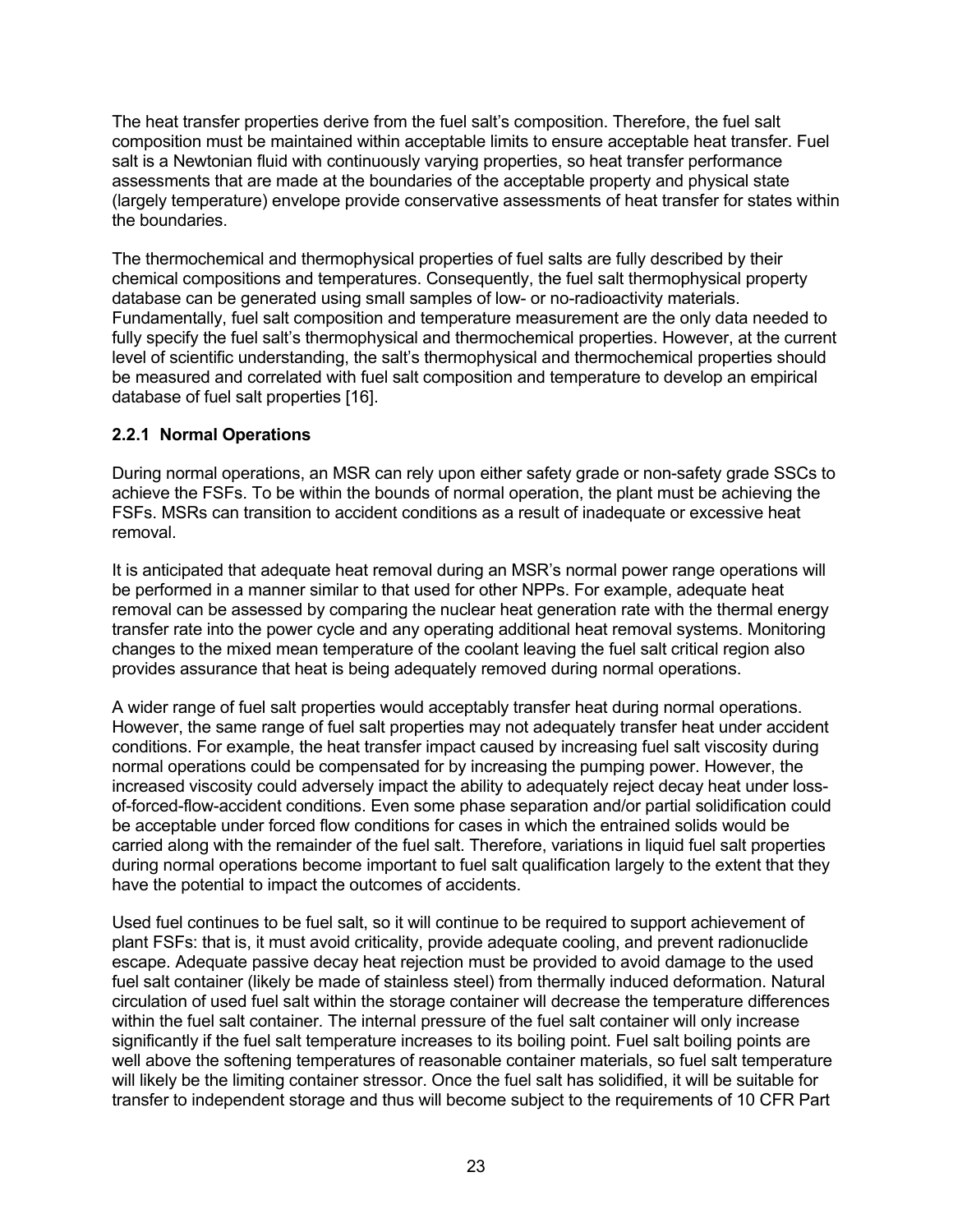72, Licensing Requirements for the Independent Storage of Spent Nuclear Fuel, High-Level Radioactive Waste, and Reactor-Related Greater Than Class C Waste.

Fuel salt properties can contribute to accidents that involve loss of the ability to adequately remove heat. For fuel salts with temperature-dependent solubility of materials, materials may be deposited at the lowest temperature portion of their circulation loop. Over time, this can become important for structural materials for which the most easily oxidizable element of the container alloy is dissolved into the fuel salt's higher temperature regions and is then deposited in lower temperature regions. In addition, if the fuel salt were to become significantly oxidizing for even a short period (hours), it could dissolve more oxidation-resistant materials (such as nickel) that would subsequently be deposited at the low temperature portion of the loop. Some materials (such as nickel) are known to deposit dendritically, which could result in substantial flow restriction with limited amounts of material deposition.

Fuel salt properties can also lead to the exacerbation of heat removal imbalance transients. If the power range heat removal system were to operate fully (e.g., via a coolant pump overspeed accident) while the reactor was producing much smaller amounts of heat, then the fuel salt could freeze within the heat exchanger, thus blocking fuel salt flow and preventing further heat transfer. Consequently, information about the fuel salt's freezing properties (e.g., melt point, heat of fusion) will be a required element of fuel salt qualification.

Another mechanism through which fuel salt properties could initiate accidents that involve loss of adequate heat transfer would be via rapid precipitation of actinide oxides from the fuel salt. Fuel salt oxygen exposure can result in the formation of insoluble oxides. Both uranium and plutonium can form insoluble oxides. To minimize actinide oxide formation, fuel salts frequently contain substantial quantities of a readily oxidizable material such as zirconium. Insoluble actinide oxide particles may form deposits that are not adequately cooled.

Another mechanism through which fuel salt properties could lead to accidents that involve loss of adequate heat transfer would be via formation of solid uranium carbide deposits on graphite. If uranium-bearing fuel salt becomes strongly reducing (for example via alkali metal exposure), then uranium fluoride will chemically react with graphite to form uranium carbide. The uranium carbide deposits may block coolant flow channels, thereby resulting in inadequate heat transfer.

Furthermore, heat must be removed from fission gases during normal operations. If the fission gases have been separated from the liquid fuel salt container, then they will require separate cooling. Although the composition of an off-gas stream will impact the solidification characteristics of its constituent gases and suspended aerosols, which in-turn can result in gas system plugging and pressure build up, variations in the cover gas composition would not significantly impact the ability to adequately reject decay heat during normal operation due to the common heat transfer characteristics of any low-pressure, mostly noble gas stream.

Fuel salt properties can also lead to flow accidents caused by inadequate heat removal. The flow distribution characteristics of open cores are influenced by fuel salt viscosity. Recirculation eddy zones can result in fuel salt hot spots. If these hot spots come into contact with the container wall, they can cause thermal damage.

Overall, sufficient fuel salt property information must be available to directly model heat transfer performance and the role of fuel salt in initiating accidents, as well as to establish reactor conditions (including salt properties) at the initiation of accidents.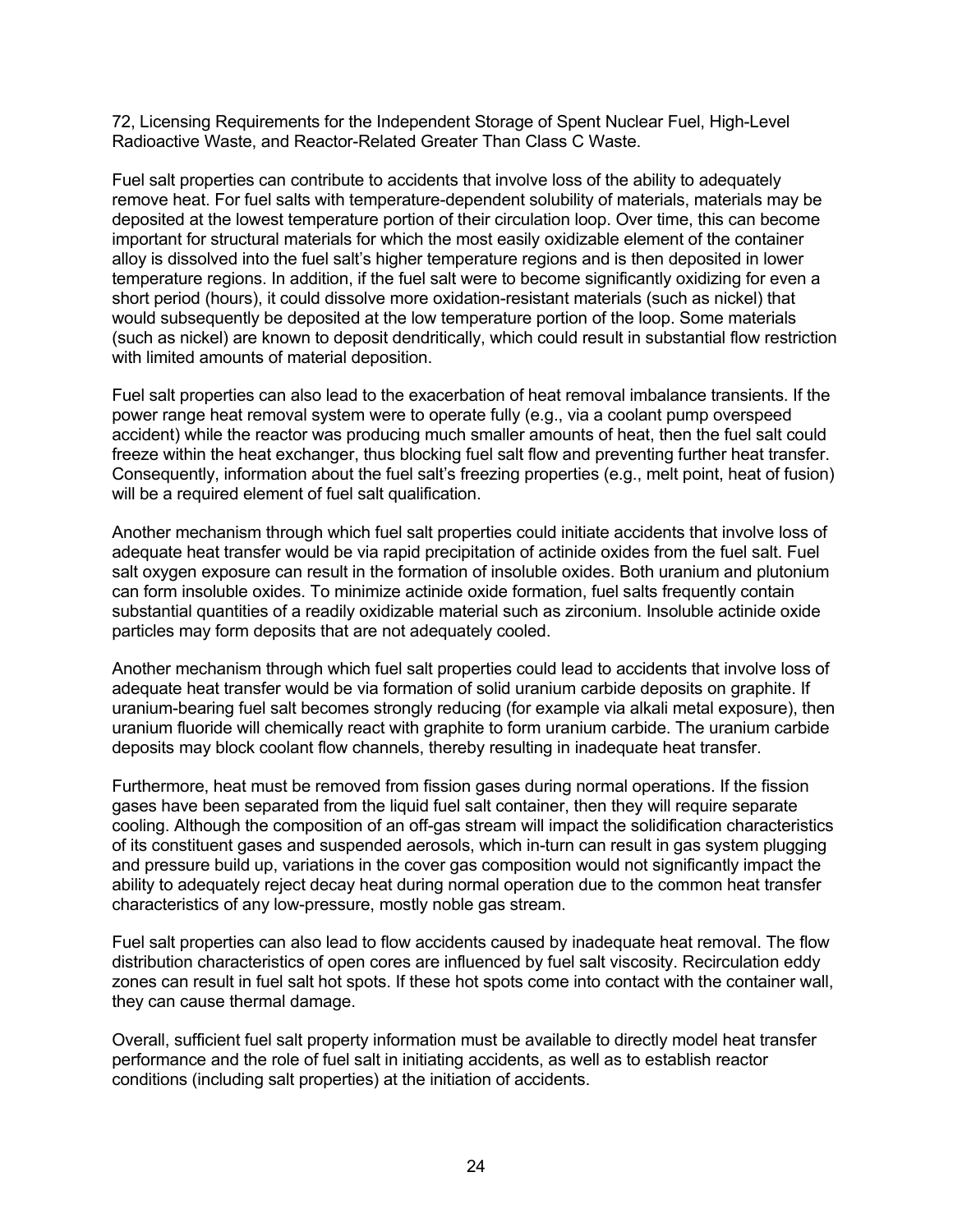#### **2.2.2 Accident Conditions**

Fuel salt remains the primary heat source and transfer medium in MSRs under accident conditions. All known MSR designs employ some form of natural circulation-based decay heat transfer from the active fuel salt and from waste stores. The requirement to remove decay heat from the salt remains, even if the salt has been removed from the reactor vessel (e.g., sent to a drain tank). Natural circulation-based heat transfer also remains important for heat rejection during accidents in which the fuel salt has escaped from its normal container. Employing passive decay heat rejection under both AOOs and design basis events (DBEs) is central to avoiding the need for electrical power to achieve plant FSFs.

Convection and (to a lesser extent) conduction continue to provide heat transfer from the fuel salt under accident conditions. Hence, the same basic set of heat transfer and fluid flow parameters required under normal operating conditions (albeit for a wider set of temperatures) must be known to model heat rejection under accident conditions.

Radiative heat transfer would only become significant in a limited set of accident conditions in which the fuel salt temperature increases substantially. Radiative heat transfer increases with absolute temperature to the fourth power. At higher temperatures, radiative heat transfer can become important for spilled fuel salt. For accident situations involving radiative heat transfer from a spilled fuel salt pool to outer containment walls, the radiative heat flux is such a strong function of temperature that changes to fuel salt emissivity would be overcome by only a few degrees of increased temperature. In other words, changes to fuel salt properties that occur with use will not significantly impact the fuel salt's ability to reject heat through radiative cooling.

If radiative heat transfer from spilled fuel salt is credited to achieve adequate decay heat rejection, then the salt emissivity must be known. Radiative heat transfer within the containment atmosphere will be inhibited by materials (such as fuel salt vapors and aerosols) suspended within the atmosphere. Radiative heat transfer within the spilled salt will effectively increase the effective thermal conductivity of the salt. However, radiative heat transfer within the salt will be inhibited by internal absorbance, which will become progressively greater as fission products build up in the fuel salt. In addition, suspended particles and bubbles will inhibit radiative heat transfer within spilled salt. Radiative heat transfer from spilled fuel salt could be substantially reduced if a thermally insulating crust or scum layer is formed on the fuel salt pool due to interactions with materials in the containment environment.

Providing reasonable assurance of the fuel salt's continued capability to reject decay heat requires knowledge of changes in the fuel salt's natural convection heat transfer properties. Initially, the capability of a particular reactor design to adequately reject decay heat will be established through thermal and hydraulic modeling and experimentation. Changes to the fuel salt's ability to provide adequate heat rejection arise from changes to the fuel salt's thermophysical properties. Adequate evidence of the fuel salt's ability to provide adequate heat transfer throughout the range of acceptable fuel salt compositions must be available.

Fuel salt decay heat rejection via natural circulation cooling will take place by laminar flow of the fuel salt across a heat exchange surface. Bonilla [17] developed a parameter group that describes the effectiveness of a coolant to dissipate heat via natural convection in the laminar flow regime:

Laminar heat  
transfer effectiveness 
$$
\propto \left(\frac{\beta \rho^2 c_p}{\mu}\right)^{\frac{1}{2}}
$$
, (1)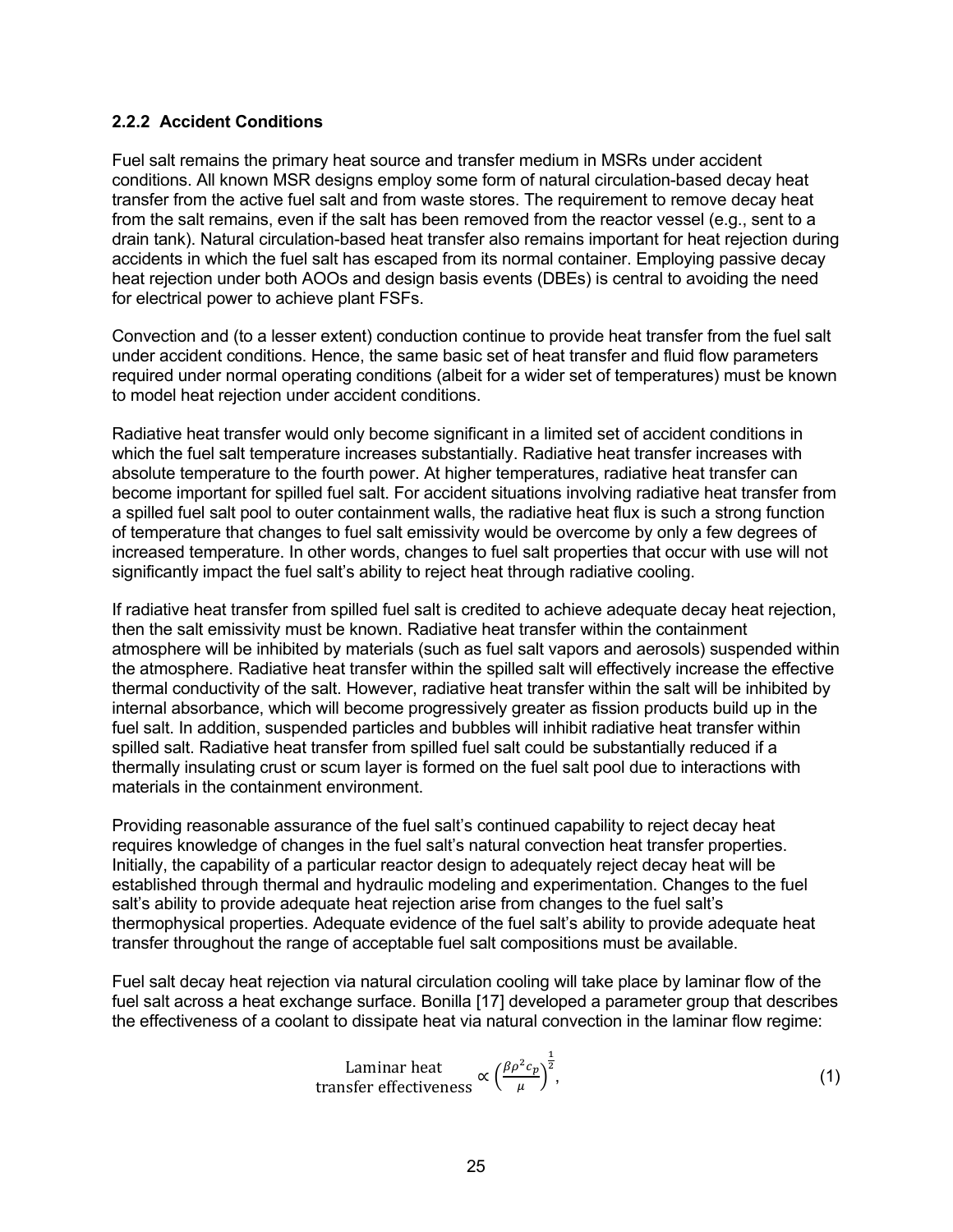where β is the volumetric expansion coefficient  $( \frac{1}{\epsilon}$  $\rho$  $\frac{d\rho}{d T}$ ),  $\rho$  is the density,  $\mathsf{c}_\mathsf{p}$  is the heat capacity, and µ is the viscosity.

Natural circulation heat transfer from fuel salt increases with increasing temperature. This is because the heat transfer improvement that occurs due to the decrease in viscosity is greater than the heat transfer reduction that occurs due to the decrease in density. Salt heat capacity does not vary strongly with temperature. Viscosity decreases exponentially with reciprocal temperature, whereas density decreases linearly with temperature [18]. The heat transfer also increases due to the higher driving temperature difference between the fuel salt and the external environment.

Generation of fission gases stops when fission stops. Hence, fission gas cooling is only needed for a limited duration following shutdown. However, initially, the fission gases produce a substantial heat load. Heat must be adequately rejected from the fission gases, if they remain in their normal container, if they have escaped to the next containment layer, and whether or not they are mixed with a cover gas. Vapor phase heat transfer is primarily via convection augmented by radiation at sufficiently high temperatures. A portion of the heat load from the fission gases is a result of subsequent decays of daughter products. The daughter products will either be suspended in the fission gas atmosphere or plated out onto surfaces. The specific mechanisms for adequately removing the fission gas decay heat will be design dependent. The fission gas heat transfer properties can be adequately represented by treating them as noble gases that include the heat load from the fission gas decay and from their daughter products. Thus, the principal information about the fission gases that is necessary to adequately model decay heat rejection is their total heat production rate, which can be obtained from reactor physics models.

Cooling of used fuel salt is likely to be performed using natural circulation mechanisms under both normal and accident conditions, so this would not be impacted by loss-of-power accidents. The advantageous natural circulation characteristics of fuel salts homogenizes fuel salt temperature, minimizing the potential to create hot spots or configurations that are difficult to cool. The same basic hydraulic and heat transfer parameters will be needed to adequately model decay heat removal from used fuel salt: liquidus temperature, viscosity, density, and heat capacity. For immobile material (i.e., frozen or plated out materials), thermal conductivity is also an important heat transfer property.

# **2.3 Controlling Reactivity**

This section describes how variations in fuel salt properties impact achievement of the controlling reactivity FSF at liquid-salt fueled MSRs. To achieve the FSF, MSRs are required to control reactivity adequately such that the plant's operation does not result in unacceptable radiological dose consequences. Adequately controlling reactivity has multiple aspects that are tied to the fuel salt as the medium that contains the fissile material. Qualifying the fuel salt requires developing an adequate understanding of the fuel salt's properties of the fuel salt to model its role in overall plant safety during normal and accident conditions. However, achievement of the FSF is separate from fuel qualification. Unsafe designs can have well understood fuel properties.

Specific safety performance requirements for fuel salt depend on the degree to which its properties can adversely impact the performance of safety-related SSCs under normal operations or accident conditions. The fuel salt itself is an element of performing some aspects of the FSFs, in that it retains some radionuclides, serves as the heat primary transfer medium, and contains materials that impact reactivity (fissile, moderator, and absorber materials).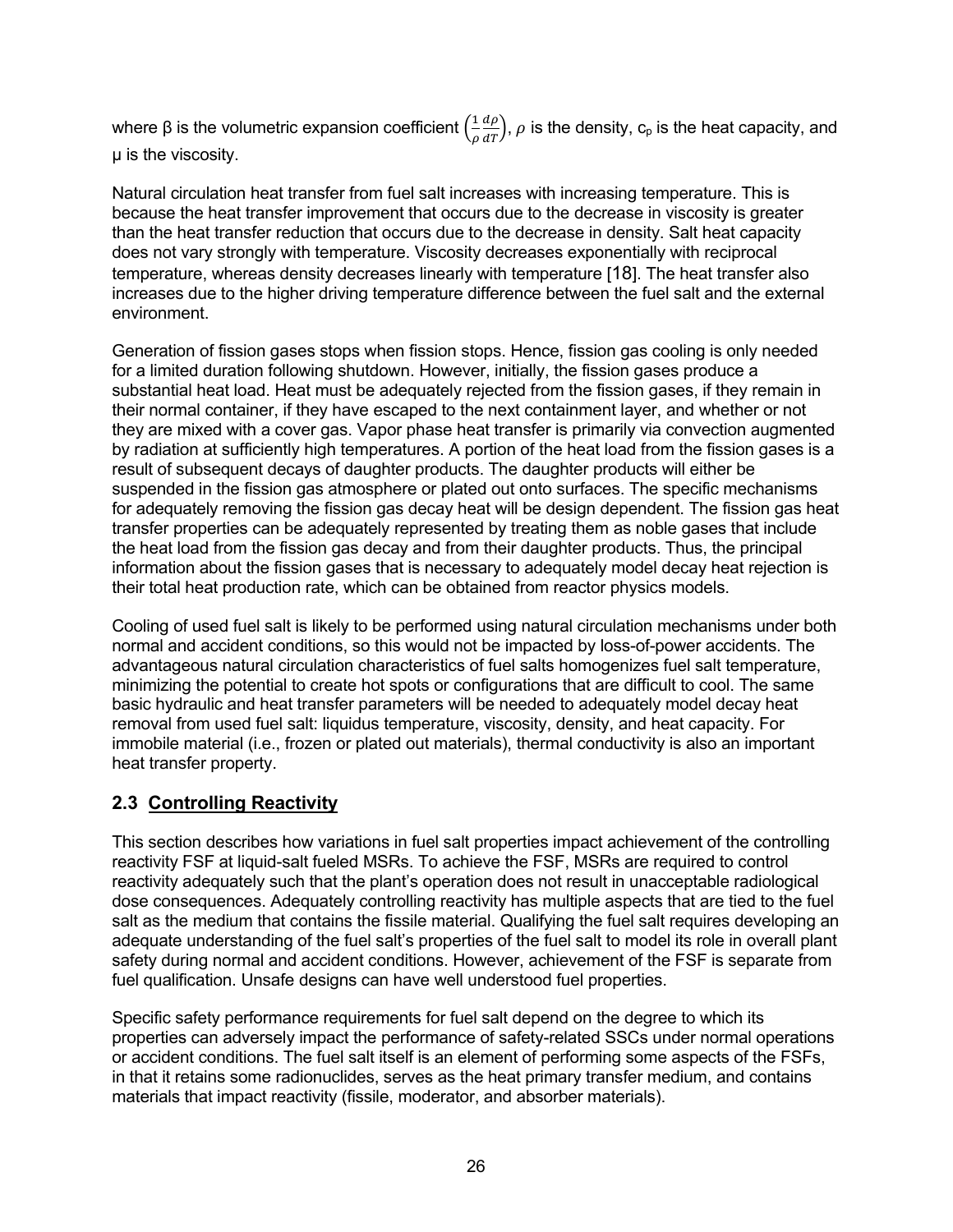Fuel salt reactivity–related qualification requirements apply to new, in-use, and previously used fuel salt. Fuel salt will have an allowable range of thermophysical and thermochemical properties to enable adequately safe plant operations. This range of properties will result in an allowable range of compositions. The allowable range of thermophysical and thermochemical properties (and thus composition) derives from the fuel salt's required behavior under normal and accident conditions. Changes in the fuel salt's composition as a result of use become unacceptable if they cause the salt to have unacceptable performance. With regard to the reactivity control FSF, changes in fuel salt properties become unacceptable if they unacceptably adversely impact the ability of the fuel salt to perform its role in achieving the FSFs as a result of reactivity-derived accidents.

Fuel salt properties are only one element of any reactivity-derived accident sequence. Substantial reactivity transients can occur via mechanisms that are largely independent of the fuel salt's thermochemical and thermophysical properties. For example, the control system might improperly insert positive reactivity, or an internal fertile salt container might accidently drain. Relative to achievement of the reactivity control FSF, fuel salt qualification, requires that the fuel salt's properties be sufficiently well known to enable modeling of their impact on the achievement of the FSFs during and following reactivity-derived accidents. Furthermore, any uncertainties in the fuel salt properties must be biased to ensure conservative calculation of the potential radiological dose consequences.

An acceptable means of achieving the controlling reactivity FSF is to sufficiently decrease the potential for accidents that result in unacceptably large reactivity additions. In an MSR, this would include preventing uncontrolled fissile material addition, increased neutron reflection, and/or removal of neutron absorbers. The amount of reactivity and the rate of increase that would be unacceptably large depends on plant design and fuel salt properties.

To continue to achieve the FSF, evolution of the fuel salt composition with use cannot result in reactivity-derived accidents resulting in unacceptable dose consequences. Safety adequacy analysis must focus directly on unacceptable dose consequences; this is because some reactivityderived accidents can be self-correcting yet can still causing enough damage to impede the functioning of safety-related SSCs. For example, if the redox control system in a graphitemoderated MSR were to cause the fuel salt to become somewhat too reducing, then the  $UF_3$ within the fuel salt would react with the graphite to form UC, thus increasing the amount of fissile material in core. The resultant power increase would increase the number of fissions occurring, which are oxidative, thus shifting the fuel salt oxidization condition back towards an acceptable value.

MSRs tend to have a high tolerance for reactivity excursions, because their fuel cannot be mechanically damaged. MSRs are operated well away from any cliff-edge type phenomena. Increases in fuel salt temperature are a common element of MSR responses to accident conditions (e.g., increased radiative heat rejection and/or higher solubility of fissile materials resulting from higher temperature). Fuel salt qualification requires having an adequate understanding of the salt properties to adequately model accident sequence progression, including the fuel salt's impact on the performance of SSCs credited to prevent unacceptable radionuclide releases (e.g., safety-related SSCs).

#### **2.3.1 Normal Operations**

The plant must be achieving the FSFs to be within the bounds of normal operations. Under normal operations, overall net negative, inherent reactivity feedback mechanisms must be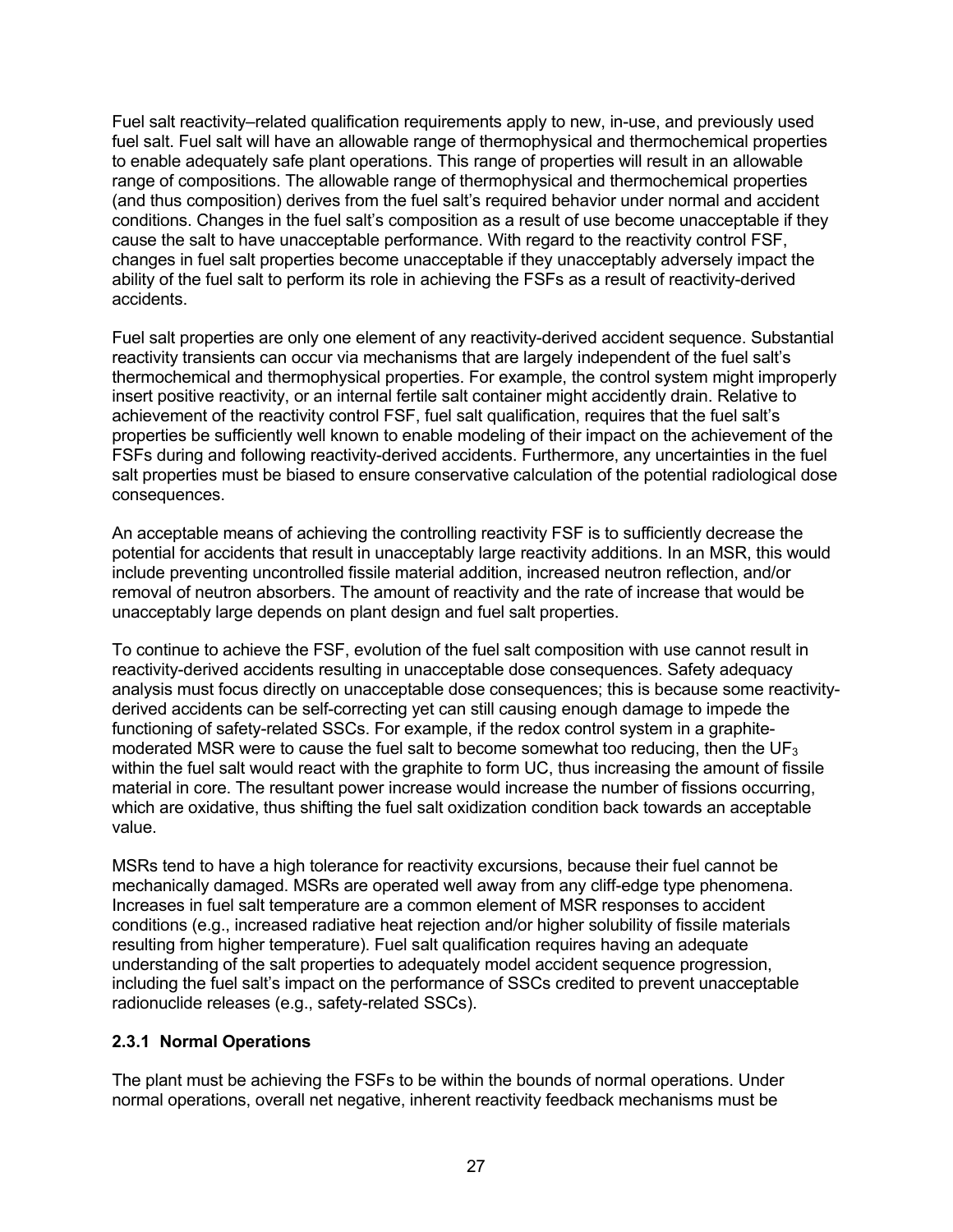sufficiently large and well understood to avoid conditions that might impede the ability of the safety-related SSC to function as designed. In other words, normal operations cannot bring the plant into a state in which it would not be able to respond to DBEs without releasing unacceptable quantities of radionuclides.

The fuel salt contribution to reactivity feedback must be adequately understood to enable conservative modeling of the plant's operation. For example, a fuel salt freeze valve may be an element for providing a passive, net overall negative reactivity feedback in some MSR designs. In such designs, fuel salt heat-up as a result of reactivity transients may be an allowable part of normal operation if transients are slow enough to enable the freeze valve to adequately contribute negative reactivity. Draining the fuel salt into its designed drain tanks would not itself inhibit achieving the FSFs, so this could be considered part of normal operations.

Reactivity control during normal operations can involve both active systems and passive feedback mechanisms. Reactivity control for normal operations includes starting up, power maneuvering, responding to burnup/breeding of fissile materials and/or fission product accumulation, and achieving and maintaining safe shutdown. Some potential mechanisms for reactivity control for normal operations are related to fuel salt properties. For example, thermal expansion of fuel salt out of a critical geometry and/or changes to the moderation ratio are both related to fuel salt thermophysical properties, whereas Doppler broadening of absorption lines is an inherent aspect of the temperature response of all fissile materials.

The requirements for negative reactivity feedback depend on the specific safety characteristics of the design. To achieve the adequate reactivity control FSF during normal operations, the overall plant negative reactivity feedback must be sufficient to prevent damage to safety-related plant SSCs. During normal operations, the plant cannot enter a state in which it is not able to respond to DBEs without an unacceptable radionuclide release. Furthermore, the properties of qualified fuel salt must be sufficiently well known so that the role of the fuel salt in achieving the reactivity control FSF can be modeled. While achievement of the adequate reactivity control FSF under normal operations conditions requires avoidance of reactivity transients that would result in plant states that exceed the design conditions of safety-related SSCs, reactivity transients are not otherwise limited. As with TRIGA (Training, Research, Isotopes, General Atomics) reactors, even substantial positive reactivity transients may not cause the plant to fail to achieve the FSFs if the inherent negative reactivity feedback mechanisms are sufficiently large and timely.

#### **2.3.2 Accident Conditions**

MSRs must continue to provide adequate reactivity control throughout the duration of accidents. Accident conditions include damage to safety-related SSCs and events that result in radionuclides not being confined within the locations designated in the plant's safety analysis. The specific requirements for fuel salt in preventing accident escalation and bringing the plant to a safe shutdown condition depends on the plant design features. Safe shutdown requires that unacceptable levels of radionuclides are not being released and that the plant status not be deteriorating (i.e., not on a trajectory towards releasing unacceptable quantities of radionuclides). The role of both fresh and previously used fuel salt must be included in accident progression analysis.

Reactivity control is one element of overall plant safety. However, the plant becoming strongly subcritical as part of accident progression is not a necessary element of overall plant safety. For example, spilling fuel salt from its normal container would likely cause a substantial decrease in reactivity resulting from changes in the fissile material geometry and less effective moderation.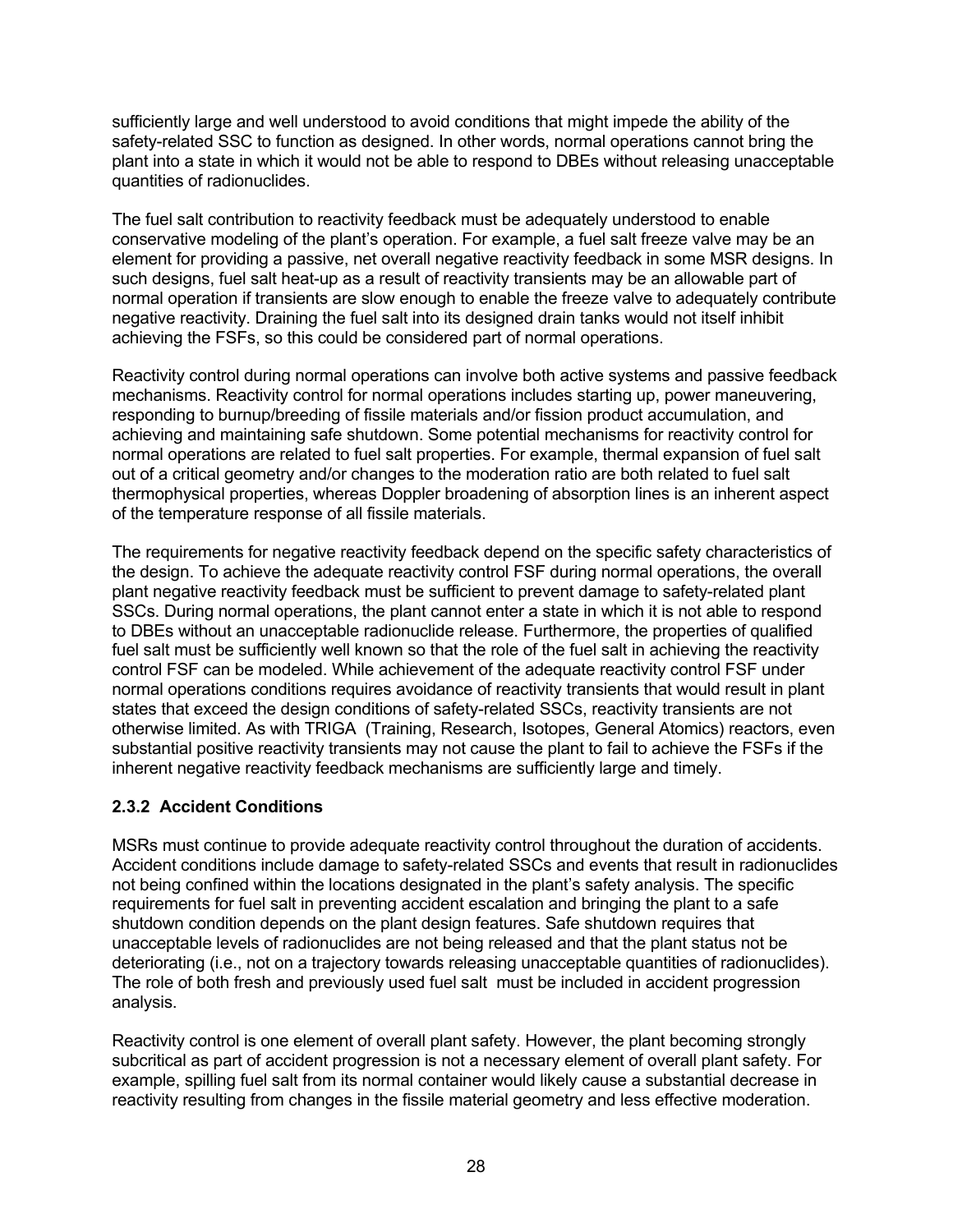However, the loss of the containment layer may be a more substantial contributor to the risk of radionuclide release. Therefore, the fuel salt remaining within its normal operations container in a low-power critical configuration may present a lower risk of an unacceptable accident outcome. Note that those MSRs operated with minimal excess reactivity fuel would eventually burn out without the provision of either fresh fissile or fertile material. Furthermore, fuel salt changes that result from reactivity increases can result in improved plant safety characteristics such as increased radiative heat rejection, higher solubility of fissile materials, and/or decreased fuel salt viscosity. Therefore, to provide reasonable assurance of achieving the FSFs, the fuel salt must be qualified by developing an adequate understanding of its properties so that its role in overall plant safety can be modeled.

Some accidents can cause the fuel salt's composition to leave its acceptable range so that it is no longer be capable of fully performing its role in achieving the FSFs. The potential for the fuel composition to change during operation is a distinctive characteristic of liquid fuel. Fuel salt qualification requires that the physical and chemical behavior of the fuel be adequately understood to model its role in overall plant safety. Therefore, the fuel salt properties necessary to model the radiological dose consequences of credible accidents that adversely impact the fuel salt composition must be considered as part of fuel salt qualification.

An acceptable method to provide reasonable assurance that there is a lack of unacceptable radionuclide release following a reactivity transient (i.e., achievement of the safety intent of the reactivity control FSF) would be to assess the stress that the transient places on the first credited radionuclide containment layer. If the normally salt-wetted containment layer remains intact, then the fuel salt cannot have placed unacceptable stress on exterior containment layers.

Having the ability to frequently add and/or remove fissile material from the active portion of the fuel salt prevents the need to add substantial quantities of reactivity as part of normal operation. The reactivity worth of MSR control systems tends to be much lower than that of solid fueled reactors, thus decreasing the impact of system failures. However, some MSR designs, especially those that include fertile/breeder salts, have the potential for large reactivity transients from fertile salt loop rupture or rapid draining accidents. Sufficient fuel salt property information must be available to adequately model the progression of any credible reactivity-derived transient.

A mechanistic accident progression evaluation provides one means to evaluate the stress that the fuel salt places on its container layer over the course of a reactivity-derived accident. Fuel salt can stress its container during an accident through changes in its state by

- 1. Increasing temperature, thus weakening the structural material,
- 2. Increasing pressure caused by boiling fuel salt,
- 3. Increased production of fission gases, thus raising cover gas pressure, and
- 4. Production of a pressure wave due to localized boiling.

Changes in composition over the course of an accident could result in container stresses (e.g., corrosion) that act over periods of time longer than accidents, so these would not be ordinarily be considered as part of accident progression analysis. However, temperature-related composition changes such as low-temperature phase separation / fissile material plate out can be an initiating or aggravating element of a reactivity derived accident.

Most fuel salts have boiling points well above the softening points of available structural materials. Consequently, hydraulic stress-based container creep and failure would occur well before pressurization due to bulk boiling. In addition, fission gas production is slow enough that container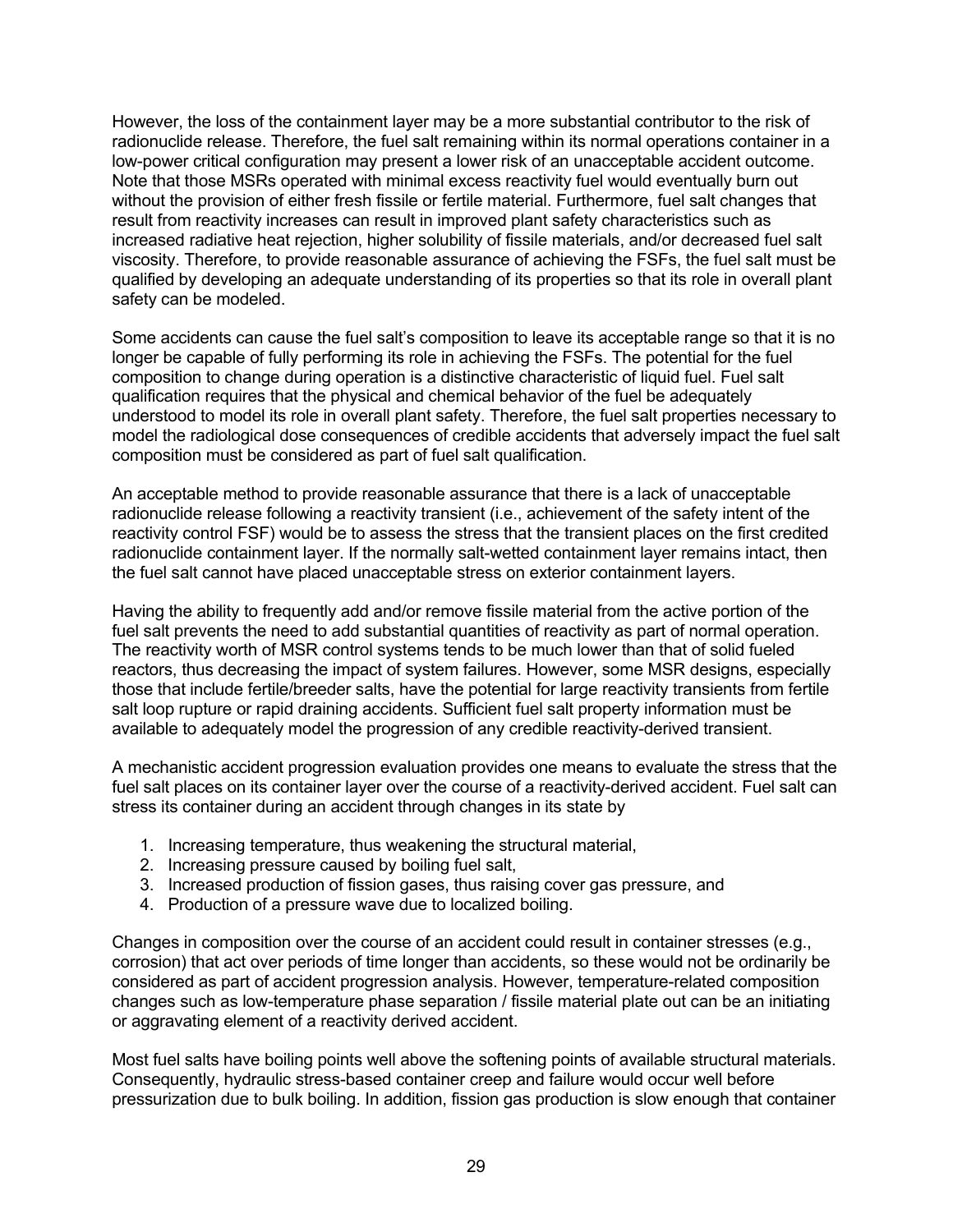pressurization due to fission gas build-up over the limited duration of accident conditions would not provide a substantial stressor. The potential for an unacceptably large pressure wave that could cause the fuel salt container to fail as a result of reactivity transient provides an upper bound to the size of potentially acceptable reactivity transients.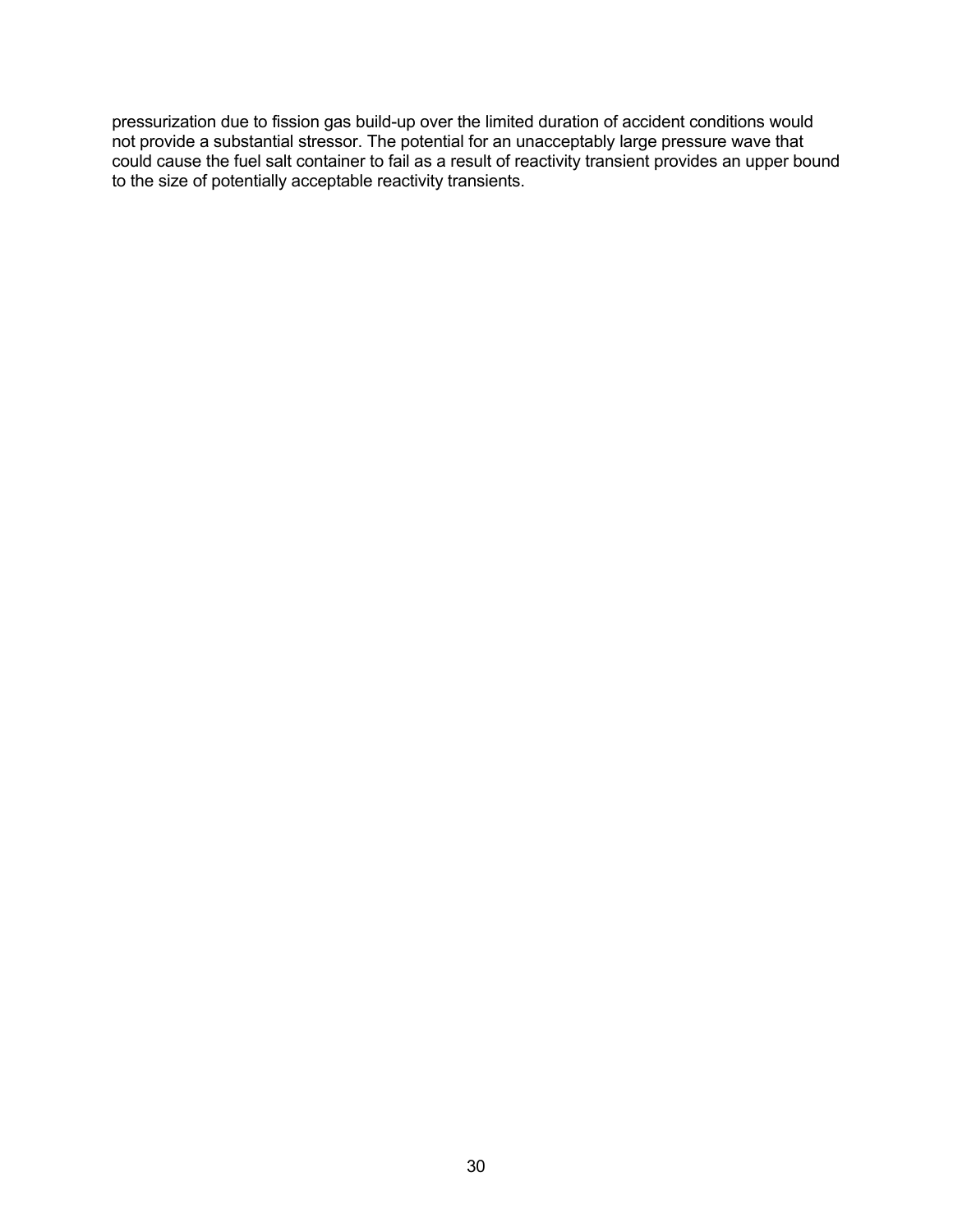# **3 LIQUID FUEL REGULATORY BASES**

The central difference between liquid and solid fuel qualification derives from the fact that liquid fuel is not a fabricated product. Solid fuel qualification requires developing high confidence that fuel fabricated in accordance with a specification will adequately perform its operational and safety functions. However, liquid fuel salt properties depend upon the fuel's composition and state (primarily temperature). The relationship between fuel salt composition and its properties as a function of temperature provides the information necessary to model the fuel salt's role in overall plant safety. The liquid fuel salt's composition-dependent performance contrasts directly with solid fuel's fabrication-dependent performance.

Another major difference between liquid and solid fuel qualification derives from the fact that the composition of solid fuel is determined prior to use by its fabrication process, whereas the composition of liquid fuel can be adjusted during use. Measurement of the composition and consequent properties of the liquid fuel salt during use enables adjustment of the salt's composition to mitigate damage, and it provides information about the fuel salt composition approach to unacceptable regimes.

As with solid fuel, liquid fuel salt properties can degrade with use. Consequently, fuel salt qualification includes developing an adequate understanding of fuel salt's life-limiting degradation mechanisms that occur as a result of reactor operation. However, fuel damage in solid fuel as compared to liquid salt fuel is conceptually different. Fuel damage is a representation of the mechanisms by which changes in fuel properties result in challenges to the plant's operational or safety functions. For liquid fuel salts, fuel salt damage derives from changes in its composition, as Newtonian fluids cannot be mechanically damaged. Changes to the fuel salt composition can result in adverse changes to chemical and physical properties that challenge achievement of the FSFs.

Shifting of the fuel salt's redox potential outside of an acceptable window is a key mechanism for fuel salt chemical damage. Fuel salt can become much more corrosive with the addition of oxidative contaminants such as oxygen. In addition, the fission process is typically oxidative. Excessive addition of reductive contaminants such as alkali metals can result in plating out of fissile materials or formation of uranium carbide in core, which also challenges the FSF of reactivity control. However, unlike solid fuels, damage to liquid fuels can be repaired as part of normal operations. The fuel salt redox can be adjusted by adding reducing or oxidizing materials to the fuel salt. For example, refueling additions could be in a reducing state to compensate for oxidation during use.

Fuel salt can also become less capable of fulfilling its operational or safety functions because of physical property changes resulting from composition changes. For example, the fuel salt's melting and boiling points and viscosity are all dependent on the salt composition. Moreover, the solubility of actinides competes with those of other actinides, as well as lanthanide fission products. Thus, the homogeneity and phase of the fuel salt could change as its composition changes with use.

Another key difference between solid- and liquid-fueled reactors is the consequences of a breach in the fuel container. The cladding is an integral part of solid fuel. A crack in solid fuel cladding would only tend to release the portion of the fission gases that have escaped the fuel pellets/particles. The container for fuel liquid fuel would be qualified separately from the fuel itself. A breach in a liquid fuel salt container could release essentially all of the cover gases and the liquid fuel salt down to the level of the breach. Thus, a liquid salt–fueled reactor must either be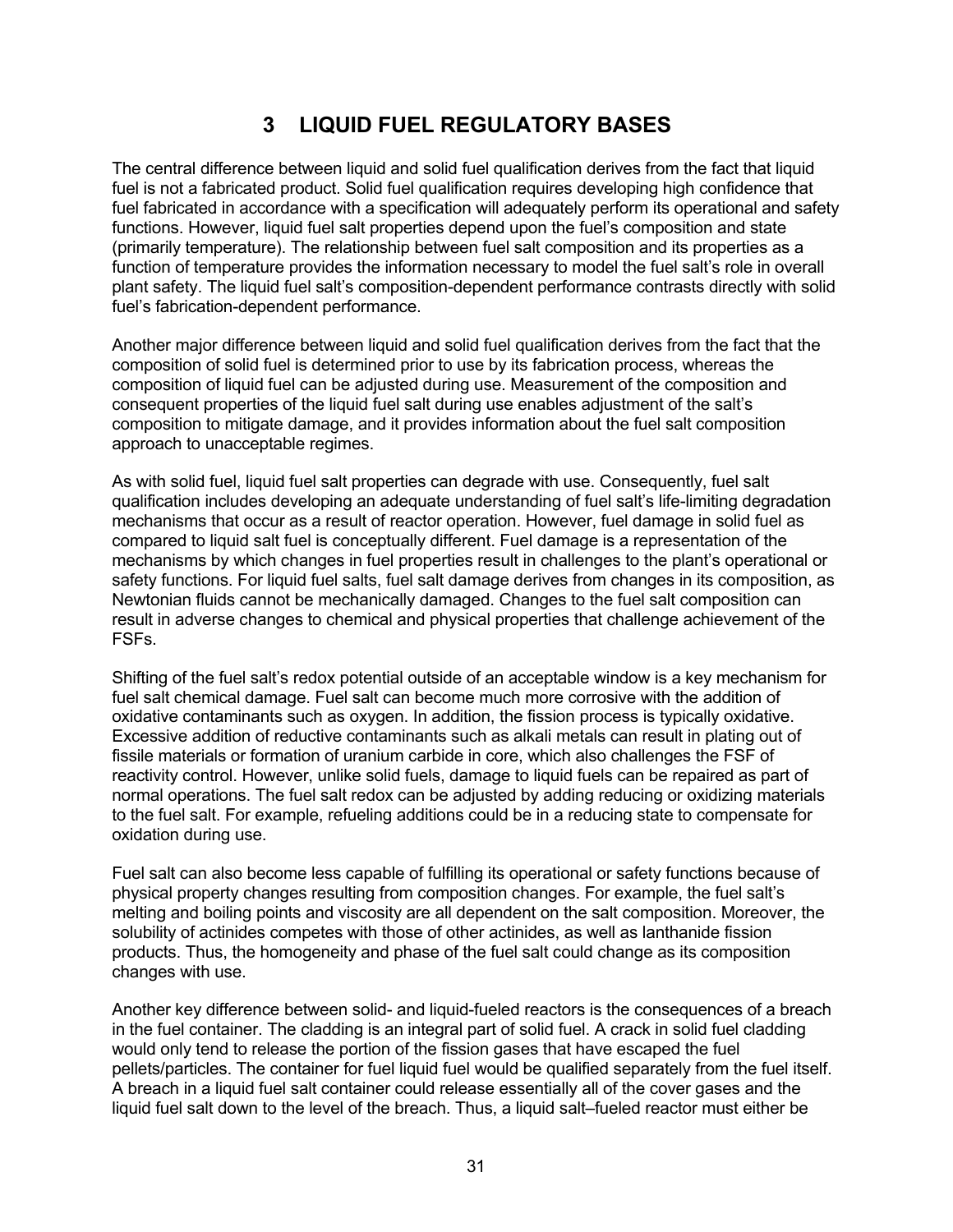able to continue to achieve the FSFs following leakage of a major portion of its radionuclides and coolant, or the probability of such a leak must be reduced to a sufficiently low level.

Some thermal-spectrum MSR designs for employing the Th/U fuel cycle include both fertile and fissile salt circuits. The fertile salt would only be subject to fuel qualification considerations to the extent that it contains fissionable nuclei. Although thorium is fissionable in a fast neutron spectrum, but it would not fission significantly in a thermal spectrum MSR. However, imperfect and/or delayed fertile salt processing results in small amounts of fissile material in the fertile salt circuit. In realistic designs, the fertile salt would contain much lower amounts of fission products, including much lower amounts of fission gases. While fertile salt can have a significant role in achieving the plant FSF by controlling reactivity through neutron absorption, it has comparatively low significance in terms of radionuclide retention and decay heat removal. As such, fertile salt in thermal spectrum MSRs would be anticipated to be qualified in a manner similar to other reactivity control systems reflecting the fertile salt's role in the overall safety of the facility.

Fast-spectrum MSR designs can also employ separate fertile/breeding salts. Depending upon design parameters, fast spectrum neutrons can cause significant amounts of fissions within the fertile salt (several percent of power generation). Fertile salt would be subject to fuel salt qualification considerations to the extent that it supports the fuel salt's role in achieving the overall plant FSFs.

Unlike solid fuels, liquid fuel salt does not have a mechanically determined lifetime, because liquids are not subject to mechanical damage. Moreover, as part of normal operations, the chemical composition of the fuel salt can be adjusted to mitigate property degradation. The fuel salt's lifetime is the period during which it adequately performs its operational and safety functions, when it

- 1. Contains adequate quantities of fissile materials,
- 2. Does not include too many neutron absorbers, and
- 3. Maintains acceptable thermophysical and thermochemical properties.

The key functional difference between liquid salt and other advanced reactor fuels is that fuel salt serves as both the nuclear fuel and the primary heat transfer media. Therefore, liquid fuel salt must meet the regulatory requirements associated with both purposes. The following two subsections describe the fuel and coolant aspects of the regulatory basis for liquid salt fuel.

#### **3.1 Advanced Reactor Fuel Regulatory Basis**

Higher level regulations specify the required performance of plant safety features. Plant safety features are SSCs credited to achieve safety functions [19]. The fuel salt supports the achievement of the safety functions by the plant safety features, in addition to partially performing FSFs itself. For example, fuel salt retains some radioactive materials under both normal and accident conditions, and it plays a significant role in supporting the ability of the other containment features to adequately retain other radionuclides. Thus, the fuel salt does not itself directly comply with the higher level regulations, but it enables the overall plant to do so.

The NRC's *Fuel Qualification for Advanced Reactors (Draft)* lists the regulations associated with advanced reactor fuel performance [4] referring both directly to the CFR and other applicable guidance documents. Specifically, the draft guidance refers to NRC Regulatory Guide 1.232, which provides advanced reactor tailored versions of the GDC from 10 CFR 50 Appendix A in the form of ARDC. Additional guidance documents (e.g., NUREG-0800) are also described as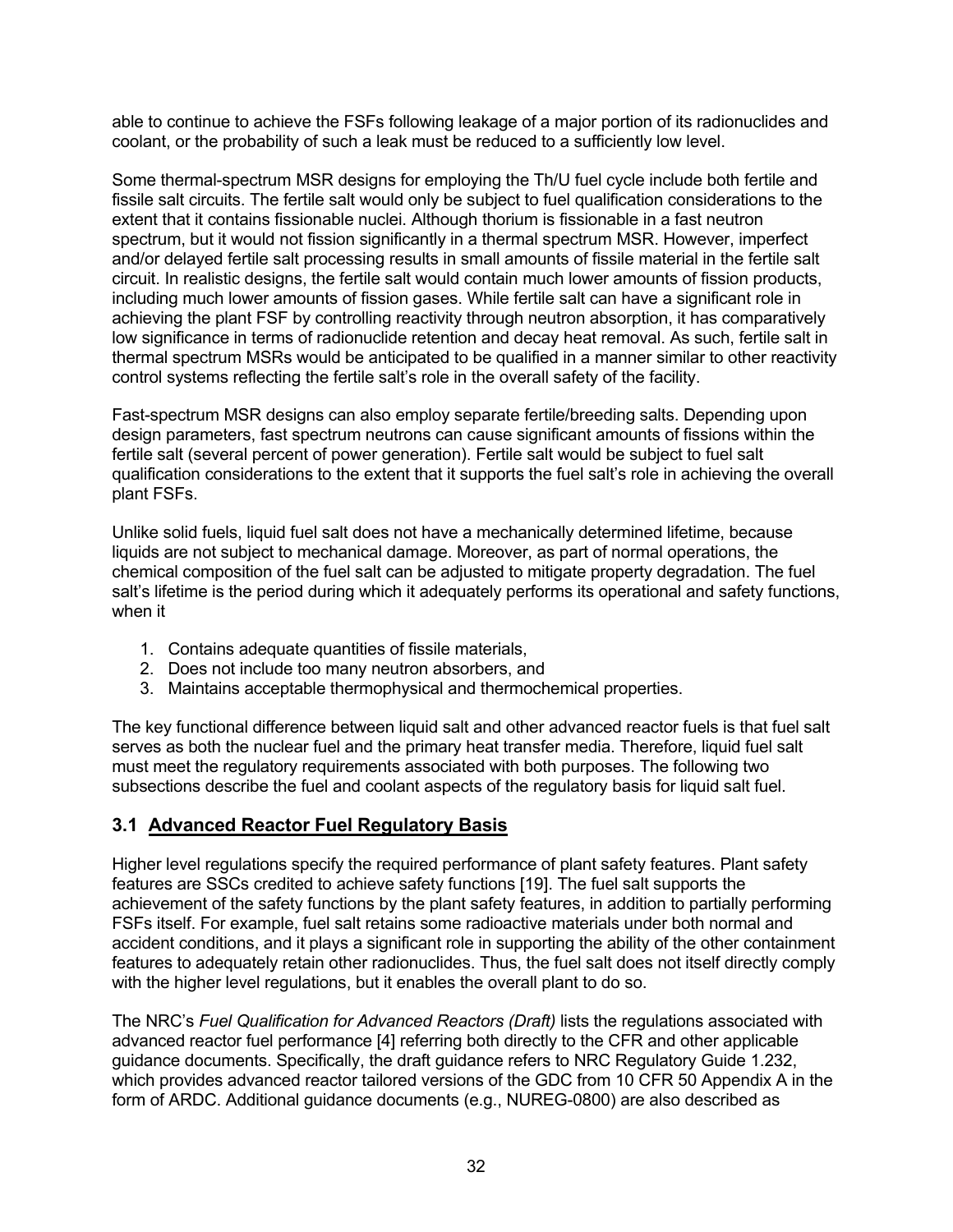providing acceptable means to meet fuel performance requirements. However, the acceptance criteria provided in existing guidance documents for LWRs is highly focused towards mechanical performance issues, which are not relevant for liquid salt fuel.

Similarly, this document discusses the process to develop reasonable assurance that liquid fuel salt can fulfill its role in enabling the plant to meet the higher level regulatory requirements as described in the CFR.

#### Fuel-Related Advanced Reactor Requirements [4]

- 1. 10 CFR 50.43(e)(1)(i) requires that the performance of each safety feature of the design has been demonstrated through either analysis, appropriate test programs, experience, or a combination thereof.
- 2. 10 CFR 50.43(e)(1)(iii) requires that sufficient data exist on the safety features of the design to assess the analytical tools used for safety analyses over a sufficient range of normal operating conditions, transient conditions, and specified accident sequences, including equilibrium core conditions.
- 3. 10 CFR 50.34(a)(1)(ii)(D), 10 CFR 52.47(a)(2)(iv), and 10 CFR 52.79(a)(1)(vi) require an evaluation of a postulated fission product release from the core into the containment.
- 4. GDC 2 requires that SSCs important to safety be designed to withstand the effect of natural phenomena such as earthquakes, tornadoes, hurricanes, floods, tsunamis, and seiches without losing the capability to perform their safety functions.
- 5. GDC 10 requires that specified acceptable fuel design limits (SAFDLs) not be exceeded during any condition of normal operation, including the effects of AOOs. ARDC 10 provides an alternative requirement of a specified acceptable radionuclide release design limits (SARRDLs).
- 6. GDC 26 requires, in part, the ability to achieve and maintain a safe shutdown under postulated accident conditions.
- 7. GDC 35 requires an emergency core cooling system that provides sufficient cooling under postulated accident conditions.

This section describes methods to demonstrate that liquid fuel salt adequately supports achievement of each of the safety intents of each fuel-related advanced reactor performance requirement.

#### **3.1.1 Performance of Safety Features**

To meet the safety intent of 10 CFR 50.43(e)(1)(i), the liquid fuel salt properties that support adequate performance of the plant safety features must be demonstrated through analysis, appropriate test programs, experience, or a combination thereof.

The fuel salt thermophysical and thermochemical properties provide the information necessary to model the salt's role in enabling plant safety features to perform safety functions. The fuel salt properties vary with the salt's composition and temperature. Therefore, the fuel salt properties must be determined across the range of temperatures and compositions that span potential operational and accident conditions. The potential range of fuel salt temperatures and compositions defines its performance envelope. Neither the fuel salt's thermochemical nor thermophysical properties depend on the isotopic composition of the fuel salt, so the property measurements can be made using stable isotopes and nonfissile and/or less radiotoxic isotopes for elements that lack stable isotopes. Analysis would be employed to interpolate the salt properties between measured points.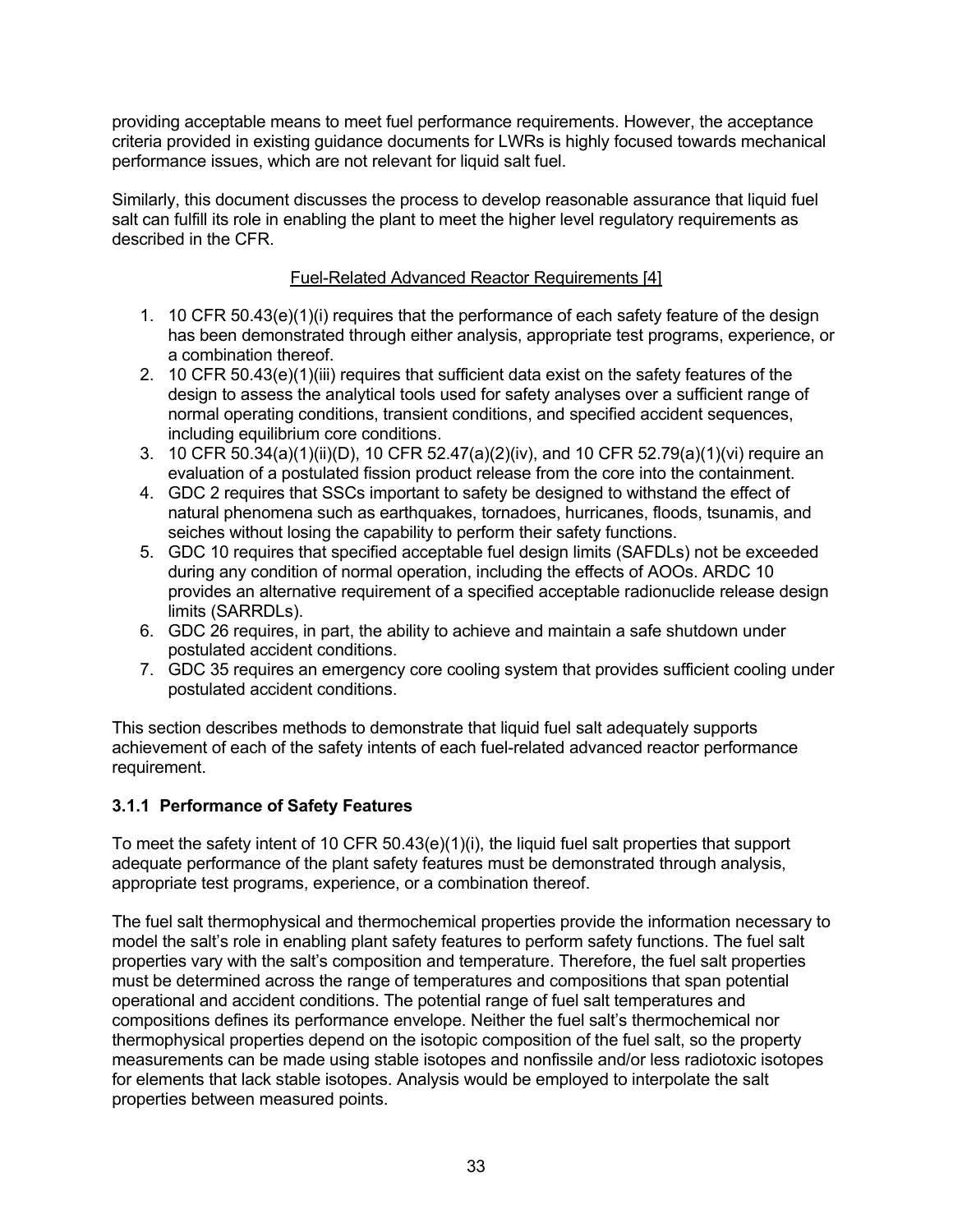#### **3.1.2 Sufficient Data**

To meet the safety intent of 10 CFR 50.43(e)(1)(iii), the amount and quality of fuel salt property data must be adequate to support both normal and accident conditions, thus modeling the role of the fuel salt in supporting overall plant achievement of the FSFs. Furthermore, the fuel salt property measurements must span all conditions of normal operation, transients, and accident conditions, including the effects of the evolution of the salt composition during operation. Specifying the fuel salt's environmental performance envelope will be part of the fuel salt qualification process.

During normal operations, the fuel salt supports achieving the FSFs via containing the fissile and fertile nuclei that constitute the reactor fuel, including generating heat through the fission and radioactive decay processes and by serving as the reactor's primary heat transfer medium. Correct operation of the cover gas management system, which can contain a substantial fraction of the decay heat, is also part of normal operations. Start-up, shutdown, and maintenance states are also part of normal operations. The role of the fuel salt in achieving the FSFs under both normal and accident conditions is addressed in Section 2 of this document.

A sufficient amount of fuel salt property data must be developed such that plant performance models built from the data adequately demonstrate plant safety. During normal operations, enough salt property data must be available to enable assessment of stresses on the salt contacting barrier layers. Sufficient data must also be available to recognize when the fuel salt properties are approaching the limits of acceptable conditions. Acceptable fuel salt property values are those that enable plant safety features to support achievement of the FSFs. For example, fuel salt viscosity must be demonstrated to be adequately low during normal operation to enable start-up and operation of natural circulation-based decay heat removal systems at the beginning of a loss-of-forced-cooling accident. Additionally, enough fuel salt and cover gas composition data must be developed to enable adequate accident progression modeling, including mechanistic source-term calculation. Specific accident sequences and resulting property value requirements are design dependent. Adequate fuel salt property data also must be available to model the plant's achievement of the FSFs during extended maintenance outages, and more generally, until the fuel salt is transferred to an independent spent fuel storage facility.

To ensure that the fuel salt continues to be capable of performing its safety functions, its thermophysical and thermochemical properties must be determined. The thermochemical and thermophysical properties of fuel salts are fully determined by their chemical compositions and temperatures. Having an adequate database of fuel salt property variation with temperature and composition is central to being able to rely on periodic salt composition measurement to assess the fuel salt's current safety performance capability. However, at the current level of scientific understanding, the salt's thermophysical and thermochemical properties must be measured and correlated with fuel salt composition and temperature to develop an empirical database of fuel salt properties. Section 2 of this document discusses the relationship between the fuel salt properties and achievement of the FSFs.

The required frequency of and the allowed uncertainty in the measurements will be design dependent. The required measurement frequency will depend on how quickly the property value changes and the extent to which the changes affect safety performance. For example, fuel salt reactivity would be expected to require frequent small adjustments, just as the boron dilution is adjusted or rods are progressively withdrawn to compensate for burnup in LWRs. In contrast, salt viscosity varies little with small changes to salt composition, so much less frequent measurement may be required. The rate of composition and thus property change will vary with the power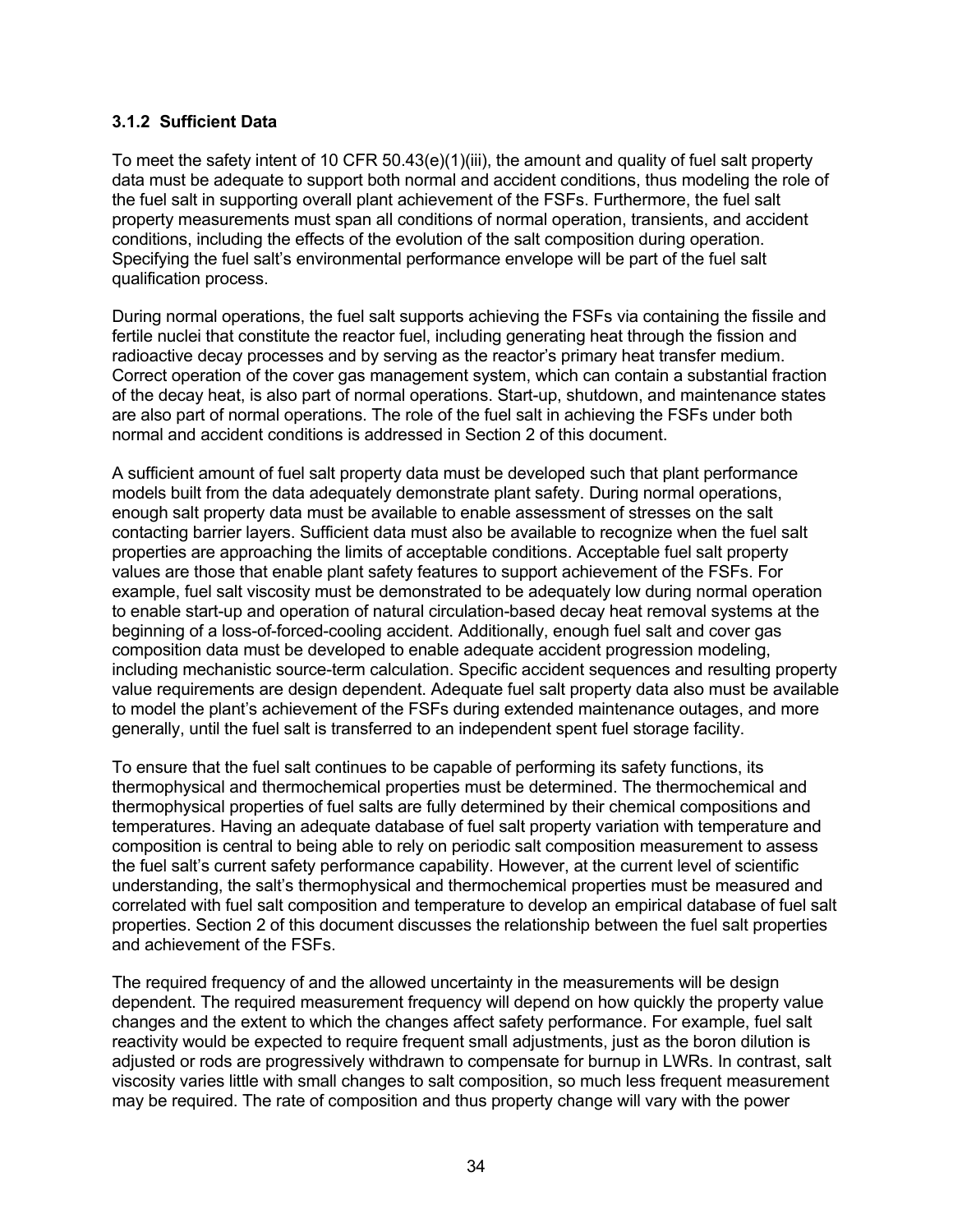density of the salt and the mechanisms for fission products leaving the fuel salt. In addition, the rate of overall fuel salt composition change will be reduced in designs for which only a fraction of the fuel salt volume is within the critical region. For each particular design, the allowable range of fuel salt properties, as well as the measurement frequency for each property, will be contained in the plant's technical specifications related to fuel salts.

In some instances, the fuel salt thermophysical properties will change little over the course of use. The total fission product inventory within the fuel salt as a result of escape, decay, and transmutation may remain sufficiently small as to have negligible effect on the fuel salt thermophysical properties. In such cases, it can be demonstrated that the fuel salt's thermophysical properties containing bounding values of its built-in elements are similar to those of fresh fuel salt. This approach provides adequate information to enable modeling the heat transfer aspects of achieving the FSF under both normal and accident conditions.

Liquid fuel salt is not vulnerable to power rate of change mechanistic issues such as pellet-clad interaction. The fuel salt temperature closely tracks the local power density, and the fuel salt thermophysical properties depend directly upon its temperature. The large margin to fuel salt boiling effectively eliminates the potential to pressurize the fuel salt container under transient reactivity insertion conditions (if the fuel salt has an adequate volume for thermal expansion).

Applicants must perform accident progression evaluations with bounding fuel salt properties to establish required measurement uncertainties. Unlike solid fuel, key elements of the safety performance of liquid salt fuel generally improve during over temperature accident conditions. In particular, the ability to remove decay heat in liquid salt is improved by increasing its temperature by increasing radiative heat transfer and decreasing the salt's viscosity.

The solubility of materials within the fuel salt is temperature dependent. Sufficient data on fuel salt component solidification and phase segregation must be provided to enable modeling of potential accidents in which the actinide content of the fuel salt exceeds its solubility limit under normal operations or overcooling accident conditions.

The quality of the fuel salt property data must be sufficient to enable modeling the role of the fuel salt in achieving the plant FSFs. The allowable uncertainty of the fuel salt property measurements will reflect the consequences of the uncertainty. The maximum allowable uncertainty in the fuel salt property measurements depends upon the safety consequences of the imprecision. Accident progression models using bounding values of the salt properties can be employed to assess the needed fuel salt property envelope. Because MSRs do not have any identified cliff-edge type accidents, inaccuracies in one element of the salt heat transfer can be traded off against safety margins and component lifetimes. For example, if the fuel salt viscosity vs. temperature curve is offset so that the viscosity is actually higher than predicted at a given temperature, then startup of natural circulation cooling would take longer, and the fuel salt would reach a higher temperature over the course of the accident, resulting in higher stresses on the containment layer. If the barrier retains adequate creep margin to continue to contain the radionuclides, then the property inaccuracy would not significantly impact achievement of the FSFs. However, the extended period of time at a higher temperature would decrease the remaining barrier lifetime.

#### **3.1.3 Containment System Breach Accident Evaluation**

Evaluating the consequences of an accident involving the release of a major portion of the radioactive material into containment is required to meet 10 CFR 50.34(a)(1)(ii)(D). This evaluation is also a major component of siting analysis per 10 CFR 100.11(a). For an MSR,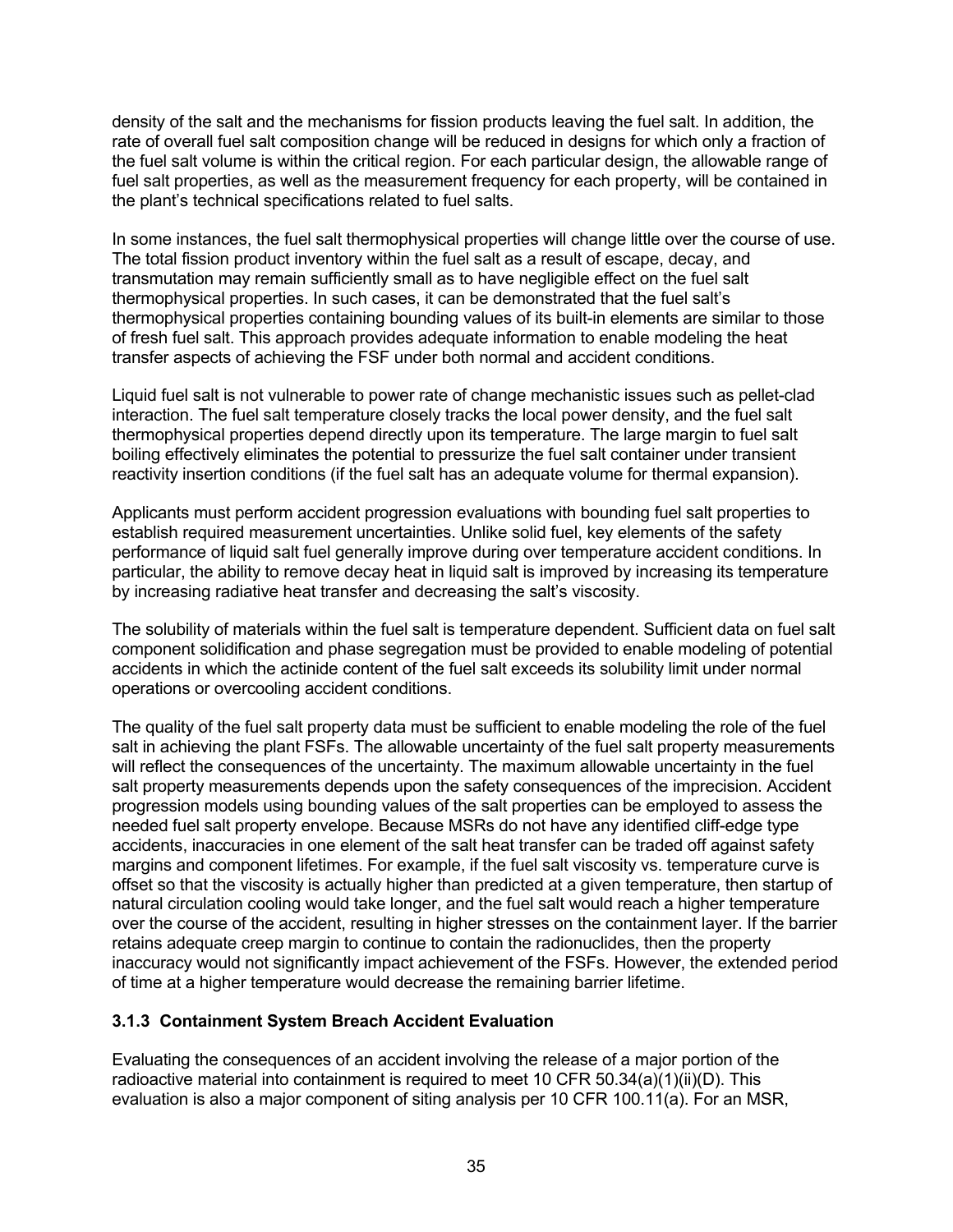releasing a major portion of the radioactive materials in the fuel salt into containment requires breaching the barrier layer around the fuel salt and evaluating the subsequent accident progression.

Breaching the containment layer that is in contact with the fuel salt is the first step towards releasing radionuclides into the environment and thereby failing to achieve the FSF to retain radionuclides. Section 2.1.2 describes the fuel salt property information necessary to adequately model radioactive material containment following a first barrier breach accident.

Breaching or bypassing the fuel salt–contacting containment layer will be within the design basis of MSRs, because a breach in a single containment layer is a credible occurrence. The fluid nature of the fuel salt and cover gas increases the potential radionuclide release fraction from a containment layer breach. A breach in a containment layer would allow essentially all of the gaseous radionuclides within that containment layer to escape into the next containment volume, and liquids down to the level of the breach would also escape.

The radionuclide content of the cover gas and the fuel salt will be design dependent. For example, radioactive materials that have been removed from the cover gas or fuel salt would not be available to be released. Overall, the fuel salt properties must be sufficiently well known to enable modeling of the plant's achievement of the radionuclide release design limits specified in its safety analysis (e.g., 10 CFR 50.67 limits for conventional siting or 10 CFR 20.1302 limits for flexible siting).

#### **3.1.4 Withstand the Effects of External Events**

GDC/ARDC 2 requires that SSCs important to safety be designed to withstand the effects of natural phenomena. Seismic events can directly couple to the fuel salt and affected SSCs. Sloshing of the fuel salt during an earthquake would cause stress on the fuel salt's container and supporting structures. Data on the fuel salt's density and viscosity provide the information necessary to model additional loads induced by earthquakes. Designs that include liquid systems coupled to the fuel salt must either incorporate design features to prevent sloshing-induced mixing of the fuel salt and coupled fluid, or there must be enough mixed fuel salt property data to model the consequences of fluid mixing. For example, a sufficiently large earthquake could cause hydroxide media from a cover gas scrubber to slosh into the fuel salt, resulting in adverse changes to fuel salt properties.

Other external events, such as high winds or flooding, lack the mechanisms that would directly affect the fuel salt's properties, and they do not directly impact achievement of the FSFs. The SSCs necessary to achieve the FSF during DBEs, including external events, would be safetyrelated, so they would be qualified separately from the fuel salt. For example, severe site flooding could unacceptably increase the heat transfer from improperly designed decay heat removal loops, causing the loops to freeze up and cease to perform their decay heat removal function. Losing the ability to adequately reject decay heat would violate an FSF, regardless of the fuel salt properties.

An MSR's safety response to other external events—including fires, floods, high wind events, loss of grid, wind-driven missiles—is not substantially impacted by the fuel salt properties except for events that are so severe as to cause the external barrier layers to fail. An example of such a severe event would be a wind-driven missile that punctures all of the external containment layers. MSR SSCs must be sufficiently robust to credible external events so that achievement of the FSFs would not be impacted by the fuel salt properties.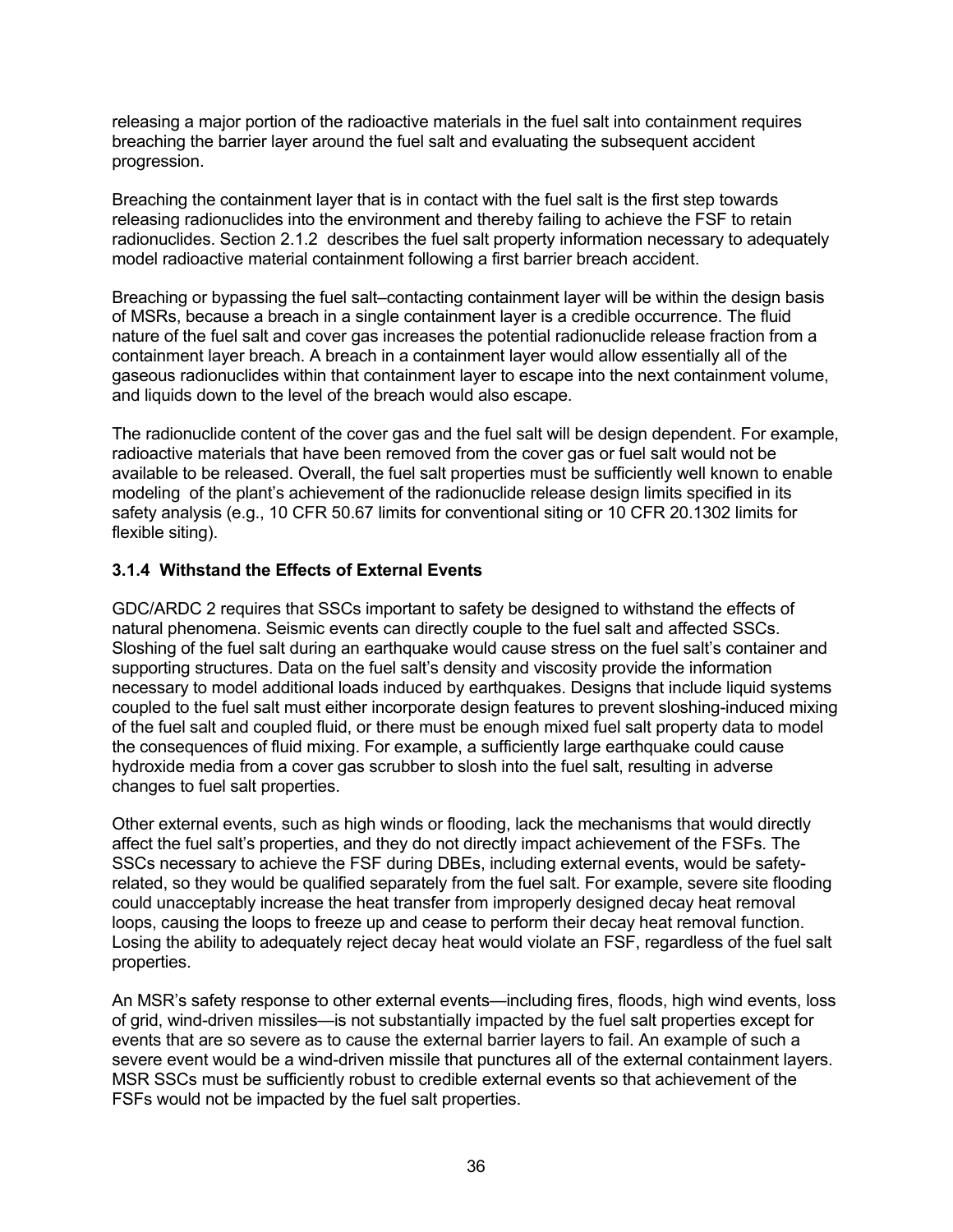#### **3.1.5 Adequate Radionuclide Retention UNDER Normal Operations and AOOs.**

GDC/ARDC 10 requires that SAFDLs or SARRDLs not be exceeded during any condition of normal operation, including the effects of anticipated operational occurrences (AOOs). Liquid fuel cannot be mechanically damaged, and if conditions occur in which the fuel salt ceases to be in a liquid phase (freezing or vaporization, which would not be likely), there would be no irreversible damage to the fuel. Consequently, liquid salt fuel meets the safety intent of preserving the capability of the fuel to perform its safety functions under both normal and AOO conditions.

Nearly all of the radioactive material and coolant can escape a container from a breach. However, failure of a containment layer does not represent failure of the fuel salt. The plant-level safety intent of the fuel salt radionuclide release design limits in ARDC 10 can be conservatively represented by avoiding unacceptable radionuclide releases (above 10 CFR Part 20.1302 quantities) under normal operations or AOOs. Sufficient fuel salt property information must be provided to enable modeling the role of the fuel salt in developing reasonable assurance that radionuclide release probability is not unacceptably increased by any safety feature failure that is sufficiently likely to be an AOO.

Adequate information may not be available for all designs to ensure that breach or rupture of the radionuclide barrier in contact with the fuel salt during normal operations would have sufficiently low probability to not be an AOO. Inspection methods for fuel salt-wetted reactor vessels are not yet proven, and even coupons for materials in the creep temperature range, where degradation is dependent upon the applied stress, are not yet available.

For cases in which failure of the fuel salt's first containment cannot be shown to have adequately low probability, the fuel salt properties must be sufficiently well known to allow modeling of the containment failure accident progression with sufficient fidelity to demonstrate achievement of plant SARRDLs. The probability of occurrence does not change the set of fuel salt chemical and physical properties that must be known to adequately model the accident progression.

#### **3.1.6 Ability to Achieve and Maintain Safe Shutdown**

GDC 26 requires, in part, the ability to achieve and maintain a safe shutdown under postulated accident conditions. The specific set of postulated accidents will be design dependent.

Safe shutdown requires (1) continuing to achieve the FSFs without requiring active heat rejection, (2) ensuring that fuel and waste store temperatures do not increase, and (3) ensuring that container materials remain at or below design limits. The plant situation must also not be degrading, which means that it must not be on a trajectory towards failing to achieve an FSF. For example, the plant must not be headed towards freezing of passive decay heat rejection loops while the fuel salt continues to require convective cooling.

MSR fuel salts have strong negative temperature reactivity feedback coefficients. Doppler broadening of the nonfission resonance capture peaks provides much of the negative temperature reactivity feedback. However, the positive graphite feedback coefficient in graphite-moderated single-fluid <sup>232</sup>Th/<sup>233</sup>U fuel salt cores can be sufficiently large in some designs (due to the change in ratio of  $^{232}$ Th absorption to  $^{233}$ U fission capture as the spectrum hardens within increasing graphite temperature) to balance the negative Doppler feedback [20]. While the lack of a strong overall temperature reactivity feedback could be a significant safety issue for some MSR designs, even for these designs, the fuel salt itself provides strong negative reactivity feedback. A potential fuel salt qualification issue would be the unavailability of sufficiently accurate <sup>232</sup>Th resonance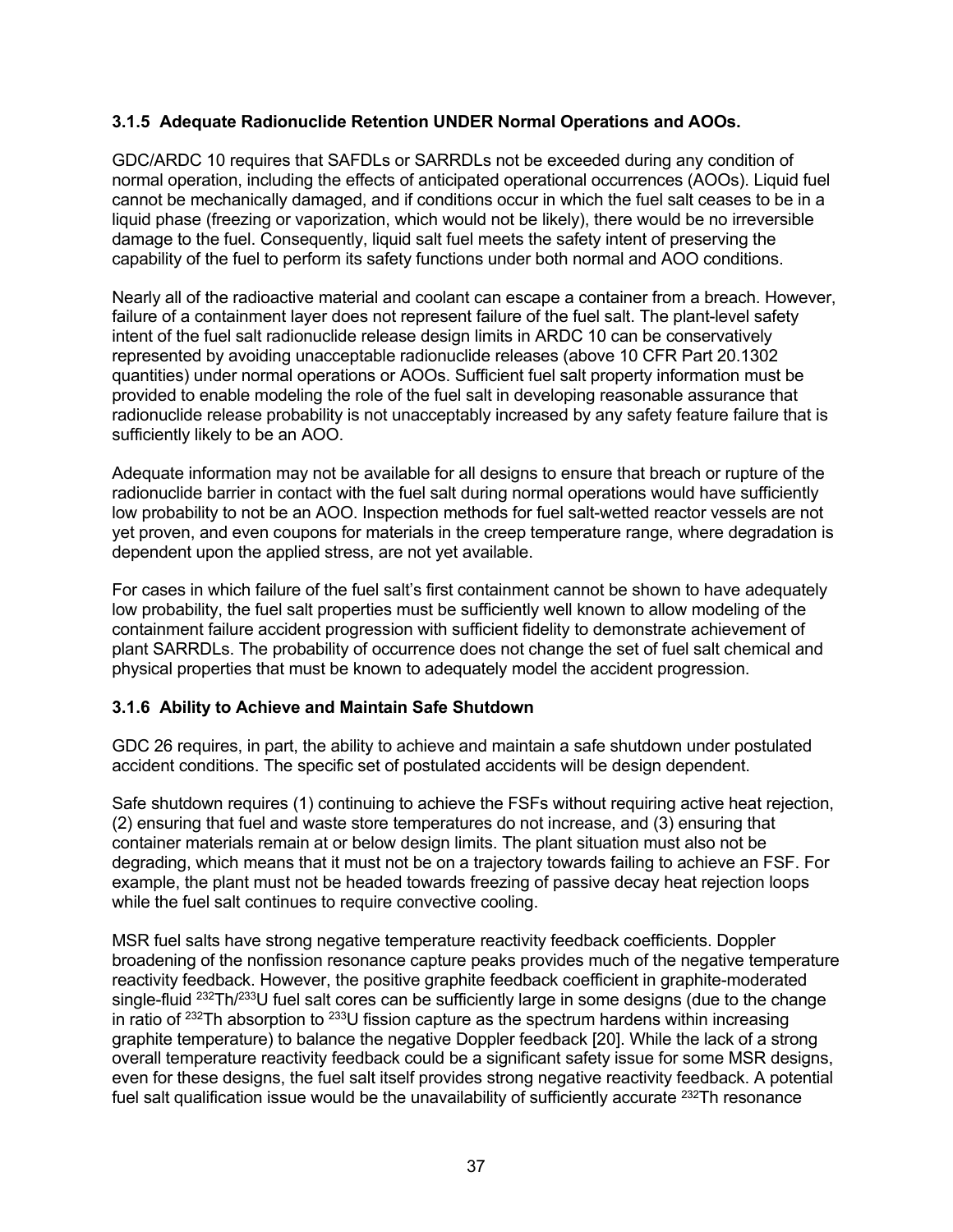absorption data to accurately assess the overall fuel salt Doppler coefficient for designs in which the overall reactor temperature feedback is not negative enough to overcome data uncertainties.

Also, liquid fuel salt would not mechanically impede insertion control elements into the reactor core. Consequently, the ability to achieve or maintain reactivity control would not depend on liquid fuel salt thermophysical or thermochemical properties for postulated accidents in which the fuel salt remains within the normal fuel salt container.

Rupture of the fuel salt boundary will be a postulated accident unless adequate evidence is available to show that its failure would not be credible. Moderated reactors require an optimized moderator and fuel salt configuration to achieve criticality. Consequently, thermal spectrum reactors will be well below critical following a fuel system breach. Fast-spectrum cores contain substantially more fissile material than thermal spectrum cores. Consequently, fast-spectrum fuel salts are vulnerable to becoming critical outside of the fuel salt circuit if they encounter increased neutron moderation, decreased neutron leakage, or decreased neutron absorption. Reactor designs that include a fertile salt would be vulnerable to potentially large reactivity transients as a result of loss of neutron absorption from leakage of the fertile salt. The fuel salt properties necessary to enable modeling of the overall fuel salt contribution to reactivity are its composition and temperature.

The fuel salt properties necessary to achieve the FSFs following a first-layer containment breach are discussed in Section 2 of this document.

#### **3.1.7 Adequate Cooling Under Accident Conditions**

GDC 35 requires an emergency core cooling system that provides sufficient cooling under postulated accident conditions. MSR fuel salt will also require cooling during postulated accident conditions.

MSR designs employ a diverse set of fuel salt cooling systems. MSRs may employ active cooling systems during normal operations. However, a key safety concept for MSRs is to not rely on active components to achieve safety functions under accident conditions. MSRs have strong negative temperature reactivity feedback, thus avoiding the potential for sustained overpower transients. Once an MSR is subcritical, natural circulation-based heat transfer will be key to providing adequate heat transfer. The same basic set of thermal and hydraulic parameters are needed to model natural circulation heat transfer performance in any Newtonian fluid: density, viscosity, thermal conductivity, and specific heat as a function of temperature.

#### **3.2 Fuel Salt Coolant Regulatory Basis**

The nuclear fuel aspects of the role of liquid salt fuel in demonstrating adequate safety performance is same as for any other reactor. Therefore, the regulatory basis for the nuclear fuel aspects of liquid salt fuel map directly to the regulations described in the NRC Advanced Reactor Fuel Qualification Draft [4]. However, liquid salt fuel also serves as the reactor coolant, so it would also be required to demonstrate compliance with the safety intents of the coolant-related GDCs. This section discusses the fuel salt information necessary to accomplish the safety intent of the coolant-related requirements.

To assess the fuel salt characteristics necessary to comply with the safety intent of the coolantrelated GDCs, this document follows the methodology employed in the NRC Advanced Reactor Fuel Qualification Draft. First, the set of GDCs for which fuel salt properties could impact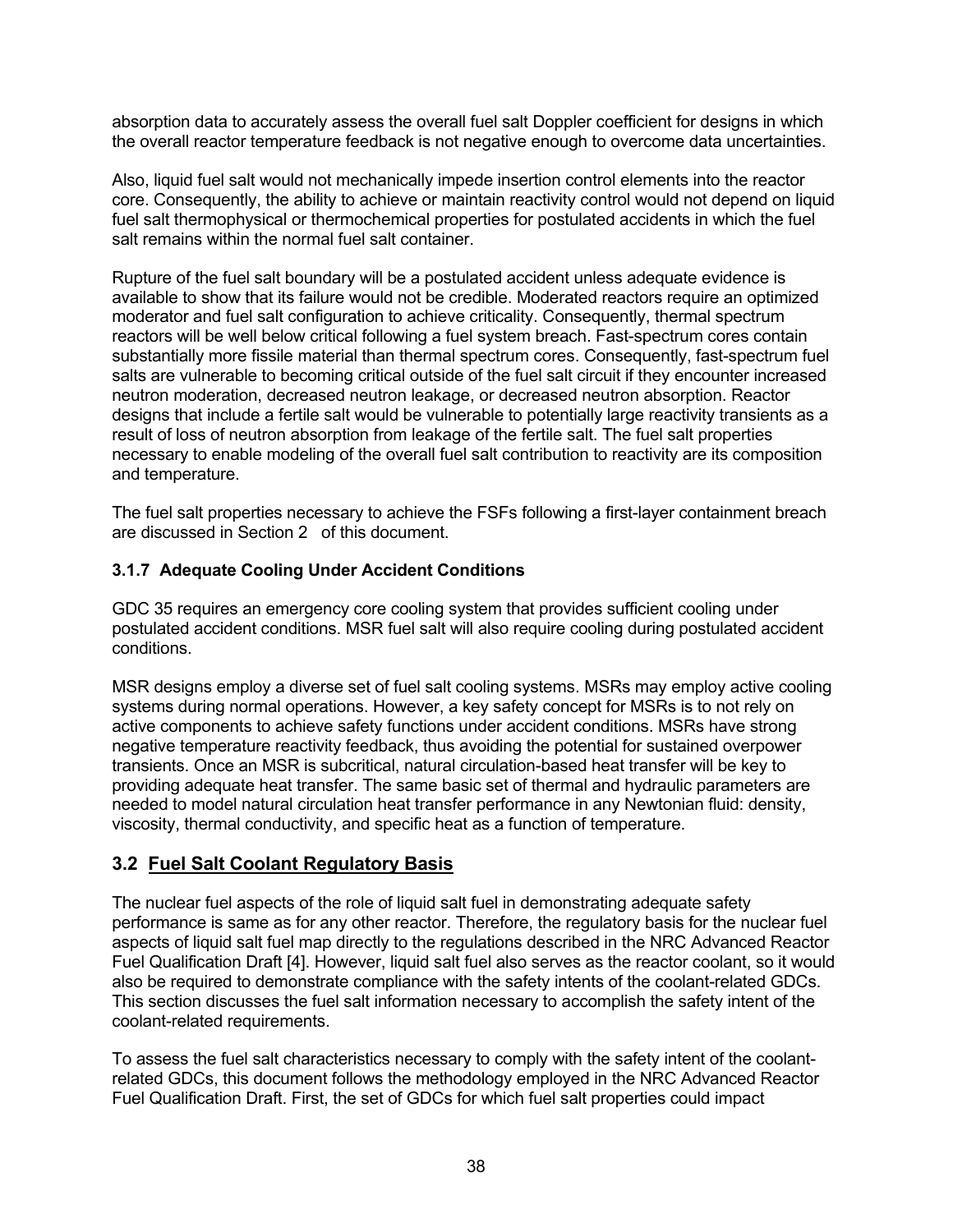compliance are identified. Next, the characteristics of MSRs are evaluated against the specific wording of the GDCs. For those GDCs in which the wording aligns with the technical characteristics of MSRs, the fuel salt property information necessary to establish compliance with the safety intent of the GDC is then evaluated. For cases in which the LWR-centric nature of the GDCs makes complying with the specific wording inappropriate or unclear, this document applies the advanced reactor tailored wording provided as ARDCs in RG 1.232.

The containment layers surrounding the fuel salt are not part of the fuel salt itself, so they must be qualified separately. Therefore, criteria such as GDC 31, *Fracture prevention of reactor coolant pressure boundary*, are not within the scope of fuel salt qualification.

#### Liquid Fuel Salt Coolant-Related Design Criteria

- 1. GDC 4 indicates that SSCs important to safety shall be designed to accommodate the effects of and to be compatible with the environmental conditions associated with normal operations, maintenance, testing, and postulated accidents, *including loss-of-coolant accidents*.
- 2. GDC 15 in part requires that the reactor coolant system be designed with sufficient margin that the design conditions of the reactor coolant pressure boundary are not exceeded during any condition of normal operation, including anticipated operational occurrences.
- 3. GCD 33 requires that a reactor coolant makeup be provided in the event of small breaks in the reactor coolant pressure boundary. As adding additional fuel salt to the reactor in the event of a break would tend to exacerbate accident consequences, GDC would not be directly applicable to MSRs. ARDC 33 provides additional explanation "as necessary to ensure that specified acceptable fuel design limits are not exceeded…".
- 4. GDC 34 requires that a system be provided to adequately remove decay heat from the reactor core during normal operations at AOOs. ARDC 35 requires a similar system for postulated accidents.
- 5. GDC 38 requires the provision of a system to remove heat from containment following a loss-of-coolant accident.
- 6. GDC 41 requires the provision of a system to clean up the containment atmosphere following postulated accidents.

#### **3.2.1 Withstand Effects of External Events**

For MSRs, GDC 4's requirement to accommodate the effects of a loss-of-coolant accident is similar to 10 CFR 50.34(a)(1)(ii)(D)'s requirement to evaluate the impact of a significant radionuclide release into containment. However, GDC 4 requires MSRs to continue to achieve their FSFs following such an accident. Section 2 describes fuel salt property information necessary to adequately model achievement of each of the FSFs following a fuel salt container breach accident.

#### **3.2.2 Reactor Coolant System Design**

GDC 15 requires that the coolant system be designed so that the design conditions of the reactor coolant pressure boundary are not exceeded during either normal operations or AOOs. ARDC removes the pressure from the boundary function to generalize the requirement to both low- and high-pressure coolants. GDC 15 addresses maintenance of the integrity of the coolant boundary under normal and AOO conditions. A key design issue for an LWR coolant pressure boundary is to have adequate strength to contain the coolant pressure. Also, under normal LWR operations,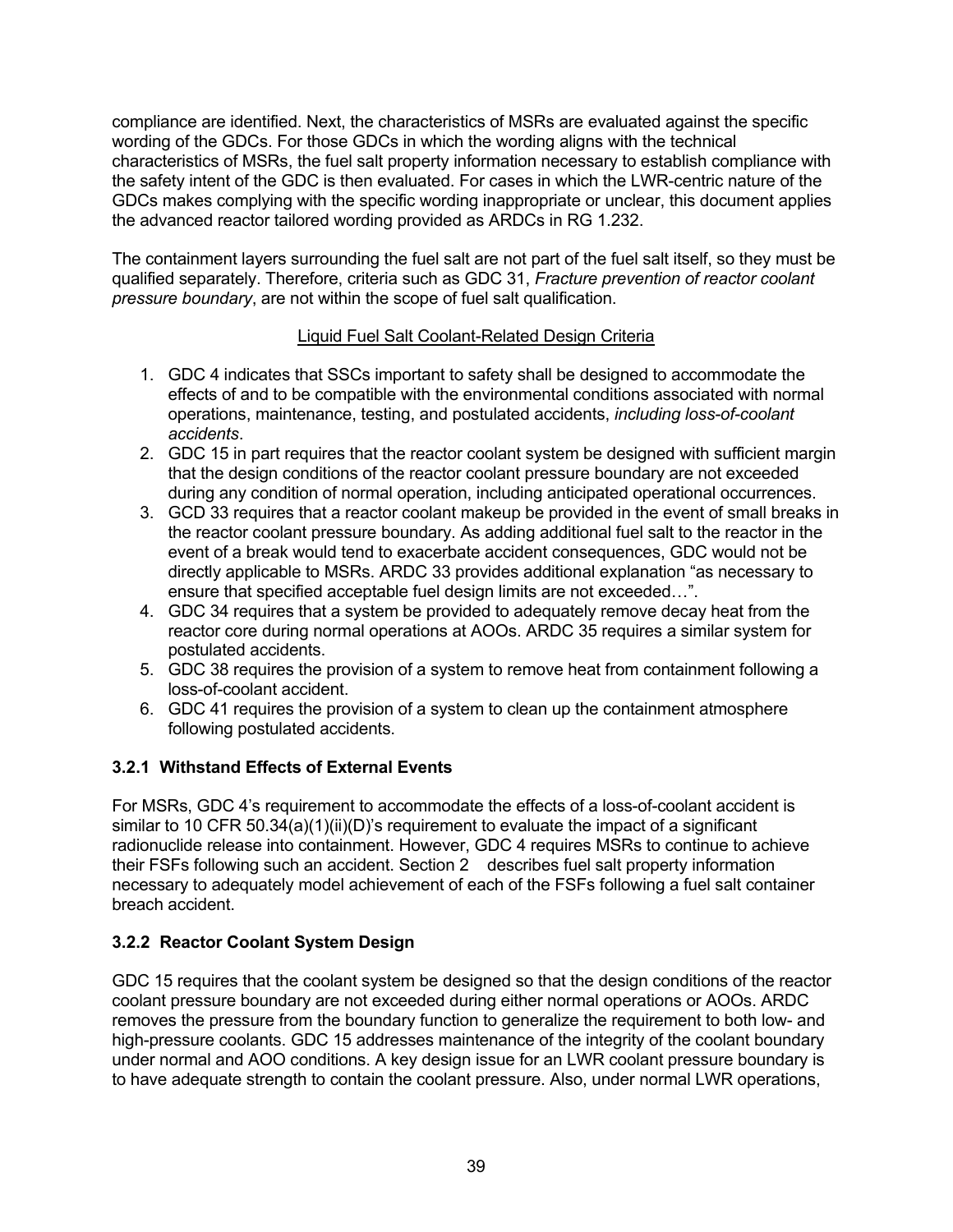aging-related issues such as fatigue or crack initiation cannot become so severe as to cause the reactor's coolant pressure boundary material properties to go beyond their design boundaries.

A key design choice for MSRs that employ functional containment is the selection of which layer or set of layers comprise the reactor coolant boundary. The layer(s) credited to accomplish the safety function must meet the regulatory requirement of not exceeding their design conditions under normal operations or AOOs. The low reactor pressure (as a result of the high fuel salt boiling point) substantially reduces the coolant boundary strength requirement. If the normally salt–wetted boundary is not credited to accomplish the safety function, then it conceptually becomes a flow guide analogous to the core barrel in LWRs.

Fuel salt properties can cause contacted fuel salt containers to exceed their design conditions via corrosion and/or erosion. Halide salt corrosion of structural alloy materials is dominated by oxidation. Significant structural alloy erosion requires the suspension of hard particles in the salt. Hence, for designs that credit the salt-wetted boundary, an MSR's fuel salt system must be designed such that development of oxidative conditions during normal operations or AOOs will be detected and corrected before causing significant damage to its container. Section 2.1.1 discusses the fuel salt properties necessary to ensure the integrity of its container during normal operations. Neither corrosion nor erosion will progress significantly during the limited duration of AOO conditions.

#### **3.2.3 Reactor Coolant Inventory Maintenance**

GDC 33 requires that a system be available to supply additional reactor coolant to prevent exceeding SAFDLs in the event of small breaks in the reactor coolant boundary. ARDC 33 includes the concept that inventory control may not be necessary for some designs to ensure that fuel design limits are not exceeded. Liquid fuel salt cannot be mechanically damaged.

Small breaks in the fuel salt container have limited implications for fuel salt qualification, because the fuel salt property information necessary to model achievement of the FSFs is not significantly impacted by whether a small amount of fuel salt has been spilled.

Small breaks in the fuel salt heat exchanger would tend to cause unfueled coolant salt to flow inward into the fuel salt loop. Adding materials to the fuel salt could have deleterious effects on the ability of the fuel salt to perform its role in supporting achievement of the FSFs, depending upon the compatibility of the two fluids.

Adding fuel salt to maintain coolant inventory during a small break loss-of-coolant accident would generally not be helpful in achieving the FSFs. However, in some MSR designs, the operation of decay heat removal systems may be unacceptably impeded by the partial loss of fuel salt. For example, a DRACS may have its fuel salt heat exchanger near the top of the reactor vessel. Lowering the fuel salt level might prevent effective heat removal by uncovering the heat exchanger.

For MSRs, the safety intent of GDC 33 would be achieved by requiring that systems be available to enable the fuel salt to continue to perform its heat removal FSF following small breaks in the coolant boundary. Systems must be provided, as necessary, for fuel salt to continue to adequately perform its cooling FSF following small breaks in its container. None of the systems would be permitted to deleteriously impact the fuel salt's heat transfer properties.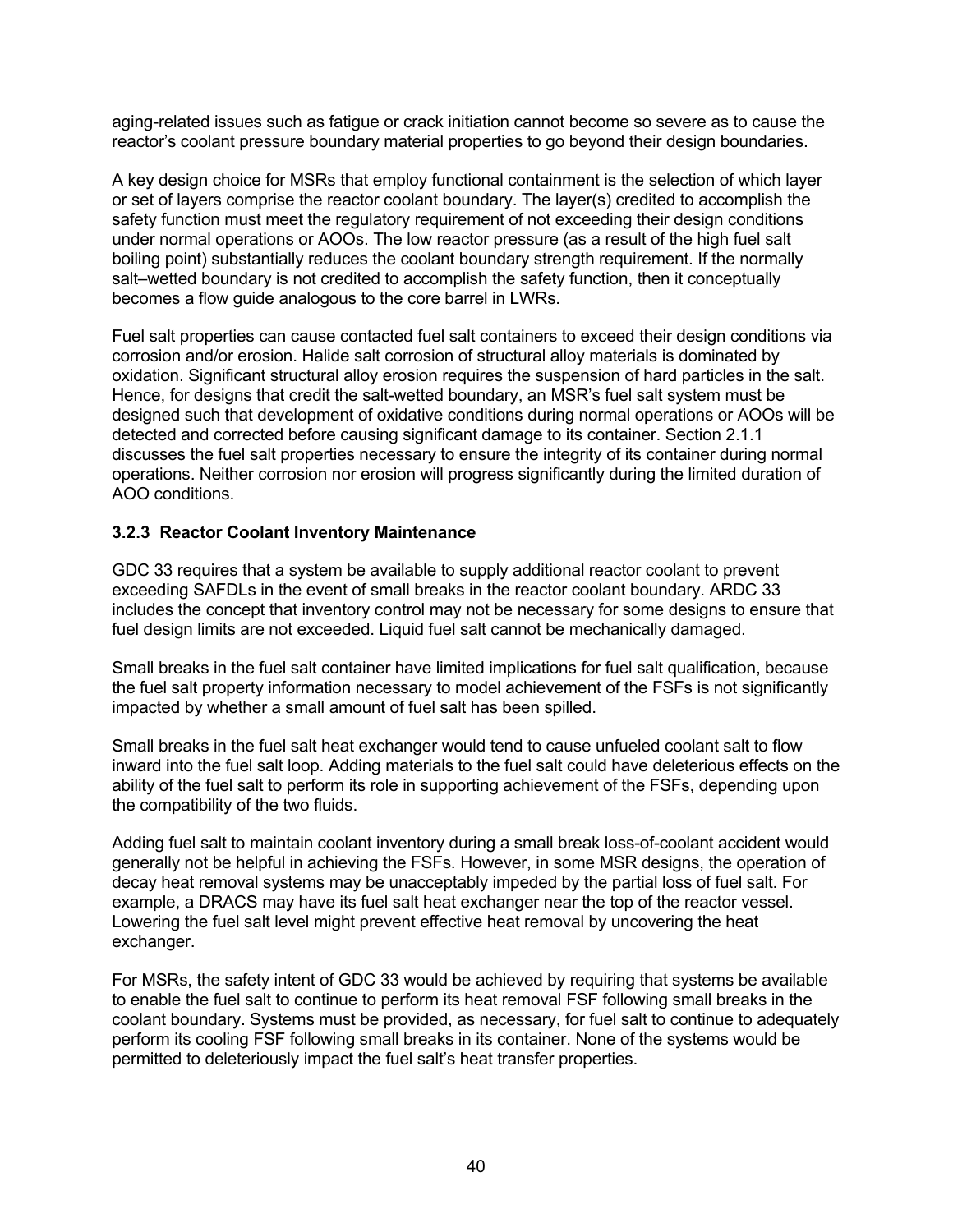#### **3.2.4 Residual Heat Removal**

GDC 34 requires the provision of a residual heat removal system that will adequately transfer residual heat under normal operations and AOOs to prevent damage to the fuel and its container. While MSRs could employ forced circulation to provide residual heat removal during normal operations and AOOs, forced circulation will increase the heat transfer provided by natural circulation. Consequently, the limiting fuel salt properties will be those necessary for residual heat removal through passive natural circulation as required under ARDC 35. However, fuel salt cannot be mechanically damaged, so the relevant portion of GDC 34 and ARDC 35 is damage to the fuel salt container. While ARDC 35 allows fuel salt container damage to the point at which the damage becomes so severe as to prevent adequate cooling, little difference exists between deformation beyond design limits and deformation so severe as to prevent adequate natural circulation cooling for a liquid coolant, because the container design limits are selected functionally.

The natural convection heat transfer properties of fuel salt must be adequately well known to establish that the performance of the residual heat removal system would be adequate to prevent damage to the fuel salt container under both normal conditions and AOOs. The fuel salt container can be damaged by raising its temperature to the point that its strength decreases and the structure deforms beyond design limits. The natural convection heat transfer properties of fuel salt are discussed in Section 2.2.1

#### **3.2.5 Containment Heat Removal**

GDC 38 requires that a containment heat removal system be provided as necessary to maintain the containment temperature and pressure within acceptable limits following postulated accidents. For MSRs, the key postulated accident with the potential to raise the containment temperature and/pressure beyond acceptable limits is rupture of the fuel salt container. Both the fission gases and the fuel salt will contain substantial amounts of residual heat–producing material. MSRs will rely upon passive decay heat removal mechanisms following a leak or break in the fuel salt container. A fuel salt container breach accident is the same as the accident described from a radionuclide containment perspective in Section 3.1.3 . The fuel salt properties necessary to adequately model the residual heat removal under accident conditions are discussed in Section 2.2.2 .

#### **3.2.6 Containment Atmosphere Cleanup**

ARDC 41 requires that systems to control fission products and other substances that may be released into the reactor containment atmosphere be provided as necessary to maintain achievement of safety functions. MSR fuel salt properties must be sufficiently well known to provide the required information about the quantities and composition of materials released into the containment atmosphere during postulated accidents to enable modeling of the achievement of the FSFs. The fuel salt properties required include the generation of aerosols and the release of fission gases to the extent necessary to adequately model successful achievement of the FSF.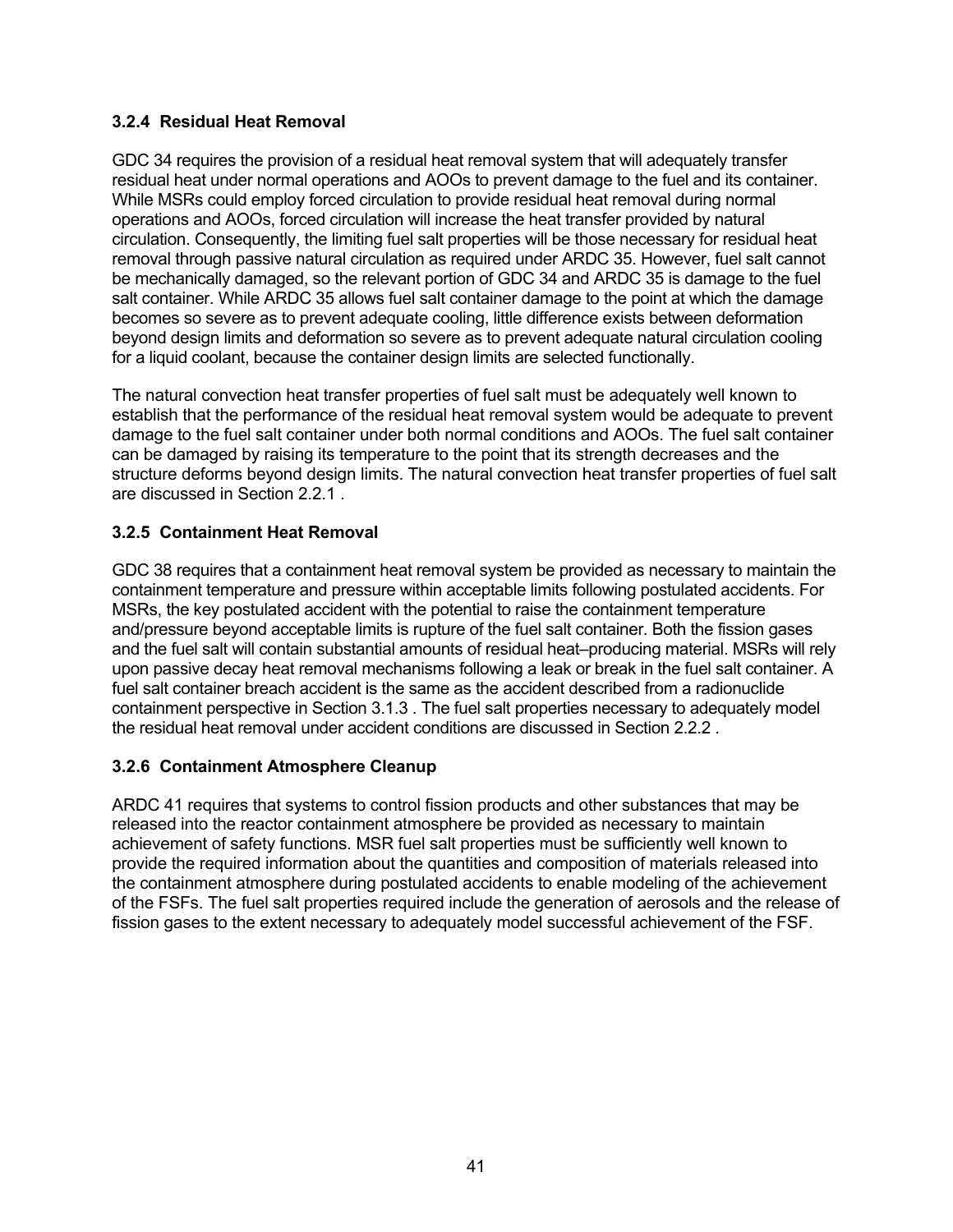# **4 FUEL QUALIFICATION ASSESSMENT FRAMEWORK**

Developing high confidence that fuel salt chemical and physical behavior are sufficiently well understood under both normal and accident conditions to enable conservative modeling of overall plant radiological dose consequences is similar to developing evidence that meeting the fuel salt performance parameter results in achieving the FSFs. One process for determining what evidence is required to evaluate the plant safety starts with the high-level goal of achieving the plant safety criteria under conservative assumptions. Employing conservative assumptions means performing safety adequacy analysis using the least advantageous credible values of the fuel salt properties. The high-level goal is then logically divided and subdivided into lower tier goals until the fulfillment of each lower tier goal can be directly demonstrated by evidence.

The same goal subdivision and fulfillment assessment process is also currently being applied to solid-fuel advanced reactors [4]. MSR fuel salt performance requirements include a portion of the information required for solid fuel. However, some of the solid fuel performance requirements describe fuel mechanical performance requirements that are not relevant to liquid salt fuel.

Solid fuel performance depends on a combination of composition and structure to provide adequate performance, whereas liquid salt fuel depends only on composition. Liquid salt is not a manufactured item. Hence, one of the two main branches of solid advanced reactor fuel qualification—namely, fuel manufacturing specification—does not apply. Liquid fuel salt's properties depend only on its current composition and state—primarily temperature. The fuel salt composition can be arrived at by any pathway.

The compositions of liquid and solid fuels will change with use. Many MSR designs include the capability to adjust the liquid fuel salt composition to keep its properties within acceptable bounds. From a safety adequacy perspective, liquid fuel salt's composition is only restricted by its impact on the plant's achievement of the FSFs. The fuel salt properties will change with use and with deliberate and accidental adjustments to its composition. A range of properties may result in the fuel salt adequately performing its role in achieving the FSFs.

# **4.1 Satisfaction of safety criteria under conservative assumptions**

The top-level goal for fuel salt qualification is to satisfy the plant safety criteria under conservative assumptions. The primary safety issue arising from NPP operation is the potential for release of radioactive materials into the environment. Containment of radioactive materials is also the leading FSF. The supporting FSFs are important in that failure to achieve them will result in failure to adequately contain radionuclides. Hence, the role of the fuel salt in achievement of overall plant safety is through supporting the functioning of SSCs (including the fuel salt itself) that are credited to achieve the FSFs. From a requirements perspective, fuel salt may not unacceptably impede the adequate functioning of safety-related SSCs.

What constitutes unacceptably impeding adequate functioning of safety-related SSCs depends on the plant state. Under normal operations, fuel salt properties must support demonstration of adequate margin-to-design limits in order to prevent damage to safety-related SSCs. Under accident conditions, the fuel salt properties must not unacceptably impede safety-related SSCs such that they cannot adequately perform their functions.

Fuel qualification addresses the impact of fuel salt properties on achieving the FSFs during normal operation, AOOs, and DBEs. As such, qualification is limited to the fuel salt's impact on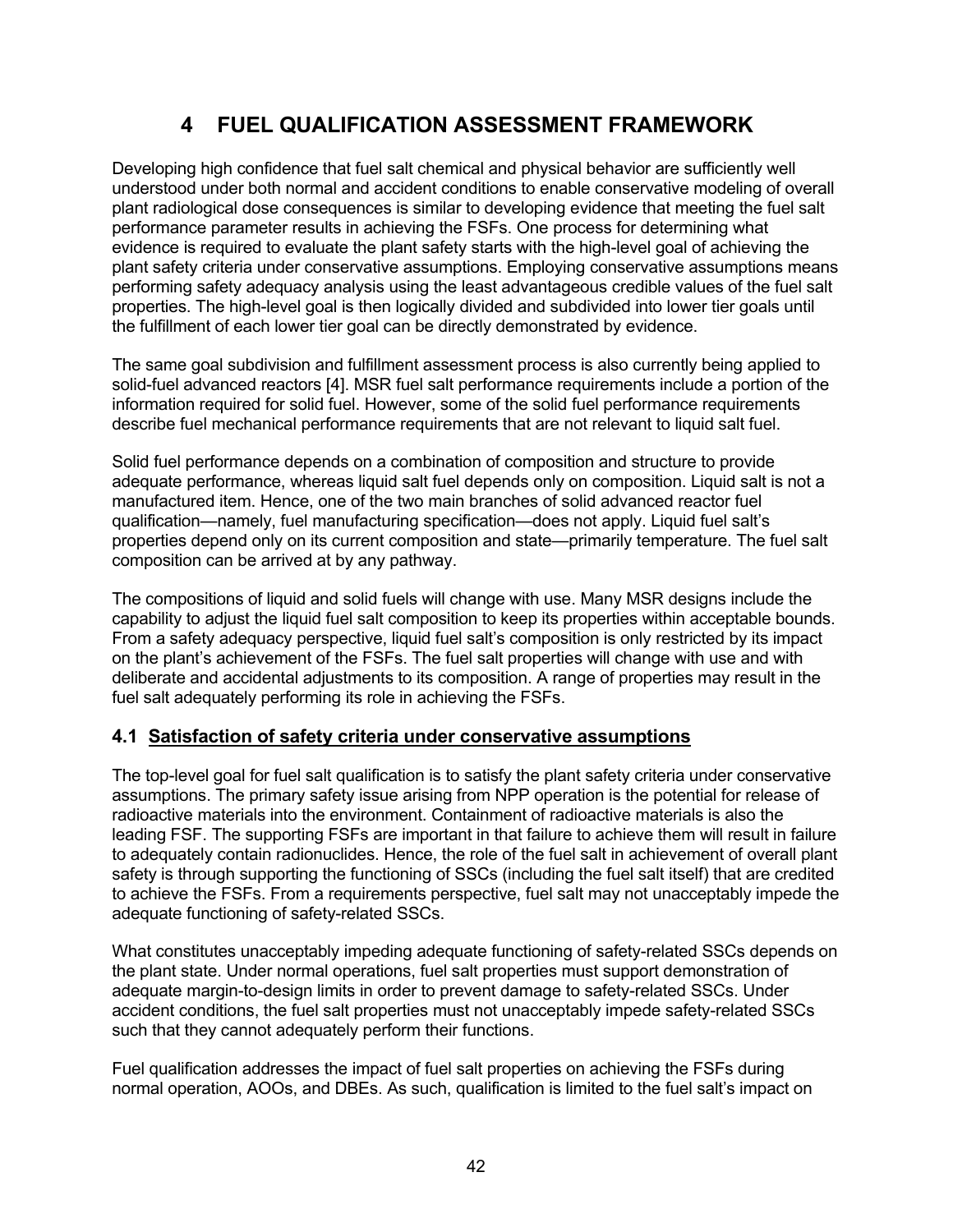the performance of safety-related SSCs. The impact of fuel salt on other classes of SSCs (e.g., non-safety, or non-safety special treatment) is not addressed by qualification.

Unlike the current draft of the assessment framework for solid-fuels for advanced reactors [4, Goal 2.3], liquid salt fuel qualification does not separately specify the ability to achieve and maintain safe shutdown. Adequate reactivity control is an element of both normal operations and accident condition fuel salt criteria, but it is not specified separately as a fuel salt qualification issue. The fuel salt property issues important to achieving and maintaining safe shutdown are integral to its adequate performance under normal and accident conditions. The separate reactivity control issues identified for solid fuel reactors are based upon limiting mechanical damage to the fuel (e.g., maintain coolable geometry and ability to insert control rods), and liquid salt fuel cannot be mechanically damaged.

# **4.1.1 Margin-to-design limits under normal operations or AOOs**

Fuel salt properties must support demonstration, with conservative uncertainty bias, that adequate margin-to-design limits for safety-related SSCs is maintained under conditions of normal operations or AOOs

The role that fuel salt plays in providing margin-to-design limits can be logically divided into developing adequate understanding of the following:

- 1. The fuel salt performance characteristics that result in sufficient margin from design limits for safety-related SSCs,
- 2. The relationship between fuel composition and fuel performance characteristics under normal and AOO conditions, and
- 3. The operational parameters (e.g., temperatures and power distribution) that constitute normal and AOO conditions.

#### *4.1.1.1 Fuel salt performance characteristics*

Developing adequate understanding of the fuel salt performance characteristics that result in providing and maintaining adequate margin from design limits under normal operations or AOO conditions for safety-related SSCs requires developing adequate understanding of the following:

- 1. The range of fuel salt properties that provide adequate margin from design limits for safety-related SSCs, and
- 2. The mechanisms and rates by which fuel salt degrades the performance of safety-related SSCs.

The higher-level requirement for adequate fuel salt performance characteristics is divided into two sub-tier requirements: those necessary for current performance, and those necessary to maintain adequate future performance.

Fulfilling the requirement to provide and maintain adequate margin from degrading the performance of safety-related SSCs depends on which SSCs are credited to perform safety functions. The same fuel salt at the same plant under the same operating conditions may or may not have acceptable performance characteristics, depending on the safety function allocation selected by the applicant.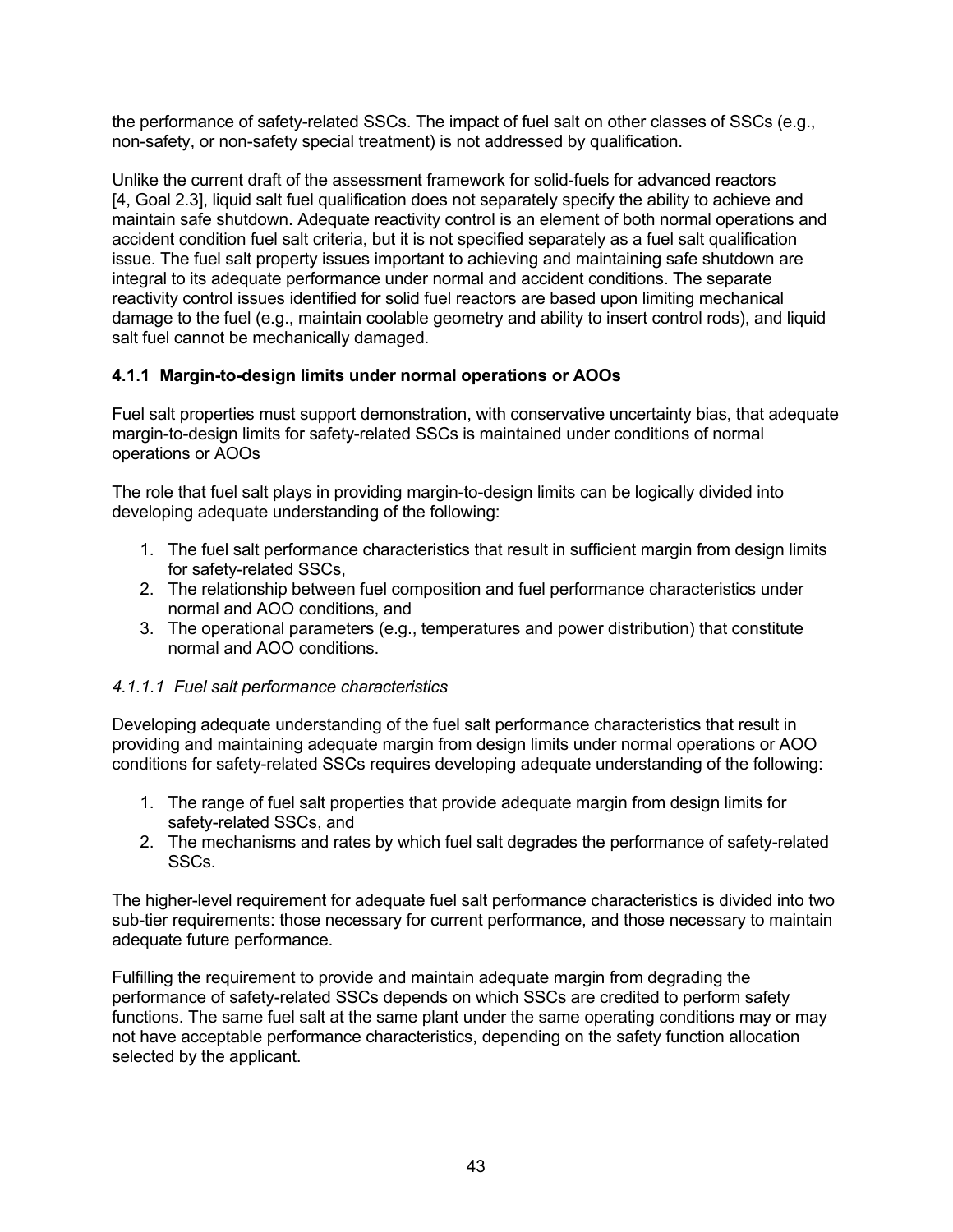A key decision for an applicant is whether the normally fuel salt–wetted layer would be credited as a safety-related SSC. As the components that comprise the normally fuel salt–wetted layer are anticipated to be replaced multiple times over the course of the plant lifetime, the applicant must determine whether they are (1) consumables that can be used to failure or (2) safety-related SSCs for which adequate margin from design limits must be maintained

#### Noncredited, Normally Wetted Fuel Salt Boundary

For designs that elect not to credit the normally fuel salt–wetted boundary as a safety-related SSC, the fuel salt would not be in contact with credited (i.e., safety-related) SSCs during normal operations or AOOs except during the limited periods following failure of the normally salt-wetted container, such as the time during which the fuel salt flows from the safety-related guard vessel or catch pan into the safety-related drain tank. Thus, for this design choice, fuel salt properties are required to provide adequate margin from damage to both the guard vessel and drain tank, but not the reactor vessel. The viscosity, decay heat generation rate, and temperature of the fuel salt provide adequate information about the fuel salt properties to assess the guard vessel or catch pan and drain tank margin from damage resulting from a fuel salt drain event under normal operations or AOOs.

#### Safety-Related, Normally Wetted Fuel Salt Boundary

For designs that do elect to credit the normally fuel salt–wetted boundary as a safety-related SSC, the fuel salt properties must result in adequate margin from the boundary design limits. The specific design limits for safety-related SSCs at MSRs will be an element of the plant's safety analysis. MSRs operate far from any threshold type performance degradation mechanisms. For example, MSRs lack equivalents to rapid cladding oxidation or departure from nucleate boiling. Therefore, their container material degradation represents integrated damage accumulation during normal operations. For example, rather than an absolute maximum fuel salt temperature limit, high-temperature structural alloy performance degradation would be a result of the integrated effects of thermal, mechanical, chemical, and radiation stressors over time.

Fuel salt stresses the materials it contacts via mechanically, chemically, and radiation-based mechanisms. A credited fuel salt boundary has two basic design limits over its service lifetime during normal operations or AOOs, to maintain (1) adequate mechanical strength and (2) a nonbrittle response to stressors that could be present during normal operations or AOOs (GDC 31). Using acceptable mechanical design rules and margins, the strength of the boundary must, with conservative bias to the modeling, be sufficient to

- 1. Result in adequately small deformation over the service lifetime, and
- 2. Result in a creep-rupture lifetime adequately beyond the service lifetime.

Adequate strength includes both yield strength and tensile strength. The component strength derives from its constituent material's strength. Both aspects of strength can be adversely impacted by fuel salt properties. For example, component wall yield strength would be impacted by corrosive wall thinning. Wall thinning would be of most significance for thin-walled components such as heat exchanger tubing. Other thermally driven strength loss phenomena such as grain coarsening and/or dissolution of strengthening features in the alloy microstructure must also be accounted for in assessing the strength degradation. At temperatures sufficiently high to be within the creep regime, tensile strength reductions result in decreasing the material creep-rupture lifetime. Neutron irradiation of nickel-based alloys can significantly decrease the material's tensile strength and thus its ductility. The fuel salt composition, geometry, and power density determine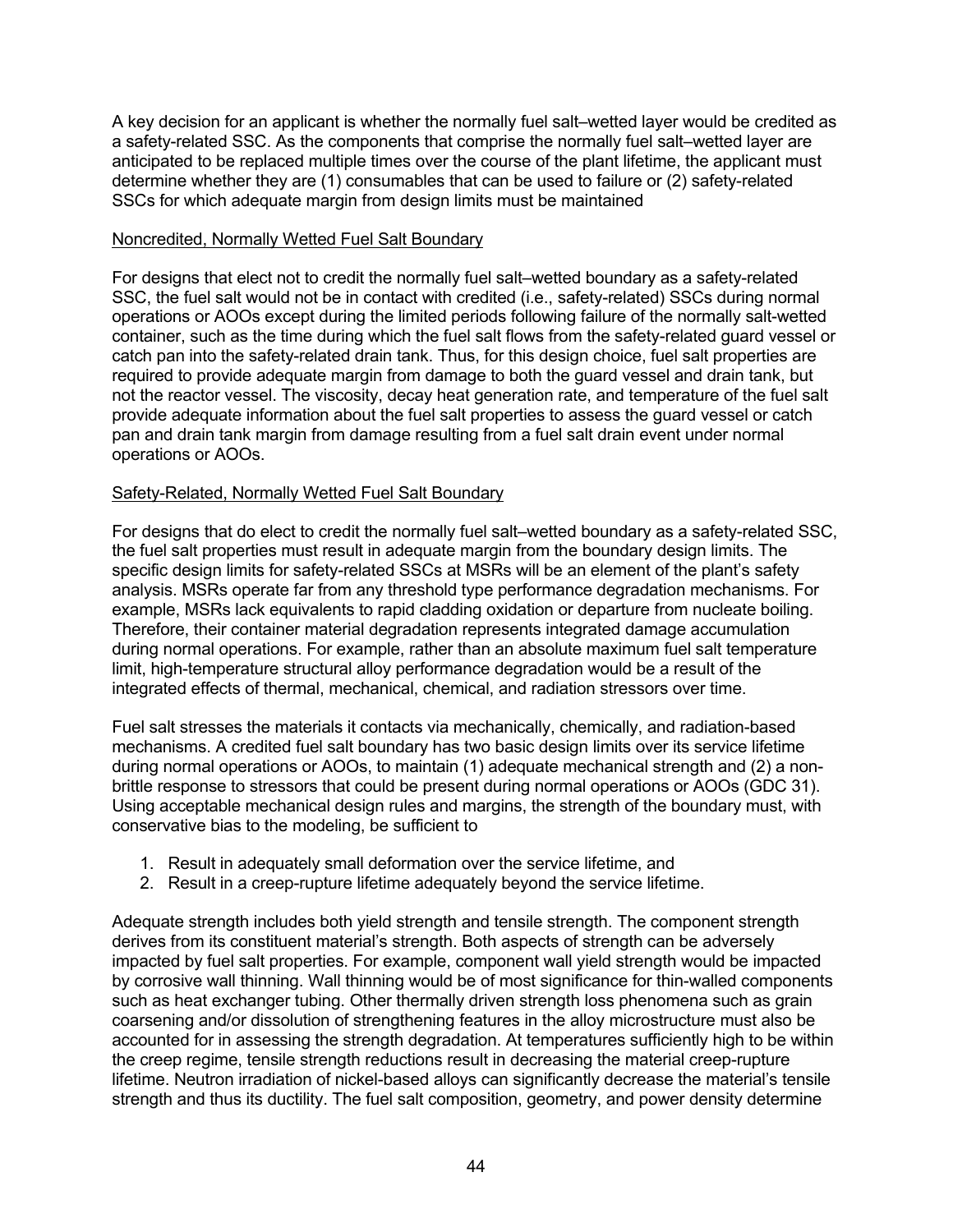the neutron flux on the container material. Reactor designs that include significant neutron shielding between the fuel salt and the container may reduce the significance of the loss of creepductility. The container would still be considered fuel salt wetted if the shielding does not normally provide leak-tight containment (e.g., shielding blocks immersed in the fuel salt). The temperature of the fuel salt in contact with the container wall and the emitted neutron flux and spectrum are the key fuel salt properties for assessing radiation- and temperature-based degradation of the container's material properties.

The fuel salt boundary would become vulnerable to brittle failure if the ductile brittle transition temperature were to be raised sufficiently to be in the range of temperatures within normal operations or AOOs. Fatigue and stress corrosion cracking can also result in brittle type material failures. The fuel salt properties can promote boundary material embrittlement by all of these mechanisms. For example, the fuel salt viscosity and density are significant elements in flowinduced stress on / fatigue of heat exchanger tubes.

Adequate fuel salt thermochemical compatibility information with the structural alloy that comprises a credited, normally wetted fuel salt boundary must be available to conservatively predict the alloy corrosion rate to be able to predict the component strength loss resulting from wall thinning or other material property degradation mechanisms. The material compatibility information may be acquired via an appropriate experimental testing program or via in-situ material performance surveillance. If material coupons are an element of the surveillance program, then the coupons must be at a stress state equivalent to the monitored component, because corrosion rates can be impacted by the stress level of the material. Fuel salt chemical compatibility with the structural material can be significantly impacted by relatively small changes in some fuel salt properties. For example, the chemical state of tellurium changes from a surface deposit to a dissolved element based on the fuel salt redox state, which, in turn, can be changed by oxygen contamination of the fuel salt. Deposited tellurium has been shown to promote surface cracking of some high-temperature alloys [21]. In contrast, deposits of insoluble fission products onto the surface of the container material may have a protective effect. Sufficient data on the performance of the specific material combination within the allowable envelope of fuel salt composition within the normal and AOO temperature range are needed to assess performance acceptability.

The fuel salt is both the heat source and the heat transfer medium. Consequently, adequate alloy thermomechanical property information must be available to conservatively model the impact of the fuel salt's heat transfer on the container material properties. Time, temperature, and stress evolution of alloy thermomechanical properties can be determined through an appropriate experimental program or by relying upon appropriate material codification for a specific alloy.

The fuel salt is the source for the neutrons that can degrade the container's material properties. Hence, the neutron flux and spectrum emerging from the fuel salt must be known to conservatively predict the container material's property degradation. Adequate material response to neutron irradiation under service conditions is needed to be able to conservatively model degradation in the material properties.

Additional complexity is incurred if the credited container includes layers or coatings. The fuel salt temperature and radiation can result in solid-state chemical interactions (potentially generating brittle phases) and diffusive intermixing of the material layers.

Overall, fuel salt properties and operational conditions (e.g., neutron flux, temperature, stress) can have substantial impact on the performance of materials. The material property degradation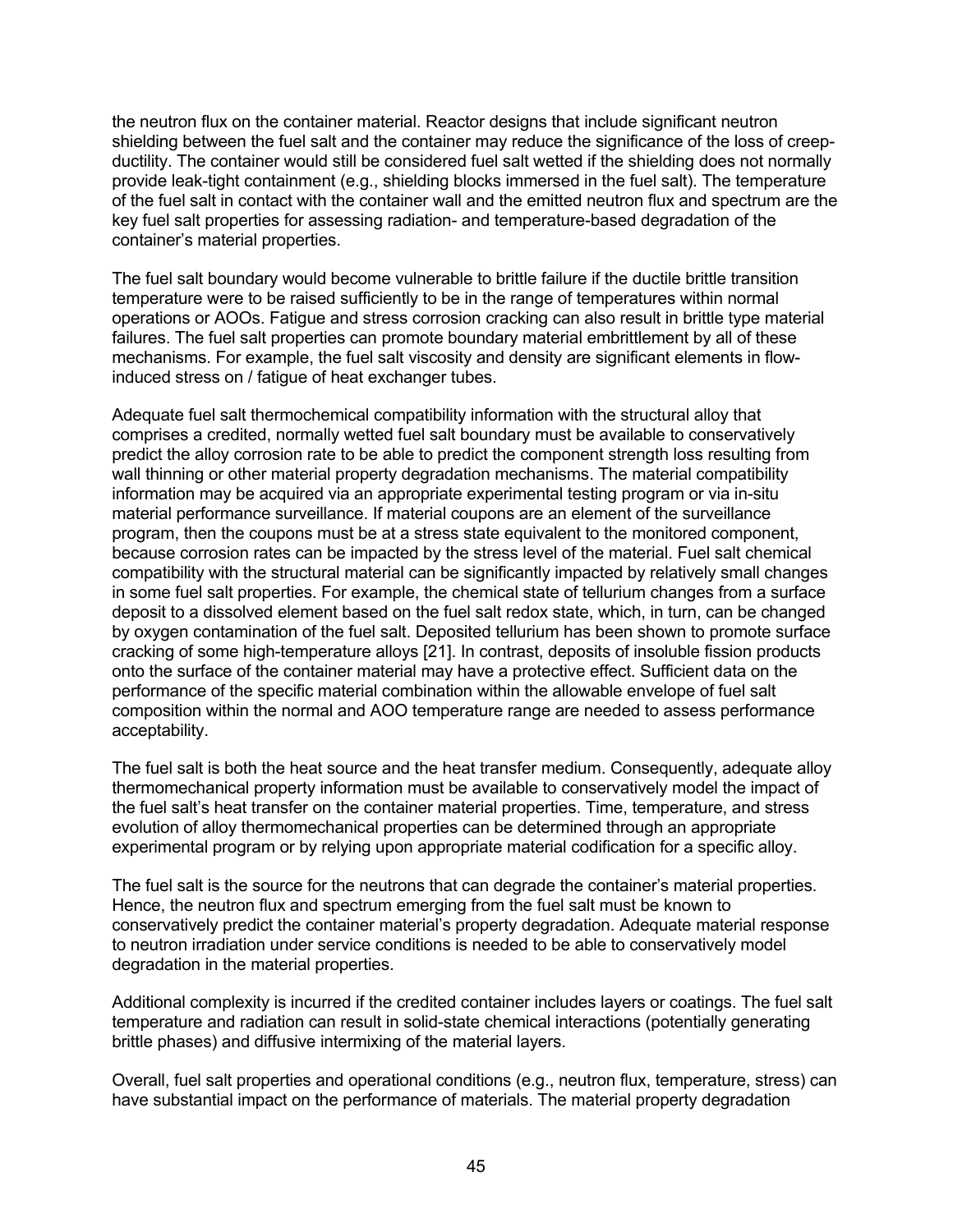mechanisms are progressive and interrelated. Relevant time periods for damage accumulation range from several hours to decades. Few structural alloy and fuel salt combinations have the necessary quantity and quality of information to conservatively predict component service lifetime. Even in the case of the MSRE, the loss of creep-ductility was a significant issue identified during post-startup that limited the reactor vessel's lifetime [22].

Substantial amounts of information about fuel salt container material interaction would be required for any fuel salt qualification effort that credits the normally salt-wetted container material as a safety-related component. The fuel salt's performance characteristics that must be within acceptable bounds to provide and maintain adequate margin from design limits during normal operations or AOOs are as follows:

- 1. Fissile material content
- 2. Redox condition
- 3. Viscosity
- 4. Density, and
- 5. Heat capacity

#### *4.1.1.2 Adequate understanding of fuel salt composition relationship to performance characteristics under normal operations and AOOs*

The fuel salt serves as both the source of fissile material and the heat transfer medium. Consequently, the fuel salt has required nuclear and heat transfer performance characteristics.

The fuel salt's contribution to overall plant reactivity derives from its isotopic composition and temperature. Similarly, the fuel salt's heat transfer performance derives from its elemental composition and temperature. License applicants must provide sufficient data on the relationship of the fuel salt composition to its heat transfer and reactivity feedback properties.

As with any other Newtonian fluid, the heat transfer parameters that are needed to understand fuel salt heat transfer performance are (1) heat capacity, (2) density, (3) thermal conductivity, and (4) viscosity—each as a function of temperature. Under specialized circumstances in which the fuel salt contains substantial quantities of bubbles (either due to sparging or fission gas evolution), the bubble fraction, gas composition, and relative velocity of the bubbles must also be known in order to calculate the resultant heat transfer and impact on reactivity feedback.

The fuel salt heat transfer properties are determined based on its elemental composition and state—largely temperature. The relationships between the elemental composition and thermophysical properties are complex for multicomponent ionic fluid mixtures such as fuel salt. DOE-NE is in the process of constructing a validated database relating fuel salt composition to its thermophysical and thermochemical properties as a function of temperature [23]. This database is intended to provide an acceptable means of relating fuel salt composition to its heat transfer properties.

The fuel salt isotopic composition, in conjunction with reactor physics models, will be used to establish the fuel salt reactivity feedback characteristics. Reactivity feedback will be impacted by the presence of bubbles in the fuel salt caused by the reduction in the effective speed of sound in the fluid. One mechanism for providing reactivity feedback is via thermal expansion of the fuel salt. Thermal expansion occurs at the speed of sound. Consequently, reactor physics models must adequately include the speed-of-sound reduction for designs in which the thermal expansion of the fuel salt is a necessary element for providing timely negative reactivity feedback.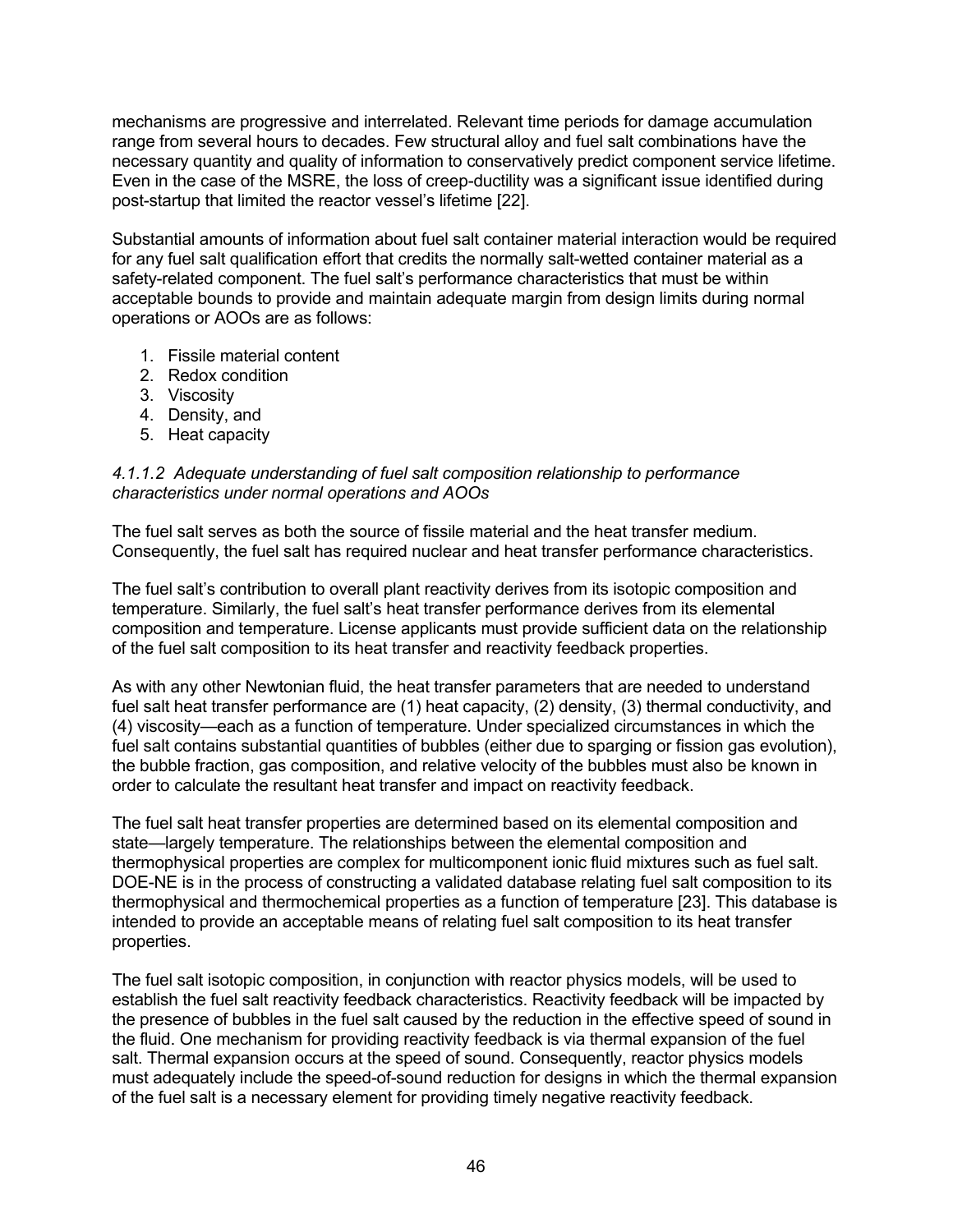MSRs may experience DBEs at any time. The safety-related SSCs must be able to adequately perform their safety functions throughout the course of the DBE. The fuel salt property limits for normal operations and AOOs will be set based on the requirements for performance during DBEs when only safety-related SSCs can be credited. Forced convection heat transfer enables the fuel salt to accept a wider range of thermophysical properties during normal operations and AOOs than would be acceptable under natural circulation cooling. Therefore, the specific limits for the acceptable fuel salt heat performance parameters will derive from DBE selection and progression evaluation.

#### *4.1.1.3 Operational parameters that bound normal operations and AOOs*

The operational parameter envelope specifies the environmental conditions and radiation exposure under which the fuel is required to perform. This goal is satisfied by specifying the environmental conditions (e.g., temperatures and power densities), exposure, and transient conditions that the fuel is expected to encounter under conditions of normal operation, including the effects of AOOs.

#### **4.1.2 Margin to radionuclide release under accident conditions**

Under accident conditions, the fuel salt properties must not result in so much degradation of the plant safety-related SSCs that they are unable to perform their functions. Liquid salt fuel itself cannot be mechanically damaged. Fuel salt properties are only dependent upon its composition not its history. Even following extreme events such as vaporization, upon cooling, the fuel would not be different from fuel that had not been vaporized.

The fuel salt performance requirements under accident conditions can be divided as follows:

- 1. The fuel salt performance characteristics that result in adequate performance of safetyrelated SSCs throughout the duration of each DBE are defined.
- 2. Adequate information about the relationship between fuel composition and fuel performance characteristics under accident conditions is available.
- 3. The operational parameters (e.g., temperatures and power distribution) that constitute accident conditions are defined.

#### *4.1.2.1 Fuel salt performance characteristics under accident conditions*

Fuel qualification requirements depend on the potential accidents at the plant. Specific accident parameters depend on the details of the plant design. Fuel qualification requires understanding the role of the fuel salt properties in degrading the performance of safety-related SSCs throughout the duration of accident conditions.

The FSFs apply to any reactor. Accidents are conditions that challenge the ability of the plant to achieve an FSF to contain radionuclides, provide adequate cooling, and/or control reactivity. Consequently, the same fundamental accident types apply to any reactor. Therefore, a useful approach for developing general MSR accident properties is to extract the safety function from each accident type, possibly beginning with the accepted list of accident types for LWRs.

Chapter 15 of NUREG-0800 lists seven AOOs and postulated accident types:

- 1. Increase in heat removal by the secondary system
- 2. Decrease in heat removal by the secondary system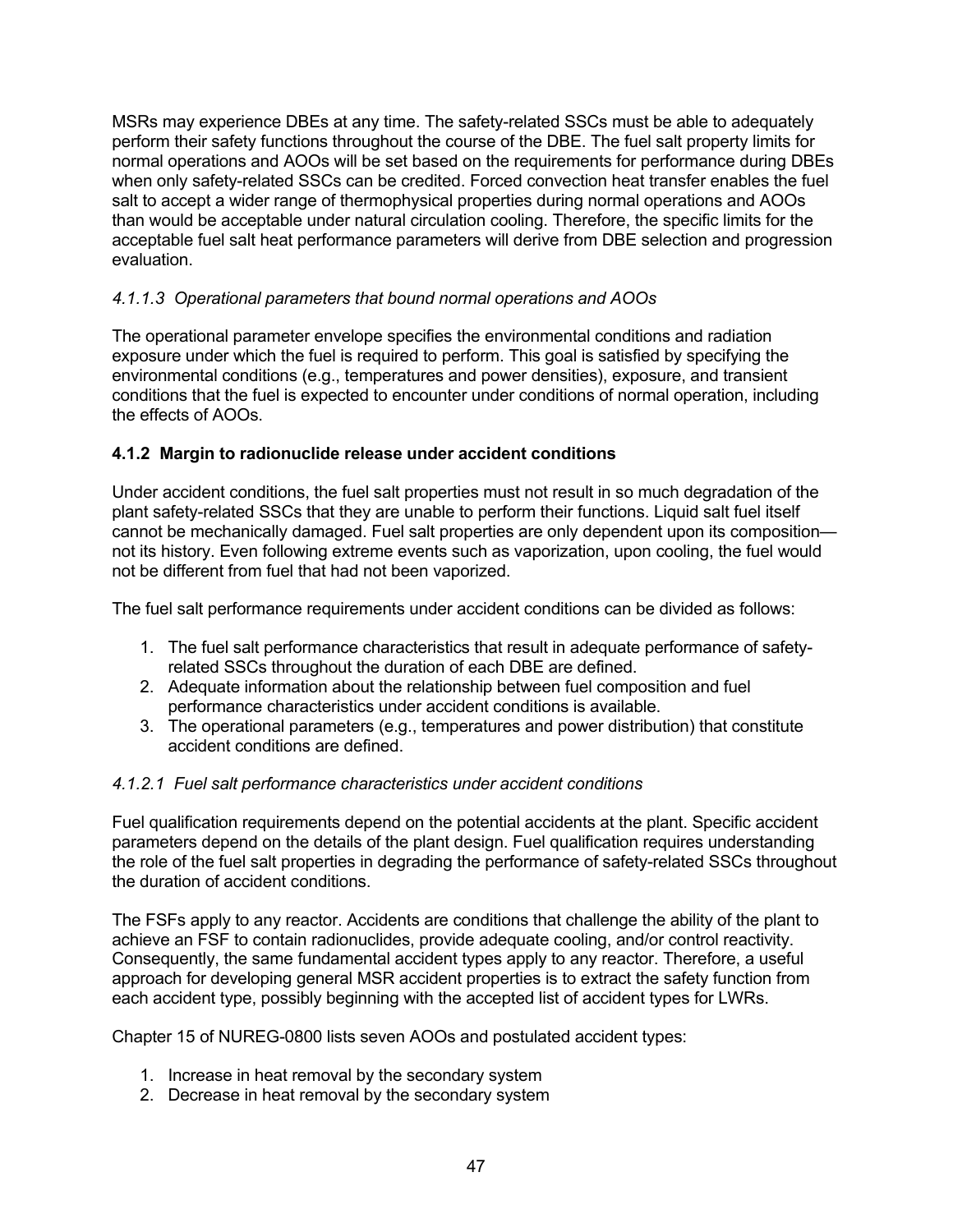- 3. Decrease in reactor coolant system flow rate
- 4. Reactivity and power distribution anomalies
- 5. Increase in reactor coolant inventory
- 6. Decrease in reactor coolant inventory
- 7. Radioactive release from a subsystem or component

The same general types of accidents would be applicable to MSRs, albeit modified to reflect the ability to add or remove fuel during operation and the dual role of the fuel salt as reactor fuel and coolant.

- 1. Increase in heat removal by the secondary system
- 2. Decrease in heat removal by the secondary system
- 3. Decrease in fuel salt flow rate
- 4. Reactivity and power distribution anomalies
- 5. Increase in fuel salt inventory or fissile concentration
- 6. Decrease in fuel salt inventory or fissile concentration
- 7. Radioactive release from a subsystem or component

Fuel salt must be in contact with a safety-related SSC to degrade its performance. Note, *in contact with* includes coupling via radiation. The normally salt-wetted containment layer is the only SSC that is normally in sufficient contact with fuel salt to result in property degradation. However, under accident conditions, the fuel salt may come into contact with other SSCs, some of which may be safety related. The accident sequence discussion for fuel salt impacting safety-related SSCs is similar to that provided in Section 2 on the accident progression following the fuel salt contacting containment layer failure.

The impact of the of any of the accident types can be evaluated via the mechanisms by which they can adversely impact the performance of safety-related SSCs. The mechanisms by which fuel salt can degrade the performance of safety-related SSCs include the following:

- 1. Mechanical stress
- 2. Raising temperature
- 3. Lowering temperature
- 4. Changing temperature too rapidly
- 5. Radiation damage
- 6. Chemical reactions

#### Mechanical Stress

Fuel salt can produce mechanical stress on the SSCs that it impacts via both dynamic and static mechanisms. The properties necessary to model the force produced by flow are the salt density and velocity. The fuel salt properties necessary to model the fuel salt's velocity depend on the accident scenario. For example, the velocity of fluid emerging from a small leak could be a drip or a jet, depending on the pressure differential and the fluid viscosity. Therefore, fuel salt density and viscosity as a function of temperature are the fuel salt properties necessary to model induced dynamic mechanical stress on interacting SSCs. Static mechanical stress would be produced by a fuel salt pool in contact with an SSC. It would be necessary to know the fuel salt's density and the pool depth to model the static mechanical force produced.

The fuel salt's high temperature can also result in generating mechanical stress via thermal reactions with materials that come into contact with the fuel salt under accident conditions. For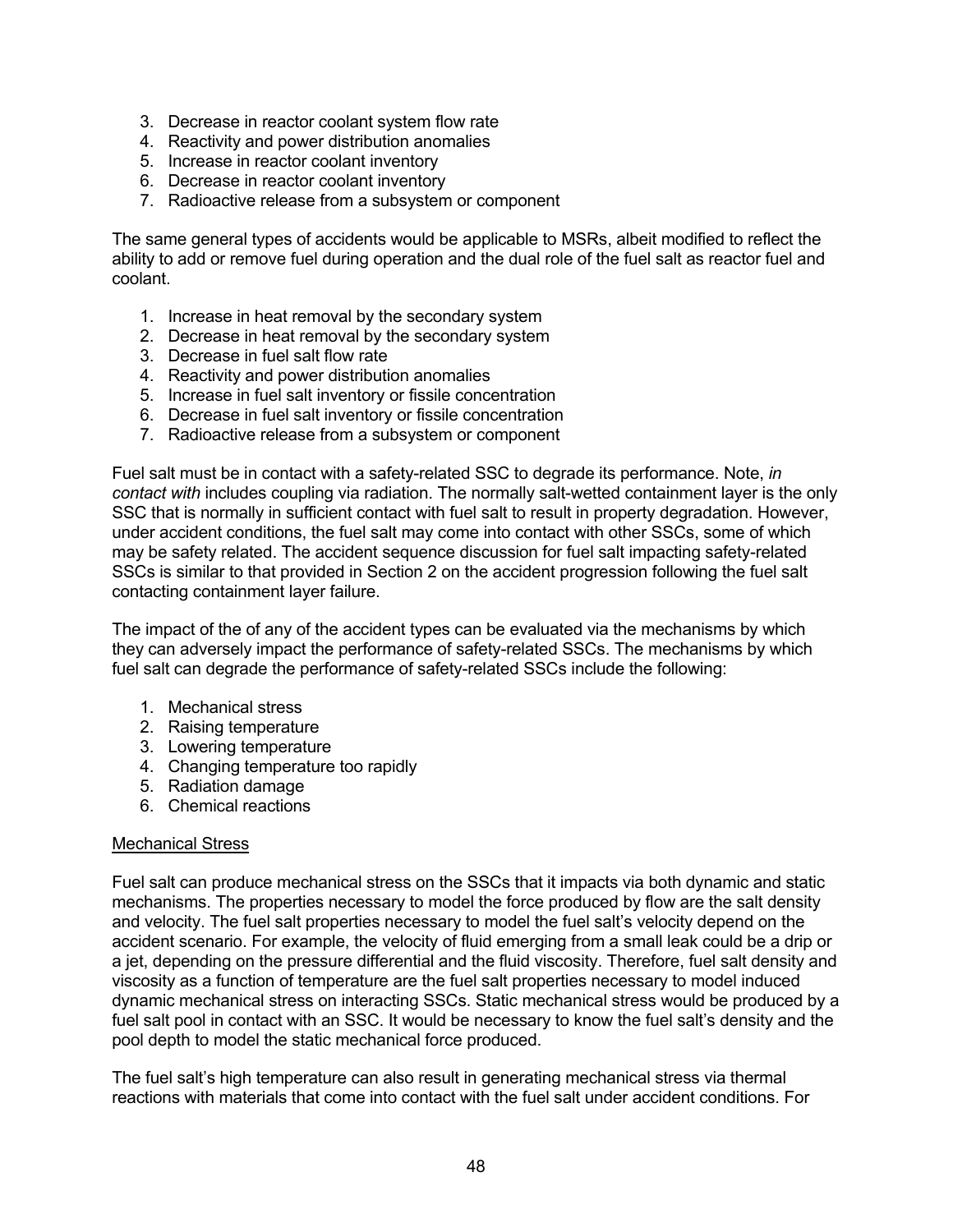example, cooling water that contacts hot fuel salt would flash to steam, potentially generating substantial mechanical stress. Hot fuel salt can also ignite combustible materials. The fuel salt's heat transfer parameters and the total amount of thermal energy within the fuel salt must be known to adequately model the potential degradation of safety-related SSC performance as impacted by thermal reactions between the fuel salt and materials that it may contact during accident sequences.

#### Temperature Rise

Hot fuel salt will raise the temperature of materials with which it comes into contact. Raising the temperature of safety-related SSCs could be initiated by either removing too little or too much heat from the fuel salt. Removing too much heat from the fuel salt could result in loss-of-forcedflow cooling by producing local salt solidification and flow blockage.

The amount of temperature rise within the safety-related SSC for any thermal transient depends on the thermal contact parameters (e.g., time, temperature difference, thermal conductivity of materials). Furthermore, the amount of performance degradation for any particular SSC depends on both the particular materials involved and their temperatures. For example, spilling of a liquid fuel salt onto a stainless-steel catch pan would cause the pan's temperature to rise. A sufficiently large temperature rise would degrade the pan's functionality. The amount of temperature rise depends upon multiple parameters, such as the temperature difference between the fuel salt and the catch pan, the duration of the contact, the catch pan's thickness, the materials behind the catch pan, and so on. Heat generated within the salt while in contact with the catch pan could also become important for longer duration contact. Catch pans would either be designed to provide cooling for spilled fuel salt, or they would be sloped to drain spilled salt to a tank for cooling. Modeling the temperature rise and consequent performance degradation of SSCs that come into contact with fuel salt during accident conditions requires knowledge of the fuel salt's heat transfer and flow parameters, as well as its heat generation rate for longer duration contact.

The vapor phase portion of the fuel salt will also contain significant quantities of thermal energy both from decay and prior contact with the hot liquid fuel salt. Under accident conditions, the vapor phase portion of the fuel salt may come into contact with external safety-related SSCs. Sufficient knowledge of the quantities and types of vapor phase fuel salt materials, as well as their temperature and heat transfer properties (and radionuclide deposits from the vapor phase), will be necessary to model temperature-based degradation of the safety-related SSC performance.

#### Lowering Temperature

Lowering the temperature of safety-related SSCs may degrade their performance. In most situations, contact with fuel salt will increase SSC temperatures. However, during extended accident sequences, the fuel salt may no longer generate sufficient decay heat to keep materials above their ductile-to-brittle transition temperature or to prevent freeze-up of natural circulation heat transfer loops. This could result in cooling safety-related SSCs enough to impede their functioning. Fuel salt heat transfer property, thermochemical and phase separation information, as well as composition information, will be required to model long-term shutdown-based accidents.

#### Rapid Temperature Change

Contact with hot fuel salt in either liquid or vapor phase may cause rapid local temperature increase that can impede the ability of safety-related SSCs to perform their functions. While the stainless steel that is likely to comprise MSR catch pans and other containment structures is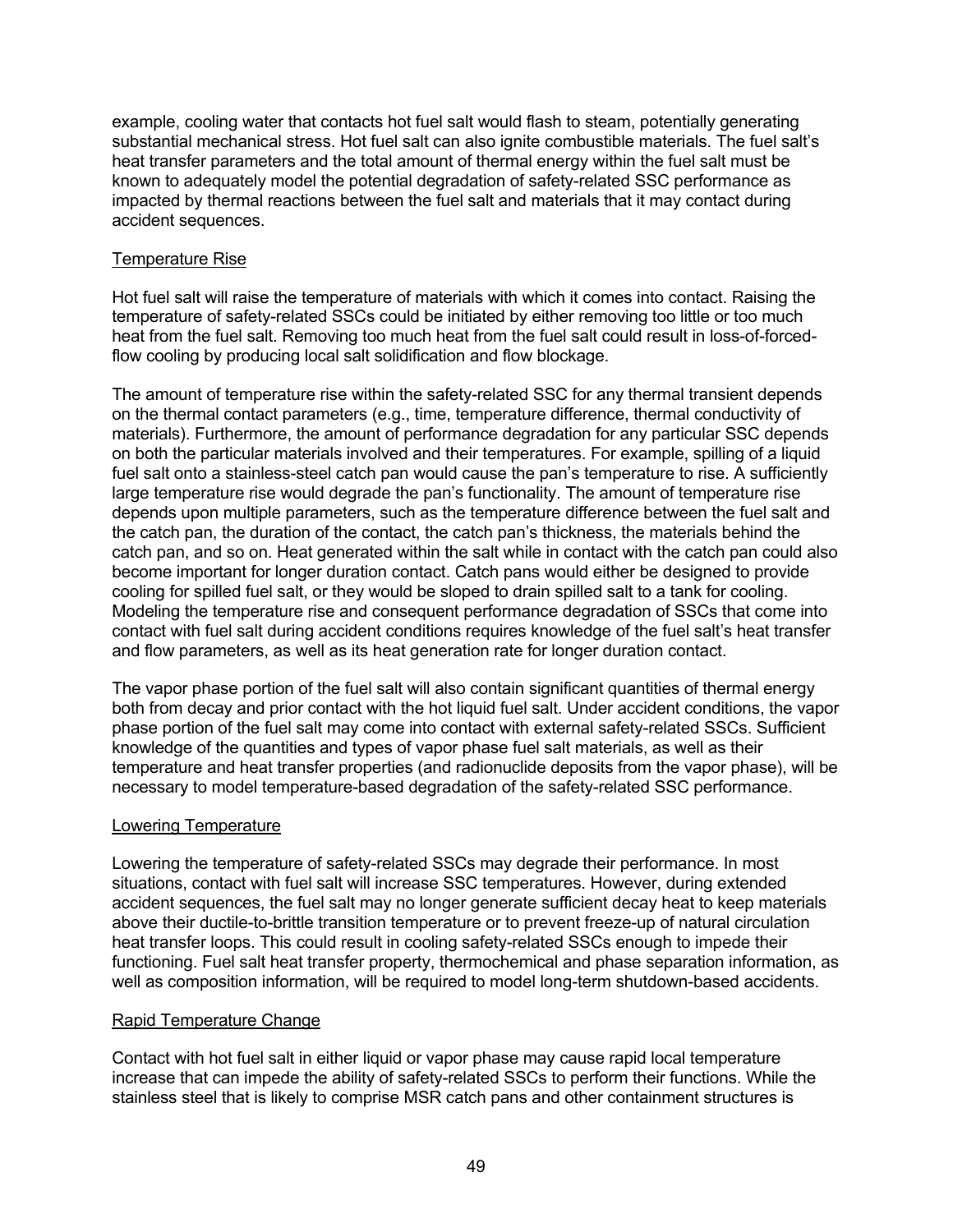generally resilient to thermal shocks, temperature distributions across structures may result in unacceptable mechanical distortions. For example, rupture of the cover gas piping may result in hot gases contacting containment seals, thus resulting in temperature differences beyond design limits. The fuel salt heat generation and heat transfer properties provide the information necessary to model the role of the fuel salt in the potential accident sequences.

#### Radiation Damage

The radiation produced by the fuel salt may cause safety-related SSCs to inadequately perform their roles in achieving the FSFs. For example, the fuel salt may activate the heat transfer fluids within residual heat removal systems to such an extent that coolant leaks become safety significant. The neutrons emerging from the fuel salt may also unacceptably damage safetyrelated SSCs, including those not normally in contact with fuel salt. The fuel salt properties necessary to model radiation-induced degradation in safety-related SSC performance would be the location, flux, and spectra of the emerging neutrons, as well as the exposure duration.

#### Chemical Damage

The fuel salt is at a low chemical potential energy, so it would not react vigorously with any material. However, contact with some materials may cause the fuel salt to become substantially more corrosive, potentially challenging the achievement of the FSFs. For example, if the fuel salt were to come into contact with electropositive materials such as alkali metals, then the fuel salt would become strongly reducing, potentially causing the actinides in the fuel salt to form carbides with the core graphite and thus challenging the reactivity control FSF. Alternatively, if the fuel salt were to contact significant amounts of electronegative materials such as oxygen, then the fuel salt could become strongly oxidizing, resulting in corrosion of its containment layers. Knowledge of the fuel salt redox condition would be necessary to demonstrate that the chemical reactions with the fuel salt are not producing unacceptable degradation in the performance of safety-related SSCs.

#### *4.1.2.2 Adequate understanding of the fuel salt composition's relationship to performance characteristics under accident conditions*

Accidents extend the temperature range over which the relationship between fuel salt composition and performance characteristics must be known. Molten salt performance characteristics are not anticipated to exhibit any threshold type characteristics for hundreds of degrees above normal operating temperatures, thus providing substantial margin for property uncertainties. The key safety issue is to ensure that adequate fuel salt property data exist to span DBE temperatures, which may be substantially higher than the anticipated operating temperatures.

#### *4.1.2.3 Environmental conditions anticipated under design basis events*

The operational parameter envelope reflects the environmental conditions and radiation exposure under which the fuel salt is required not to damage safety-related SSC performance to an unacceptable level. This goal is satisfied by specifying the environmental conditions (e.g., temperatures and power densities), exposure, and transient conditions that the fuel is expected to encounter under accident conditions.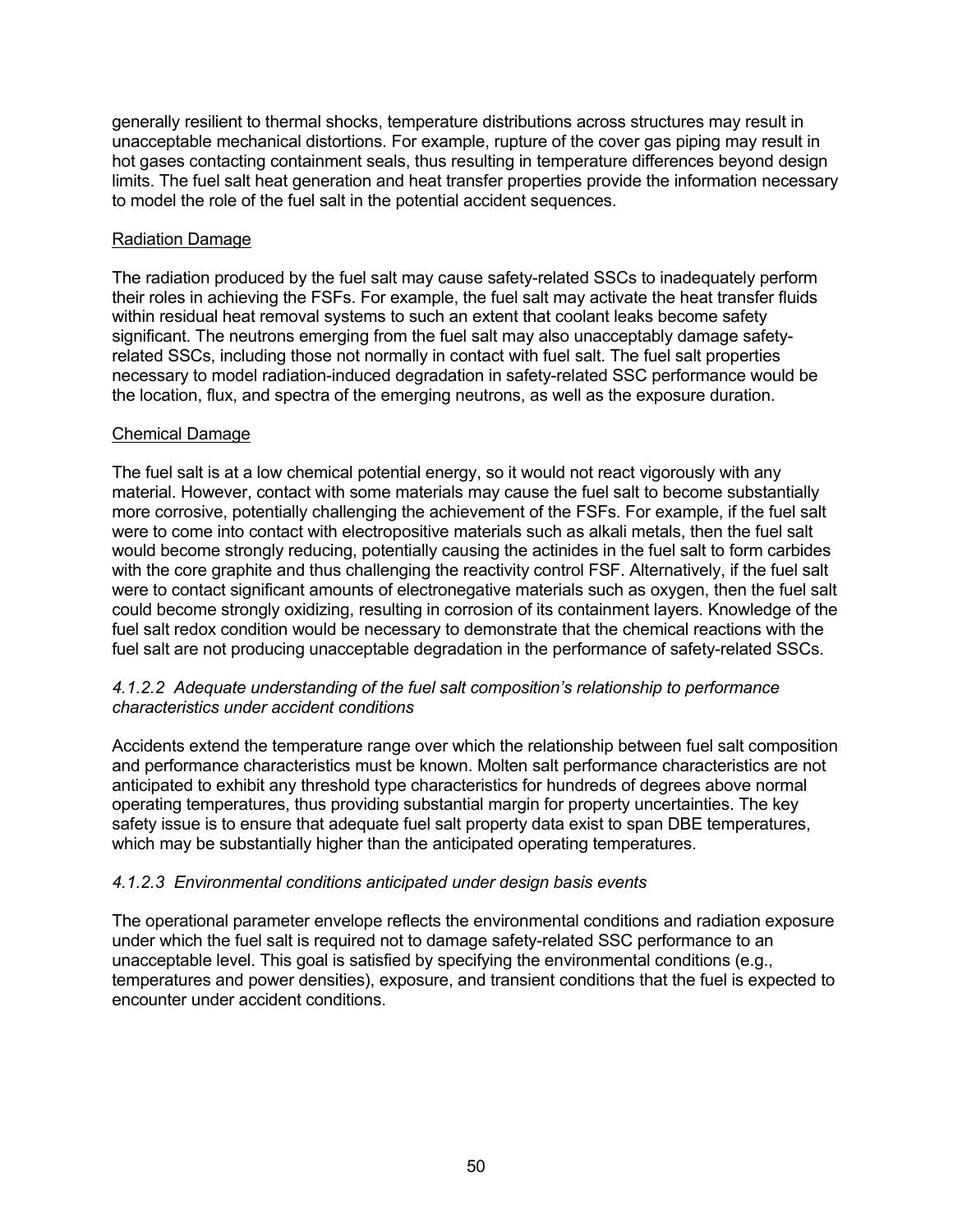# **5 SUMMARY OF THE ROLE OF FUEL SALT PROPERTIES IN ACHIEVING FSFs**

Fuel salt performance parameters are determined by the salt's composition and state. The values of each fuel salt parameter have different degrees of influence on the achievement of the FSFs. Discussions of the role of each specific fuel salt property in achieving the FSF are provided throughout the body of this report. Tables 4 and 5 provide a subjective, integrated summary of the influence of specific performance parameters on achieving each of the FSFs under normal operations, including AOOs and DBEs.

The use of the term *major* in the tables indicates that variations in the property value have a direct and substantial impact on achieving the FSF. For example, fuel salt viscosity is judged to have a major impact on removing heat from the reactor and waste stores, because viscosity is a central aspect of heat transfer. The use of the term *minor* indicates that variations in the property value have an indirect or small impact on achieving the FSF, and the term *negligible* indicates that variations in the property value have an insignificant impact on achieving the FSF. For example, fuel salt viscosity is judged to have a minor impact on limiting the release of radioactive materials from the fuel salt under normal operations and AOOs because viscosity primarily acts through the long-term damage mechanism of the fatigue of fuel salt boundary components. Similarly, the fuel salt's elemental composition is judged to have a negligible effect on controlling reactivity, as the nuclear properties are largely independent of the outer electron configuration. While some inelastic neutron scattering parameters are indeed dependent on electronic bonding, this is judged to be insignificant in liquid salt. The use of the term *varies* indicates that the impact of the parameter is substantially determined by specific design features or accident conditions. Whether damage to a fuel salt–wetted container results in a minor leak that freezes and self-plugs or a significant radionuclide release varies with multiple factors, including the freezing characteristics of the salt.

Separate tables are provided for normal operations, including AOOs and DBEs, because of the differences in the impacts of fuel salt parameters in the restricted range of conditions in normal operations and AOOs when both safety-related and non-safety–related SSCs can be considered vs. the wider range of DBE conditions when only safety-related SSCs can be credited. For example, fuel salt's radiative emission properties have only minor impacts on heat transfer during normal operations when forced flow convective heat transfer is available. However, at higher temperatures (especially when forced convective cooling is unavailable), radiative emission can provide a substantial fraction of heat transfer. It should be noted that, although the tables are intended to provide a convenient starting place to assess the importance of fuel salt parameters in achieving the FSFs, any particular plant may have design features that change the importance of particular parameters for that plant. For example, radiative coupling of heat from spilled salt can be a primary heat transfer mechanism in designs that rely on an RVACS type of heat rejection for spilled fuel salt. In contrast, changes in emissivity may have negligible importance to designs that allow spilled fuel salt to flow into drain tanks that include immersed natural circulation heat exchangers or PRACS-type heat removal. The technical basis columns in both tables provide brief notes and caveats about the parameter summary evaluations.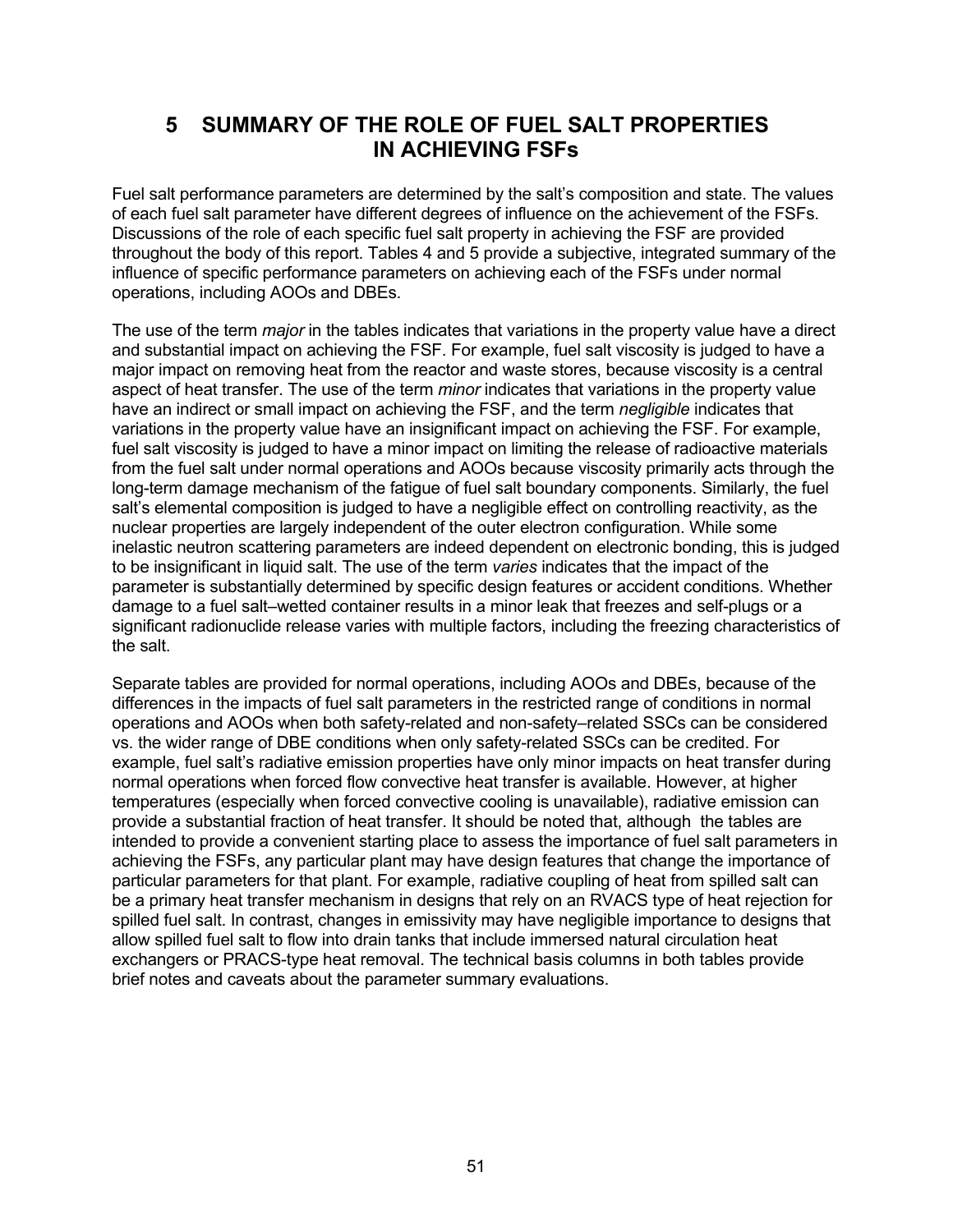| Table 4 Salt Properties Supporting Achievement of FSFs Under Normal Operations and |
|------------------------------------------------------------------------------------|
| <b>AOOs</b>                                                                        |

| <b>Fuel salt</b><br>property   | FSF 1 - limit<br>release of<br>radioactive<br>materials | $FSF2-$<br>remove heat<br>from reactor<br>and waste<br><b>stores</b> | $FSF3-$<br>control<br>reactivity | <b>Technical basis</b>                                                                     |
|--------------------------------|---------------------------------------------------------|----------------------------------------------------------------------|----------------------------------|--------------------------------------------------------------------------------------------|
| Elemental<br>composition       | Major                                                   | Major                                                                | Negligible                       | Chemical interaction with<br>container / cover gas                                         |
| Isotopic<br>composition        | Major                                                   | Negligible                                                           | Major                            | Radionuclide content<br>Nuclear properties                                                 |
| <b>Viscosity</b>               | Minor                                                   | Major                                                                | Negligible                       | Heat transfer parameter                                                                    |
| density                        | Minor                                                   | Major                                                                | Major                            | Heat transfer parameter and<br>quantity of fissile material                                |
| Heat capacity                  | Minor                                                   | Major                                                                | Minor                            | Heat transfer parameter                                                                    |
| Liquidus<br>temperature        | Minor                                                   | Negligible                                                           | Negligible                       | Not near freezing except small<br>stagnant lines with limited<br>fission products (if any) |
| <b>Boiling</b><br>temperature  | Minor                                                   | Negligible                                                           | Negligible                       | Not near boiling except small<br>stagnant lines (if any)                                   |
| <b>Thermal</b><br>conductivity | Minor                                                   | Major                                                                | Negligible                       | Heat transfer parameter                                                                    |
| Particulate<br>content         | <b>Minor</b>                                            | Negligible                                                           | Negligible                       | <b>Enhanced erosion</b>                                                                    |
| Redox<br>potential             | Major                                                   | Negligible                                                           | Minor                            | Primary corrosion mechanism<br>Potential mechanism for<br>actinide deposition in core      |
| Emissivity                     | Negligible                                              | Minor                                                                | Negligible                       | Small element of heat transfer                                                             |
| Vapor<br>pressure              | Minor                                                   | Negligible                                                           | Minor                            | Impacts release of xenon from<br>core also radionuclide escape<br>from small leaks         |
| Phase<br>stability             | Negligible                                              | Negligible                                                           | Negligible                       | Not near phase stability<br>boundaries                                                     |
| <b>Bubble</b><br>content       | Negligible                                              | Minor                                                                | Major                            | Reactivity feedback parameter                                                              |
| Aerosol<br>formation           | Minor                                                   | Minor                                                                | Negligible                       | Snow can block gas flow and<br>thermally insulate structures                               |
| Surface<br>tension             | Negligible                                              | Negligible                                                           | Negligible                       | Minimal impact during normal<br>operations or AOOs                                         |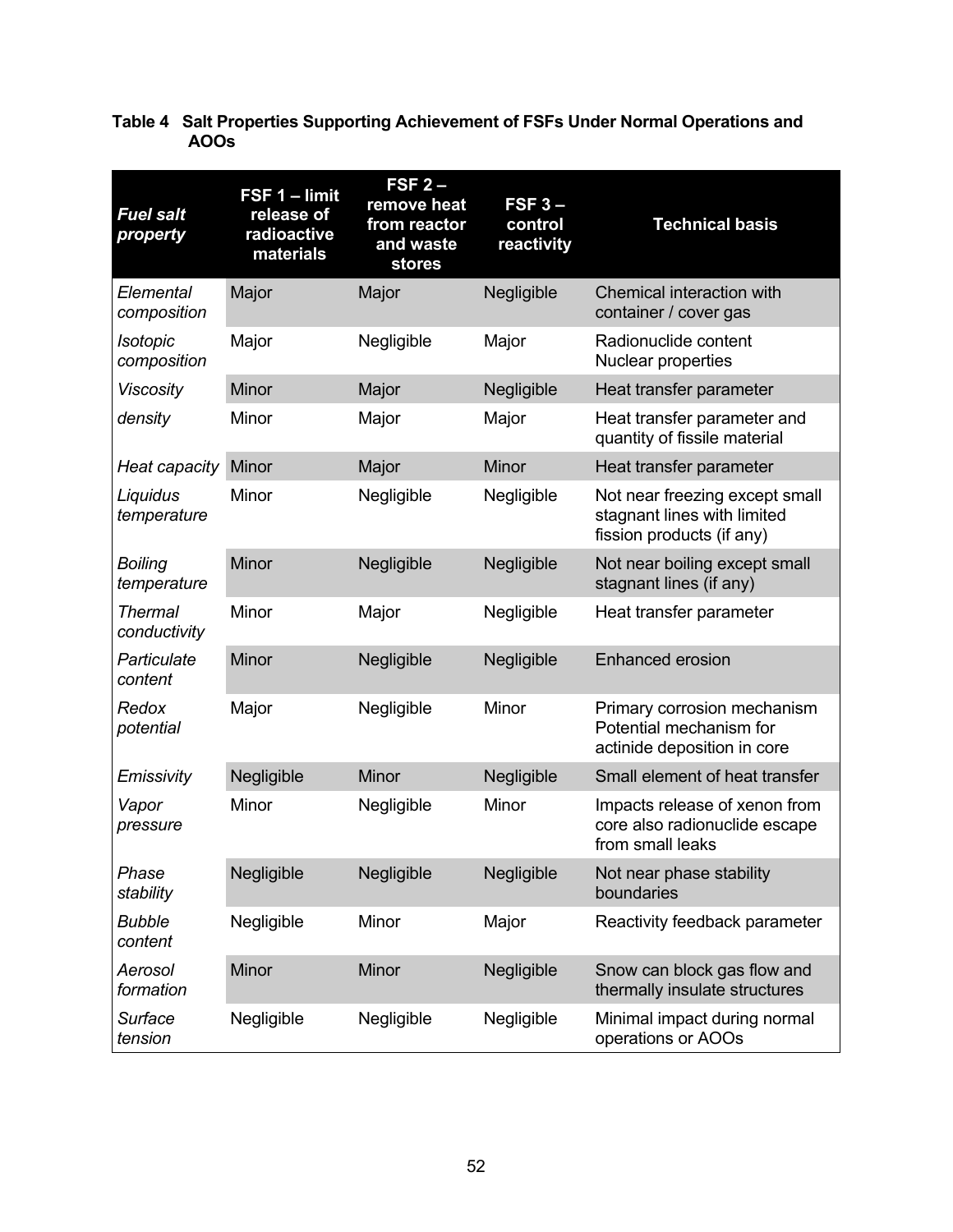| <b>Fuel salt</b><br>property   | FSF 1 - limit<br>release of<br>radioactive<br>materials | $FSF2-$<br>remove heat<br>from reactor<br>and waste<br><b>stores</b> | $FSF3 -$<br>control<br>reactivity | <b>Technical basis</b>                                                                |
|--------------------------------|---------------------------------------------------------|----------------------------------------------------------------------|-----------------------------------|---------------------------------------------------------------------------------------|
| Elemental<br>composition       | Major                                                   | Major                                                                | Negligible                        | Chemical interaction with<br>materials in containment                                 |
| Isotopic<br>composition        | Major                                                   | Major                                                                | Major                             | Decay heat source<br>Nuclear properties                                               |
| <b>Viscosity</b>               | Minor                                                   | Major                                                                | Minor                             | Heat transfer and fuel spreading<br>parameter                                         |
| Density                        | Minor                                                   | Major                                                                | Major                             | Heat transfer parameter and<br>quantity of fissile material                           |
| Heat capacity                  | Minor                                                   | Major                                                                | Minor                             | Heat transfer parameter                                                               |
| Liquidus<br>temperature        | Varies                                                  | Varies                                                               | Negligible                        | Flow freezing and plugging                                                            |
| <b>Boiling</b><br>temperature  | Minor                                                   | Minor                                                                | Negligible                        | Container failure below boiling<br>point                                              |
| <b>Thermal</b><br>conductivity | Minor                                                   | Major                                                                | Negligible                        | Heat transfer parameter - key if<br>frozen                                            |
| Particulate<br>content         | Minor                                                   | Minor                                                                | Negligible                        | <b>Enhanced erosion</b><br>Natural convection fouling                                 |
| Redox<br>potential             | Major                                                   | Negligible                                                           | Major                             | Primary corrosion mechanism<br>Potential mechanism for<br>actinide deposition in core |
| Emissivity                     | Negligible                                              | Varies                                                               | Negligible                        | Element of heat transfer whose<br>impact can be blocked                               |
| Vapor<br>pressure              | Major                                                   | Major                                                                | Negligible                        | Quantity of releasable<br>radionuclides<br>Heat transfer issue                        |
| Phase<br>stability             | Major                                                   | Major                                                                | Major                             | Plate out of actinides and other<br>radionuclides                                     |
| <b>Bubble</b><br>content       | Negligible                                              | Minor                                                                | Major                             | Reactivity feedback parameter                                                         |
| Aerosol<br>formation           | Major                                                   | Major                                                                | Negligible                        | Snow can block gas flow and<br>thermally insulate structures                          |
| Surface<br>tension             | Minor                                                   | Minor                                                                | Negligible                        | Salt flow and spreading<br>parameter                                                  |

**Table 5 Salt Properties Supporting Achievement of FSFs Under DBEs (especially fuel salt spills)**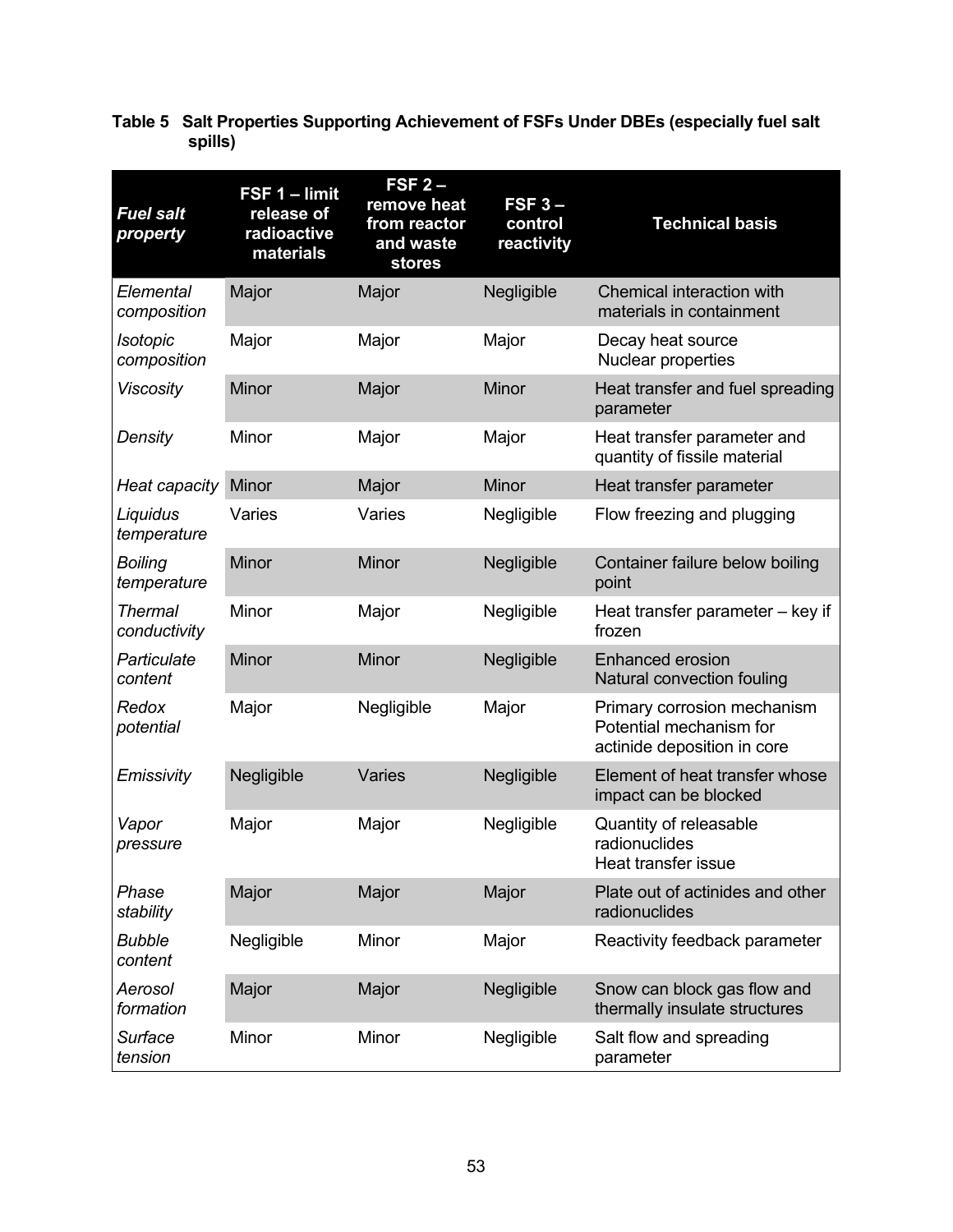# **6 CONCLUSIONS**

Adequate understanding of fuel behavior is central to being able to develop conservatively biased, adequate fidelity models of the potential radiological dose consequences of both solid- and liquidfueled reactors. The performance-based safety metrics embodied in the FSFs are applicable to any reactor. The requirement to limit the release of radioactive materials into the environment under both normal and accident conditions is also applicable to any reactor.

Fuel qualification is a process that develops high confidence that fuel salt properties are sufficiently well known to model their impact on the overall plant's achievement of the FSFs during normal operation, AOOs, and DBEs. The role of the fuel salt in achievement of overall plant safety is through supporting the functioning of SSCs (including the fuel salt itself) credited to achieve the FSFs, or from a requirements perspective, fuel salt must not unacceptably impede the adequate functioning of safety-related SSCs.

Liquid and solid fuel have substantial chemical and mechanical differences that change the implementation of fuel qualification. Liquid fuel serves as both the nuclear fuel and coolant, so the fuel salt must comply with both fuel and coolant requirements. Liquid fuel salt also does not include an exterior radionuclide retention layer (aka cladding). Consequently, failure of an MSR's first containment layer can release a substantial fraction of the liquid and gaseous radionuclides into the next containment layer. In addition, unlike solid fuel, liquid fuel salt does not retain significant quantities of gaseous fission products, thus increasing the releasable fraction of fission gases from a breach. Solid fuel relies upon its structure (at both the macroscopic and microscopic levels) and composition to perform its safety functions. The solid fuel structure depends on both its fabrication process and use history. In contrast, liquid fuel salt properties depend only on the fuel salt's composition and state. The lack of structural dependence means that the fuel salt properties are not dependent on its synthesis method or use history. Furthermore, the composition of liquid fuel salt can be adjusted during use to remain within acceptable bounds.

Fuel salt properties are acceptable for use in normal operating conditions and AOOs as long as they support demonstration of adequate margin-to-design limits for safety-related SSCs. Fuel salt properties are acceptable for use under accident conditions if they do not result in unacceptable damage to safety related SSCs to the point that they cannot adequately perform their functions.

Fuel salt qualification is an element of MSR safety adequacy demonstration. Fuel salt qualification couples with accident progression evaluation and safety-related SSC selection to enable demonstration of achievement of the FSFs. Understanding the relationship between fuel salt composition and properties is key to fuel salt qualification. The precision with which the properties must be known depends on the specific accident sequences and the SSCs credited to perform safety functions. Consequently, fuel salt qualification requirements will differ from one MSR to another.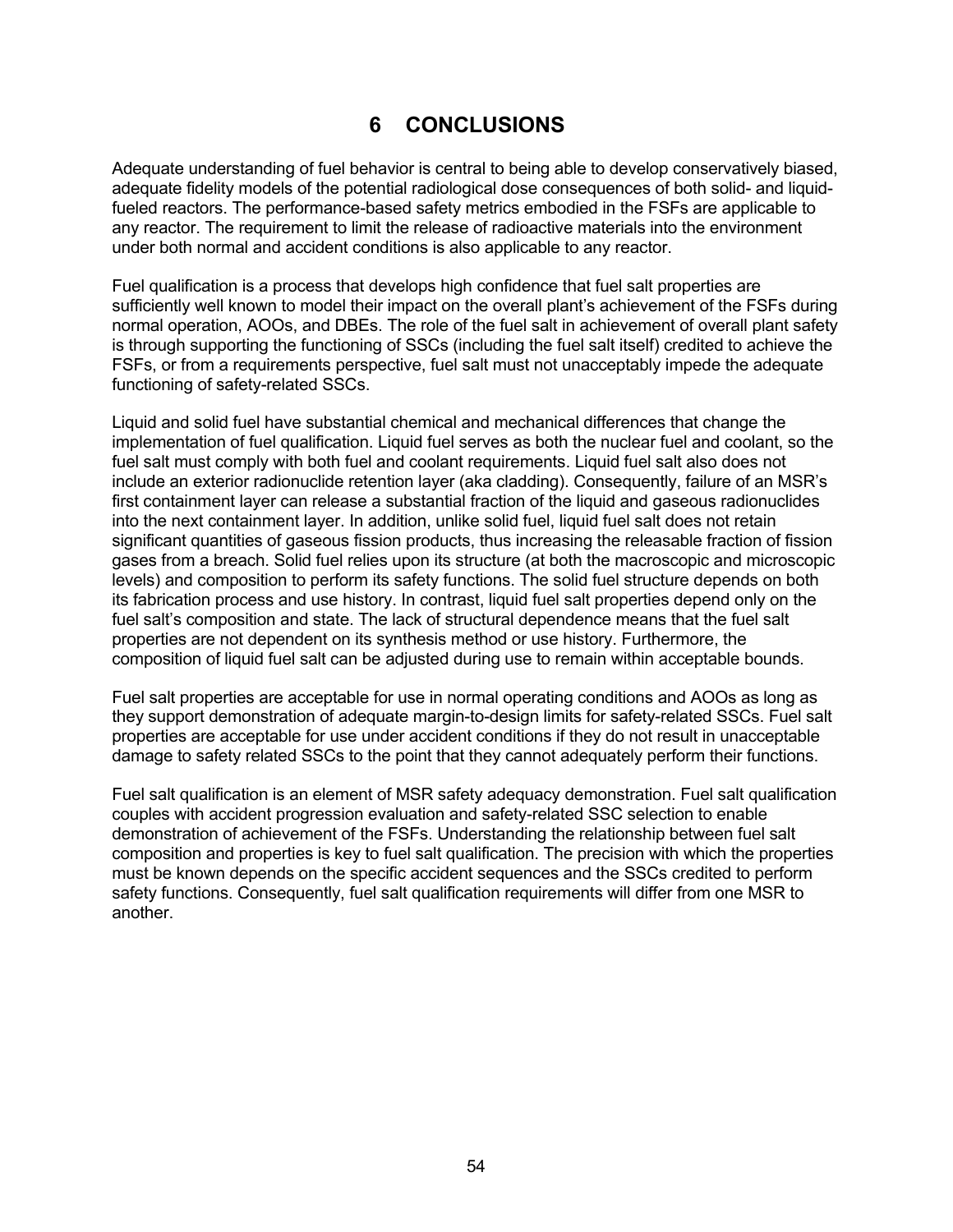# **7 REFERENCES**

-

- 2 G. F. Flanagan, D. E. Holcomb, and W. P. Poore, III. 2018. *Molten Salt Reactor Fuel Qualification Considerations and Challenges*, ORNL/LTR-2018/1045, Oak Ridge, Tennessee, https://www.nrc.gov/docs/ML1834/ML18347A303.pdf (accessed September 2019).
- 3 D. E. Holcomb, W. P. Poore, III, and G. F. Flanagan, 2020, *MSR Fuel Salt Qualification Methodology*, ORNL/TM-2020/1576, Oak Ridge, Tennessee, DOI: 10.2172/1649079.
- 4 US Nuclear Regulatory Commission, *Fuel Qualification for Advanced Reactors (Draft Report for Comments)*, NUREG-2246, June 2021, ML21168A063.
- 5 NRC Staff Comments on *Technology Inclusive Content of Application Project Definition of Fundamental Safety Functions for Advanced Non-Light Water Reactors* – Draft Report Revision B, ML20021A182, January 2020, https://www.nrc.gov/docs/ML2002/ML20021A182.pdf (accessed October 2020).
- 6 US Nuclear Regulatory Commission, *Issues Pertaining to the Advanced Reactor (PRISM, MHTGR, and PIUS) and CANDU 3 Designs and Their Relationship to Current Regulatory Requirements*, SECY-93-092, April 1993, ML040210725.
- 7 J. R. Hightower, Jr., L. E. McNeese, B. A. Hannaford, and H. D. Cochran, Jr., *Low-Pressure Distillation of a Portion of the Fuel Carrier Salt from the Molten Salt Reactor Experiment*, ORNL-4577, August 1971.
- 8 Leland A. Mann, *ART Reactor Accident Hazards Test*, ORNL-CF-55-2-100, February 1955.
- 9 US Nuclear Regulatory Commission, *Functional Containment Performance Criteria for Non-light Water Reactors*, SECY-18-0096, September 2018, ML18115A157.
- 10 J. W. Koger and A. P. Litman, *Catastrophic Corrosion of Type 304 Stainless Steel in a System Circulating Fused Sodium Fluoroborate*, ORNL-TM-2741, January 1970.
- 11 E. M. Simons and J. H. Strang, *Engineering Problems Pertinent to the Use of Sodium Hydroxide in Reactors*, Chem. Eng. Progr. Symposium Ser. Battelle Memorial Inst., Columbus, Ohio, 1954.
- 12 Paul W. Humrickhouse and Thomas F. Fuerst, *Tritium Transport Phenomena in Molten-Salt Reactors*, INL EXT-20-59927, September 2020.
- 13 R. B. Korsmeyer, *The Effect of Hydrogen Back-Diffusion on the Transport of Tritium in an MSBR*. ORNL-CF-71-5-10, Oak Ridge National Laboratory, Oak Ridge, TN, 1971.
- 14 A. Lecocq, *Method for Preventing Tritium Contamination Of Secondary Salt And Steam In A Molten Salt Reactor*. US Patent US3963564A, 1976.
- 15 R. P. Wichner, *Some Consequences of Tubing Failure In The MSBR Heat Exchanger*, ORNL-MSR-73-17.

<sup>1</sup> US Nuclear Regulatory Commission. 2017. Public Meeting on Improvements for Advanced Reactors, August 3, 2017. Washington, DC, https:/www.nrc.gov/docs/ML1722/ML17220A315.pdf (accessed November 2018).